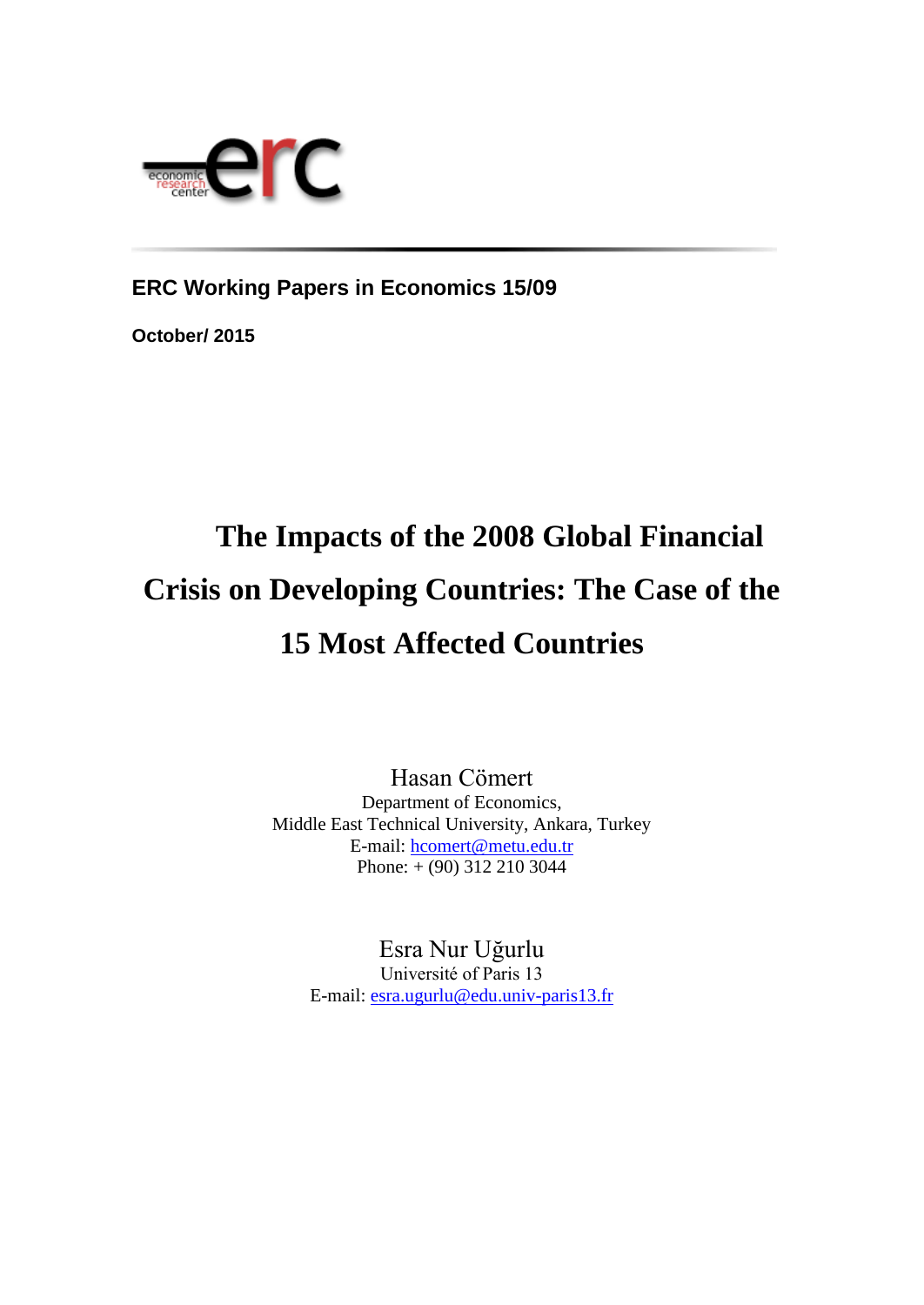# **The impacts of the 2008 global financial crisis on developing countries:**

# **the case of the 15 most affected countries<sup>1</sup>**

Hasan Cömert<sup>2</sup> and Esra Nur Uğurlu<sup>3</sup>

#### **Abstract**

Benefiting from an event analysis, we investigate the transmission mechanism through which the recent global crisis impacted the 15 worst affected countries and the reasons behind the weak performances of these countries. The overall evidence shows that the trade channel was the most important mechanism in the transmission of the crisis from advanced economies to developing countries. The role of the financial channel varied in different countries. Some countries encountered massive financial reversals; some others experienced different degrees of financial stops. In general, as expected, the most affected countries in our set are the ones that experienced both financial reversals and a dramatic decline in their exports. Although almost all these countries experienced spectacular growth performances from 2002 to 2008, they also accumulated significant vulnerabilities, which were mainly related to the structural problems of their integration into the world economy during the same time period. Furthermore, those countries that were unwilling or unable to conduct considerable countercyclical fiscal and monetary policies were among the most affected ones in our sample.

Key words: Comparative Country Studies, Developing Countries, Financial Crises, Financial Flows, Trade Jel Codes: O570, O10, G02, F320, F100

<sup>1</sup> A version of this paper will appear as a chapter in a forthcoming book (Edward Elgar Publisher), *The Global South After the Crisis (edited by Hasan Cömert and Rex McKenzie).* The names of the authors are in alphabetical order by authors' last name. This does not necessarily reflect the relative contribution of the authors.

<sup>&</sup>lt;sup>2</sup> Middle East Technical University, **hcomert@metu.edu.tr.** 

<sup>3</sup> Université of Paris 13, [esra.ugurlu@edu.univ-paris13.fr](mailto:esra.ugurlu@edu.univ-paris13.fr)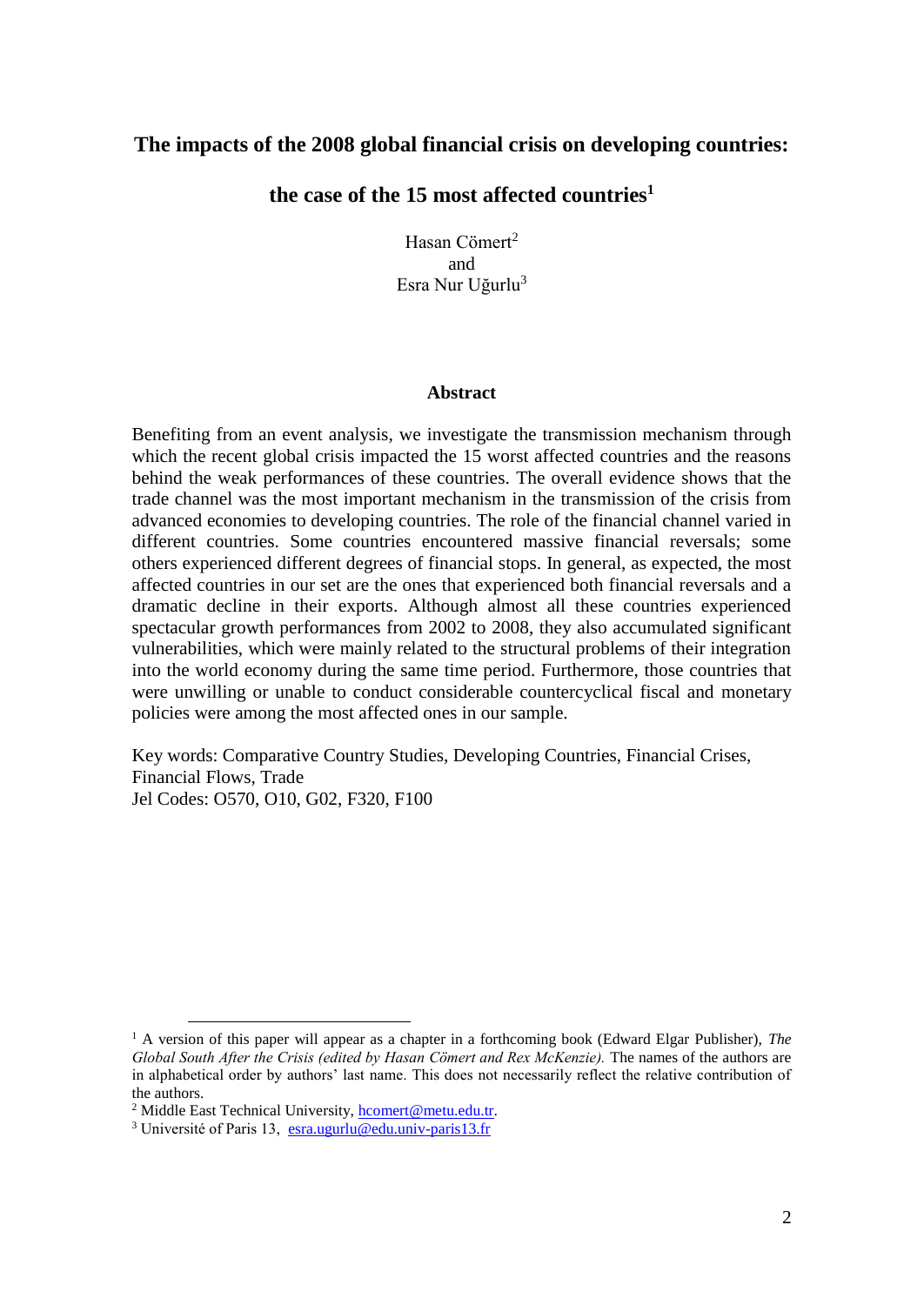## **1 Introduction**

1

The financial crisis that originated in the US subprime mortgage market in 2007 to 2008 spread quickly to the rest of the world and became a global crisis affecting both real economic and financial activities in virtually all countries in the world. There has been a growing literature on the impacts of the crisis on different economies. Among these studies, the popular perception regarding developing countries is that they weathered the crisis relatively well. Although this point is widely recognized in the literature<sup>4</sup>, the heterogeneity among developing countries in their ability to cope with the crisis is often disregarded. In this vein, some countries experienced significant slowdowns comparable to, or even larger than, those in advanced economies. There have been some attempts to explain the heterogeneous effects of the crisis on different developing countries.<sup>5</sup> However, the existing literature on cross country differences is limited and fails to draw consistent conclusions. Many of them do not pay enough attention to the country selection procedures and country specific factors. Furthermore, these studies, in general, focus solely on econometric analysis. Although econometric methods may be useful for different purposes, it may also downplay the complex process of the events leading to the crisis.

In this study, we focus on 15 countries that were affected by the crisis most severely. These countries are Armenia, Botswana, Bulgaria, Croatia, Hungary, Kuwait, Latvia, Lithuania, Mexico, Moldova Paraguay, Russia, Romania, Turkey and Ukraine. We utilize an event analysis in order to capture the dynamic process behind the relatively bad performance of these countries. Our aim is twofold: first, we explore the transmission mechanisms through which the recent global crisis affected these

<sup>4</sup> For example: Ceballos, Didier, Hevia and Schmukler (2013); Eichengreen (2010); Cömert and Çolak (2014).

<sup>&</sup>lt;sup>5</sup> For instance, the IMF working paper (2009) written by Berkmen, Gelos, Rennhack and Walsh, using cross country regressions, tries to explain the differences in the impacts across developing countries. They utilize growth forecast revisions for this purpose. They primarily associate the decline in revisions to financial linkages and, contrary to our findings, they attach secondary importance to the trade channel. In another study, focusing on policy responses and recovery period, Didier, Hevia and Schmukler (2011) explore the cross country incidence of the crisis for 183 countries. Similarly, Rose and Spiegel (2009) conduct an econometric analysis on a cross section of 85 countries to measure the crisis incidence. Contrary to common perceptions, they do not find strong evidence that associates international linkages with the incidence of the crisis. However, these studies don't pay enough attention to country specific factors that may not be easily captured by a panel data econometrics.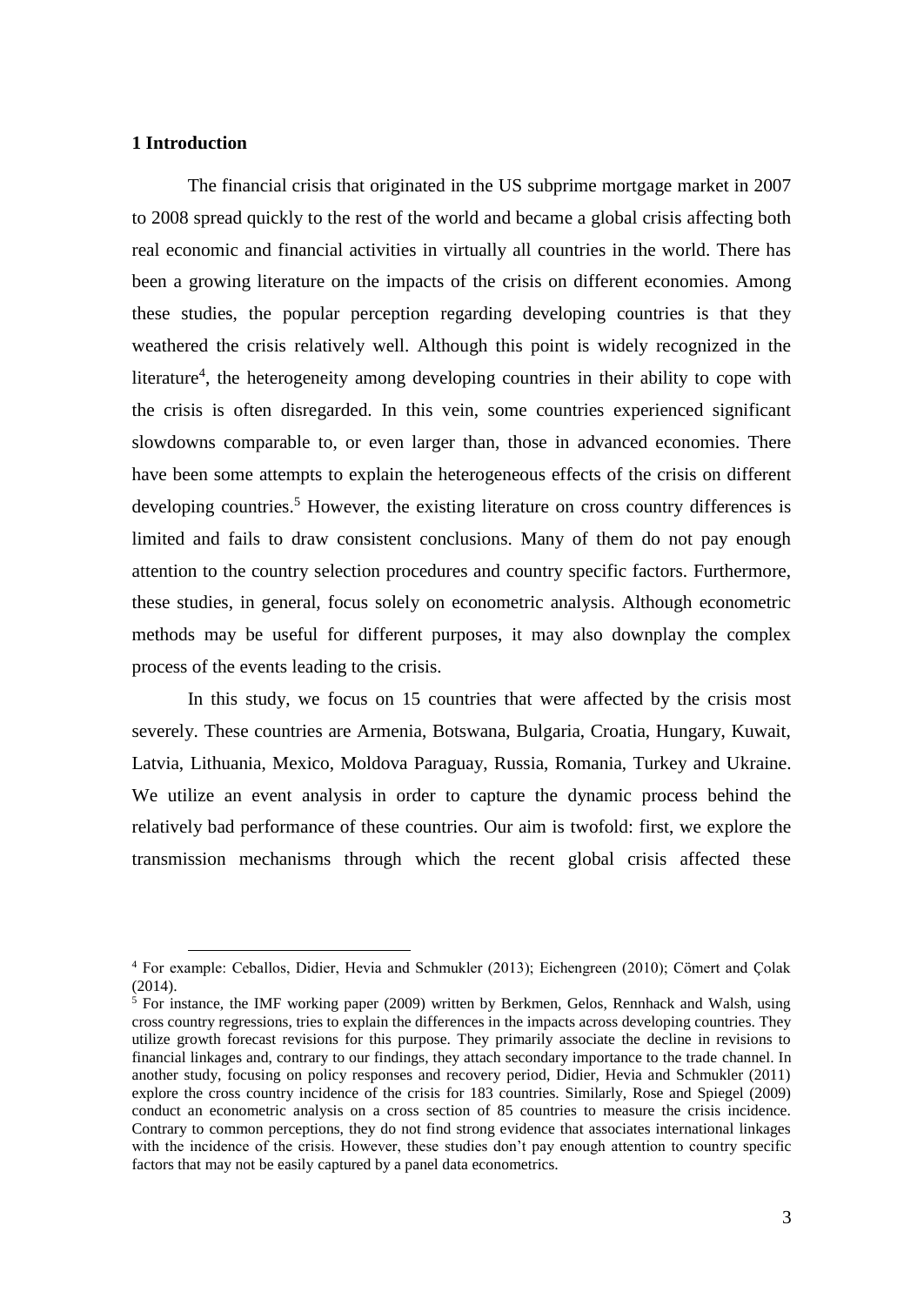countries. Second, we attempt to reveal the common characteristics of these countries that made them more vulnerable to the crisis $6.7$ .

There is always some arbitrariness in selecting a set of countries on which to conduct comparable and meaningful research. Here, we attempt to overcome this problem by only focusing on relatively big countries hit hardest by the crisis in terms of GDP growth. To this end, all countries were first ranked according to the IMF specification in terms of GDP growth rates in  $2009$ .<sup>8</sup> Then 15 relatively big countries with the lowest growth rates were selected. Since very small economies experience very frequent fluctuations, we excluded some very small island countries such as Grenada, Montenegro, Antigua and Barbuda, The Bahamas, Samoa, Solomon Islands, Trinidad and Tobago, St Kitts and Nevis, Madagascar and Barbados from our sample.<sup>9</sup> In this way, we are able to focus on countries with significant economic scale and population  $size<sup>10</sup>$ .

The main findings of this study are as follows. First, the overall evidence shows that the trade channel was the most important mechanism in the transmission of the crisis from advanced economies to the countries under investigation. The degree of openness, the geographical concentration and the composition of export products were important factors contributing to the deterioration of the export performances in these countries. Countries that we selected were particularly affected by the contraction in global demand because of limited trade partners and products that they export. More specifically, they faced very sharp contraction in their export growths since they either

<u>.</u>

<sup>&</sup>lt;sup>6</sup> It should be noted that a complete cross country analysis would only be possible if the countries that were least affected are also analyzed and comparisons between the least and the most affected ones are made. However, that discussion is beyond the scope of this paper. We are considering comparing the least and the worst affected countries as a further research agenda.

 $^7$  Apart from some regional studies, there are not many studies focusing on a set of worst affected countries. Many existing studies focus on Central and Eastern European Countries. Berglöf, Korniyenko, Plekhanov and Zettelmeyer (2009), Kattel (2010), Sprenger and Vincent (2010), ECB Bulletin (July 2010), Aslund (2011) and Bartlett and Prica (2012) discuss the effects of the crisis on Central and Eastern European countries.

<sup>&</sup>lt;sup>8</sup> As a selection criterion, even if we use the difference in the average GDP growth of countries from 2002 to 2008 and GDP growth in 2009, the countries in our set remain mostly intact.

<sup>9</sup> We have eliminated the UAE from the analysis because trade and financial account data were unavailable for this country.

<sup>&</sup>lt;sup>10</sup> Since our main focus is on economic factors, the role of other factors such as the existence of political crises in the growth performance of these countries was also investigated. Among the selected countries only Russia went through a political crisis (Russia-Georgia War in 2008). Therefore, we mentioned the effect of this war on Russia and other countries in the region such as Ukraine and Moldova in our discussion. With regard to the effects of natural problems, the effect of drought at the start of the crisis in Paraguay was considered as well, since it is a country highly dependent on agricultural exports, particularly soybeans.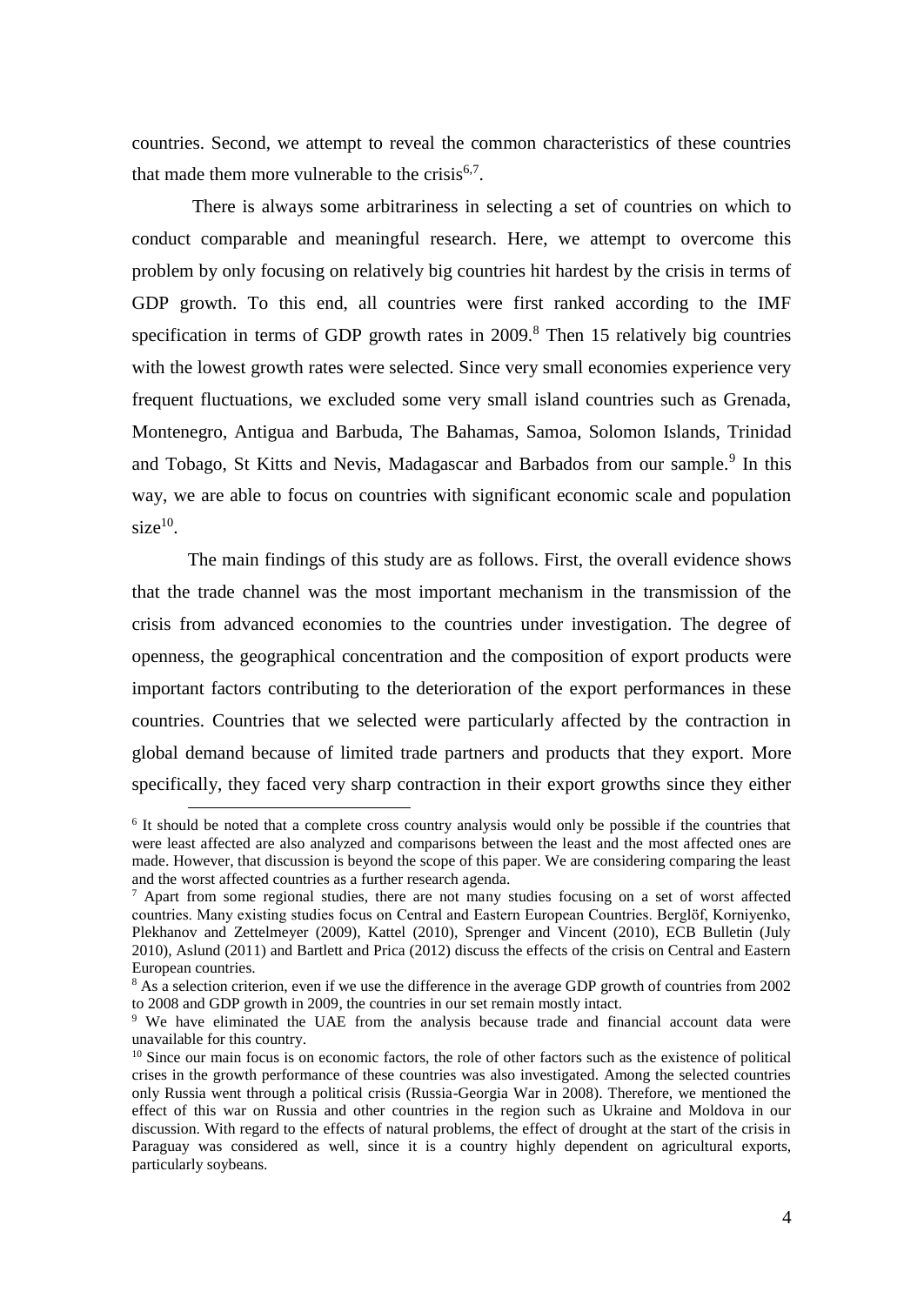produced manufactured goods with high income elasticity, exporting them to the US or the European markets, which were the epicenters of the crisis, or they were commodity exporters. Second, the role of the financial channel varied in different countries. Some countries encountered massive financial reversals while others experienced varying degrees of financial stops. In general, as expected, the most affected countries in our set are the ones that experienced both a dramatic decline in their exports and financial reversals. Third, although the countries under investigation experienced high growth rates before the crisis, they also accumulated significant vulnerabilities in the same period, which were mainly related to the structural problems of the integration of these countries into the world economy. In this vein, many of these vulnerabilities were related to massive financial flows, which went hand in hand with exchange rate appreciation, decreasing competitiveness, domestic (especially private sector debt) and foreign indebtedness, and high current account deficits. Fourth, the majority of countries under investigation were either unwilling or constrained in their ability to conduct countercyclical monetary and fiscal policies. In terms of monetary policies, early and significant reductions in policy rates were not realized. In terms of fiscal measures, there was limited fiscal space and, in the case of the transition countries trying to join the EU, entry requirements limited the ability of these countries to take countercyclical measures. As a result, these countries could not mitigate the effects of the crisis by using expansionary policies.

The organization of the rest of the paper is as follows. In the second section, the general performance of countries in the pre crisis period is discussed. The third section focuses on the impact of the crisis on the 15 selected countries. The fourth section investigates the policies taken by the countries under investigation in response to the crisis. The last section concludes.

#### **2 Performances of the developing countries prior to the global crisis**

After getting over the global downturn in 2001, developing countries as a group entered the new millennium in a much better economic environment than they did in the previous two decades and experienced historically high rates of growth. From 2002 until 2007, developing countries grew on average at 7.16 per cent. In this sense, the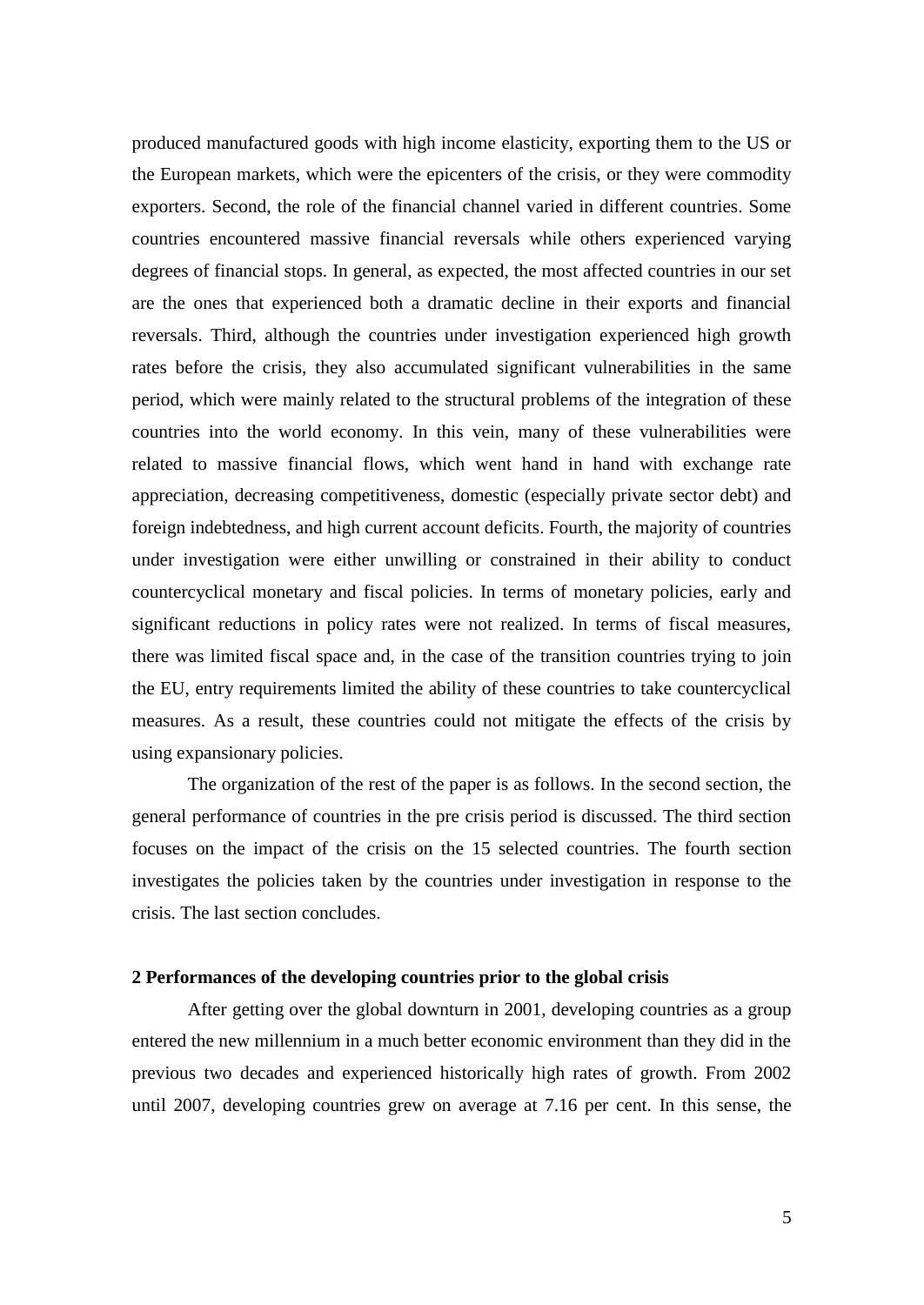overall performance of these countries was better than the advanced countries (Table 1.1).

|                                                 | 1990-2001 | 2002-2007 | 2008 | 2009    |
|-------------------------------------------------|-----------|-----------|------|---------|
|                                                 | average   | average   |      |         |
| World                                           | 3.15      | 4.48      | 2.69 | $-0.38$ |
| <b>Advanced Economies</b>                       | 2.77      | 2.60      | 0.1  | $-3.43$ |
| <b>European Union</b>                           | 2.31      | 2.53      | 0.58 | $-4.41$ |
| <b>Emerging Market and Developing Economies</b> | 3.85      | 7.16      | 5.84 | 3.09    |
| <b>Central and Eastern Europe</b>               | 1.85      | 5.70      | 3.16 | $-3.61$ |
| <b>Commonwealth of Independent States</b>       | $-1.61$   | 7.60      | 5.34 | $-6.44$ |
| <b>Developing Asia</b>                          | 7.19      | 9.22      | 7.32 | 7.70    |
| Latin America and the Caribbean                 | 2.82      | 4.082     | 4.23 | $-1.22$ |
| <b>Middle East and North Africa</b>             | 4.34      | 6.24      | 5.04 | 2.99    |
| <b>Low Income</b>                               | 2.80      | 5.36      | 5.49 | 5.23    |
| <b>Lower Middle Income</b>                      | 3.41      | 6.69      | 4.48 | 4.99    |
| <b>Middle Income</b>                            | 3.88      | 6.82      | 5.56 | 3.10    |
| <b>Upper Middle Income</b>                      | 4.03      | 6.86      | 5.87 | 2.56    |
| <b>High Income</b>                              | 2.50      | 2.69      | 0.36 | $-3.56$ |

**Table 1.1:** GDP growth of different group of countries before and during the crisis (percentage change)

 *Source:* IMF, WEO, October 2013 and World Development Indicators (WDI)

<u>.</u>

Although almost all developing countries experienced positive GDP growth rates during this period, it masks the vastly different growth patterns of individual economies over the last several decades. For example, countries from developing Asia and the Commonwealth of Independent States  $(CIS)^{11}$  experienced the largest output increase. On the other hand, growth rates were lower in Central and Eastern European

<sup>&</sup>lt;sup>11</sup> CIS, a group of alliance countries, refers to former Soviet Republics excluding Baltic States Estonia, Latvia and Lithuania. Formally, these CIS countries are: Armenia, Azerbaijan, Belarus, Georgia, Kazakhstan, Kyrgyzstan, Moldova, Russian Federation, Tajikistan, Turkmenistan, Ukraine and Uzbekistan. Georgia left the group after the Russian-Georgian War of 2008.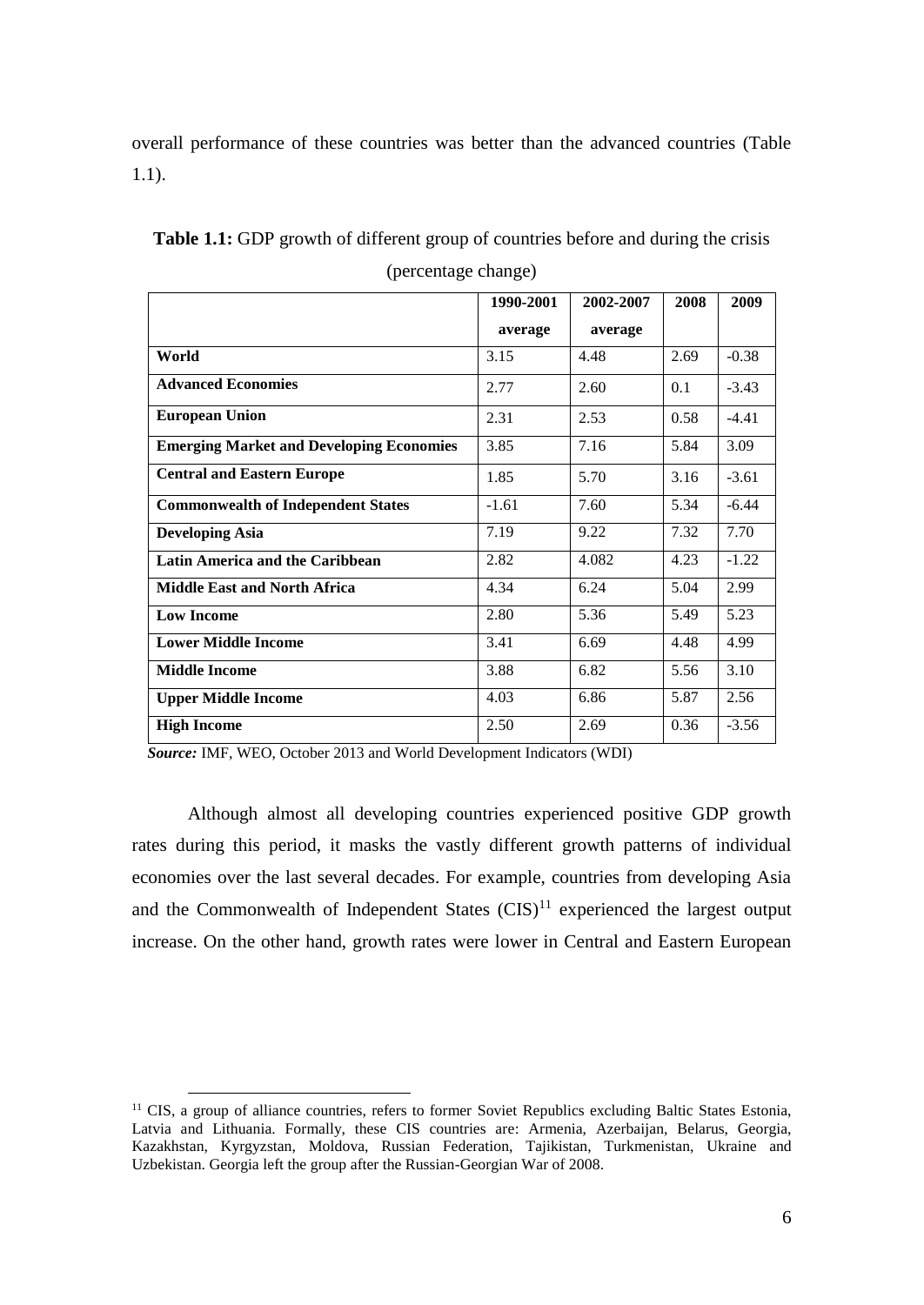countries (CEE)<sup>12</sup> and more volatile in Latin America, the Middle East and Sub Saharan Africa regions (Table 1.1).

Some changes in economic policies in developing countries might have played a role in the acceleration of growth in the pre crisis period. However, the exceptional growth performance of countries was significantly related to the positive global outlook after 2001.<sup>13</sup> In general, the growth was fueled by a mix of four ingredients: 1) high global demand, 2) exceptional financing, 3) high commodity prices and, 4) for a significant number of countries, large flows of remittances mainly resulting from the consumption and property bubbles in the advanced economies (Griffith-Jones and Ocampo, 2009). In other words, policies implemented in advanced economies created a favorable environment for all countries in trade activities, financial flows and commodity prices until the outbreak of the financial crisis.

After 2001, advanced economies started to pursue expansionary monetary policies. In the US, policy makers decided to use monetary expansion in order to minimize the depth and the duration of the crisis arising from the bursting of the US high tech bubble in 2000 and the September 11 attacks of 2001. In Japan and in Europe the Central Banks brought the interest rates down to unusually low levels in order to break out of deflationary spirals. More importantly, financial innovations and many other institutional changes taking place in the US and advanced countries enabled financial firms in the center to expand their balance sheets almost limitlessly (Cömert, 2013). Given increased financial openness, financial account liberalization and ease of conducting financial activities, financial capital started to flow into emerging market countries with higher returns. In this process, due to significantly improved risk appetite, the spreads between the emerging market debt instruments and advanced countries decreased, which resulted in a sharp decline in the cost of external financing for developing countries (Akyüz, 2012). In other words, many developing countries

<u>.</u>

 $12$  CEE refers to a group of countries including Albania, Bulgaria, Croatia, the Czech Republic, Hungary, Poland, Romania, the Slovak Republic, Slovenia, Estonia, Latvia and Lithuania. Among these countries, six of them (Bulgaria, Croatia, Hungary, Latvia, Lithuania, and Romania) are in our set.

 $13$  Although it has recently become much more obvious that a positive global outlook was a driving force behind the overall positive performance of developing countries from 2002 to 2008, many economists and institutions including the IMF argued that the performance of the developing countries in this period was the outcome of the improvements in their policies and institutional structures. For instance, IMF October 2008 World Economic Outlook widely stresses sound policy choices in developing countries, which enabled them to achieve lower fiscal deficits, inflation levels and historically high levels of international reserves.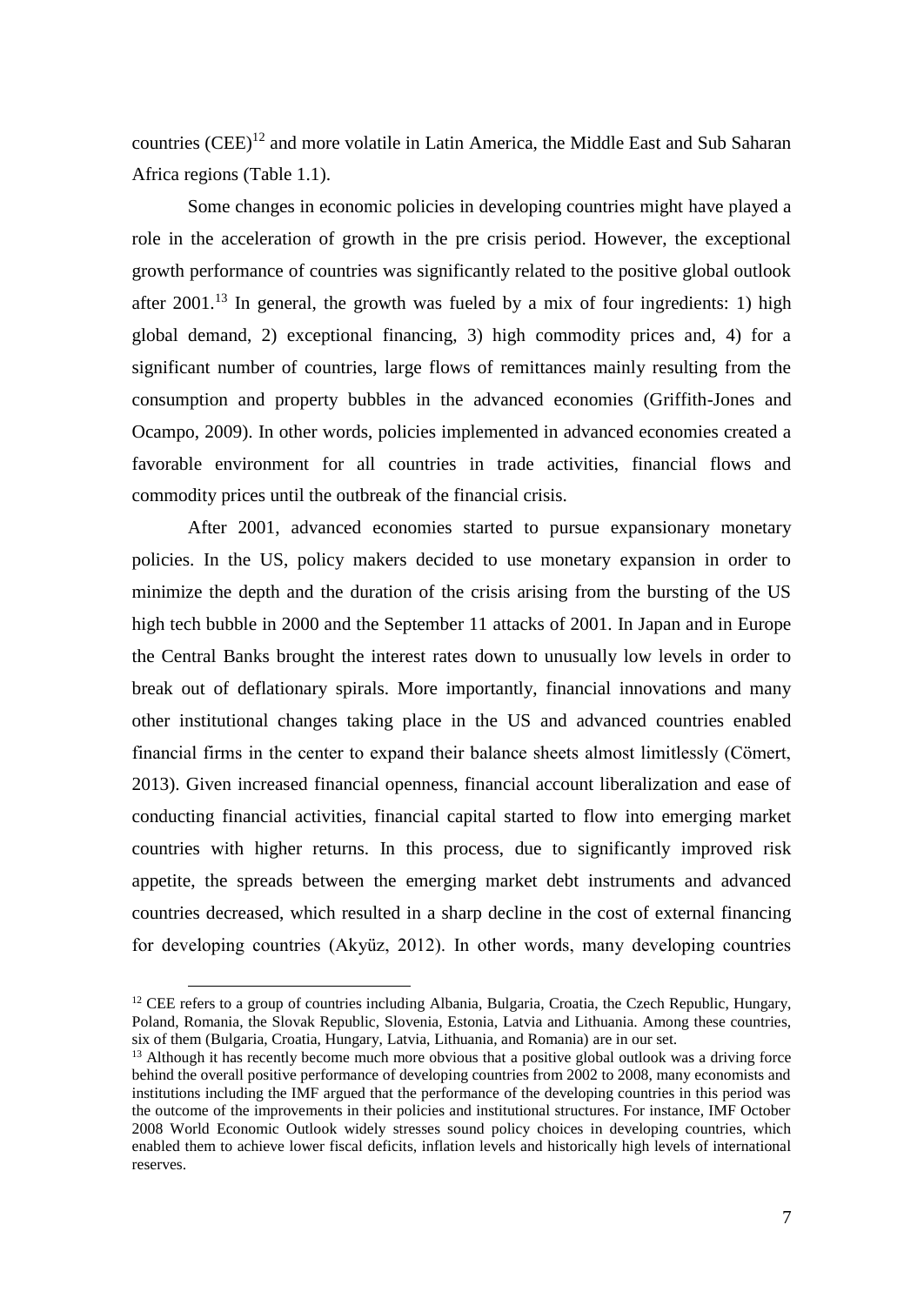were able to take advantage of abundant and cheap borrowing opportunities from the rest of the world.

The growth of exports and improvements in current account balances in the Global South were also significantly affected by the developments in the advanced countries. The high US consumption and corresponding current account deficits gained momentum in the 2000s as US financial institutions generated massive cheap credits. The growing external deficit of the US led to improvements in the current accounts of its trade partners, the majority of which were developing countries from the Global South.<sup>14</sup> In this way, the US acted as a locomotive for the rapid expansion of export growth in developing countries. Although smaller in size when compared to the US, the European Union and the UK were also running current account deficits in the pre crisis period. Furthermore, the high growth performance of China and India together with some other BRIC countries such as Brazil generated extra demand for many raw materials and goods of other developing countries. In relation to these developments, improvements in the current account balances of developing countries were further enhanced by rises in commodity prices.<sup>15</sup>

Countries in the South also enjoyed a rapid growth of workers' remittances. In middle income and upper middle income countries remittances amounted to 1.93 and 1.10 per cent of GDP respectively. The increase in remittances particularly in India, Mexico, Indonesia, China and Moldova brought about considerable improvements in the current account balances.

Although positive shocks from advanced economies played a major role in shaping the growth performances of many of these countries, some macroeconomic policies may also have had a positive impact on this process (Bibow, 2010). Many country governments in the South conducted macroeconomic reforms mainly aimed at reducing inflation and strengthening their public finance positions and financial markets in the beginning of the  $2000s^{16}$ . Overall, many developing countries achieved lower inflation rates, better public debt indicators and, in some cases, healthier banking

<sup>&</sup>lt;sup>14</sup> Countries with the highest shares in the US imports are as follows: China (19 per cent), EU (16.7 per cent), Canada (14 per cent), Mexico (12 per cent) and Japan (6.4 per cent). In other words, developing countries have a share of more than 50 per cent in the US's total imports.

<sup>&</sup>lt;sup>15</sup> In the period 2002 to 2008, out of 106 developing countries,  $42$  countries had surpluses, 52 countries had almost balance and the rest had considerable deficits in their current accounts.

<sup>&</sup>lt;sup>16</sup> Many of these countries took measures to strengthen their financial markets as well.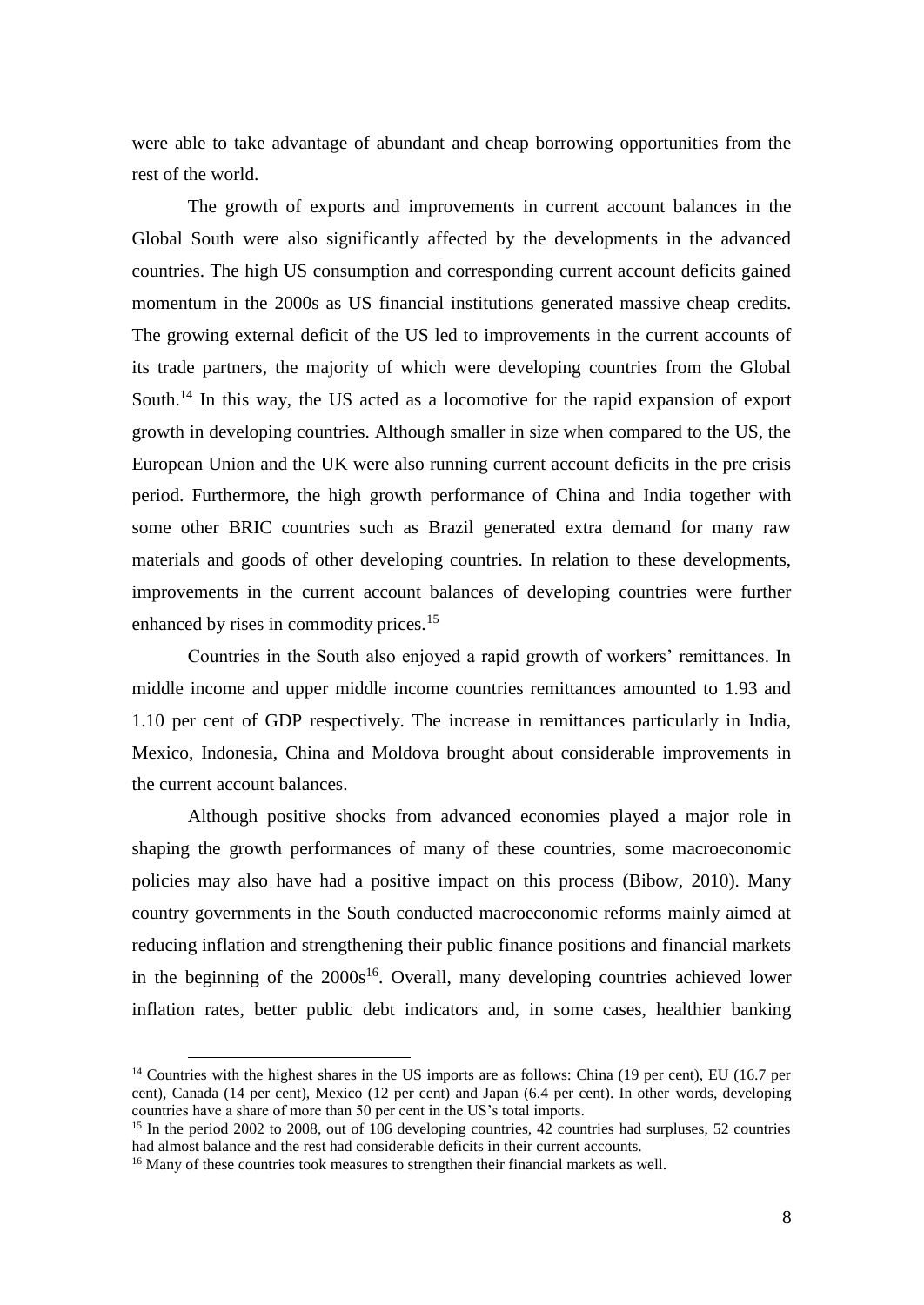systems relative to those in the 80s and 90s. However, interestingly, these were not independent of the positive global outlook and the massive financial flows to the emerging market countries. Domestic currency appreciation improved the debt to GDP ratio in many cases due to the fact that an important part of total debt in developing countries is denominated in foreign currencies whereas GDP is measured in local currency<sup>17</sup>. High financial flows going hand in hand with local currency appreciation may also improve the balance sheets of financial institutions by decreasing the value of foreign liabilities in domestic currency. Moreover, a positive global outlook stimulating high growth may increase tax revenues, which may contribute to the improvement in public balance in developing countries. Last but not least, currency appreciations related to high financial flows served as anchors to inflation in many developing countries (Benlialper and Cömert, 2014).

Overall, thanks to global outlook and some policy measures, while the Global South enjoyed high growth rates and some positive macroeconomic trends, important vulnerabilities started to be formed in this period as well. As we will discuss in the following sections, this pattern is very apparent in the countries in our set.

# **2.1 Performances of developing countries in 2009**

1

The financial crisis that began in the advanced countries in 2008 spread all around the world through different channels. In this environment, the Global South could not sustain its high growth performances. However, overall, the South was affected at varying degrees by the crisis. In Table 1.2, the 15 most affected countries are listed. It is observed that growth rates in these countries fell significantly in 2009 compared to the previous years. Also, their economic performance was way lower than both the world average (-0.3 per cent) and the developing economies' average (3.1 per cent). In our sample, four countries experienced a more than 14 per cent decline in their GDP in 2009 and the other 11 countries were faced with negative growth rates ranging from about 4 per cent to 8 per cent.

 $17$  An appreciation of domestic currency would decrease the debt to GDP ratio by causing an increase in GDP converted in foreign currency.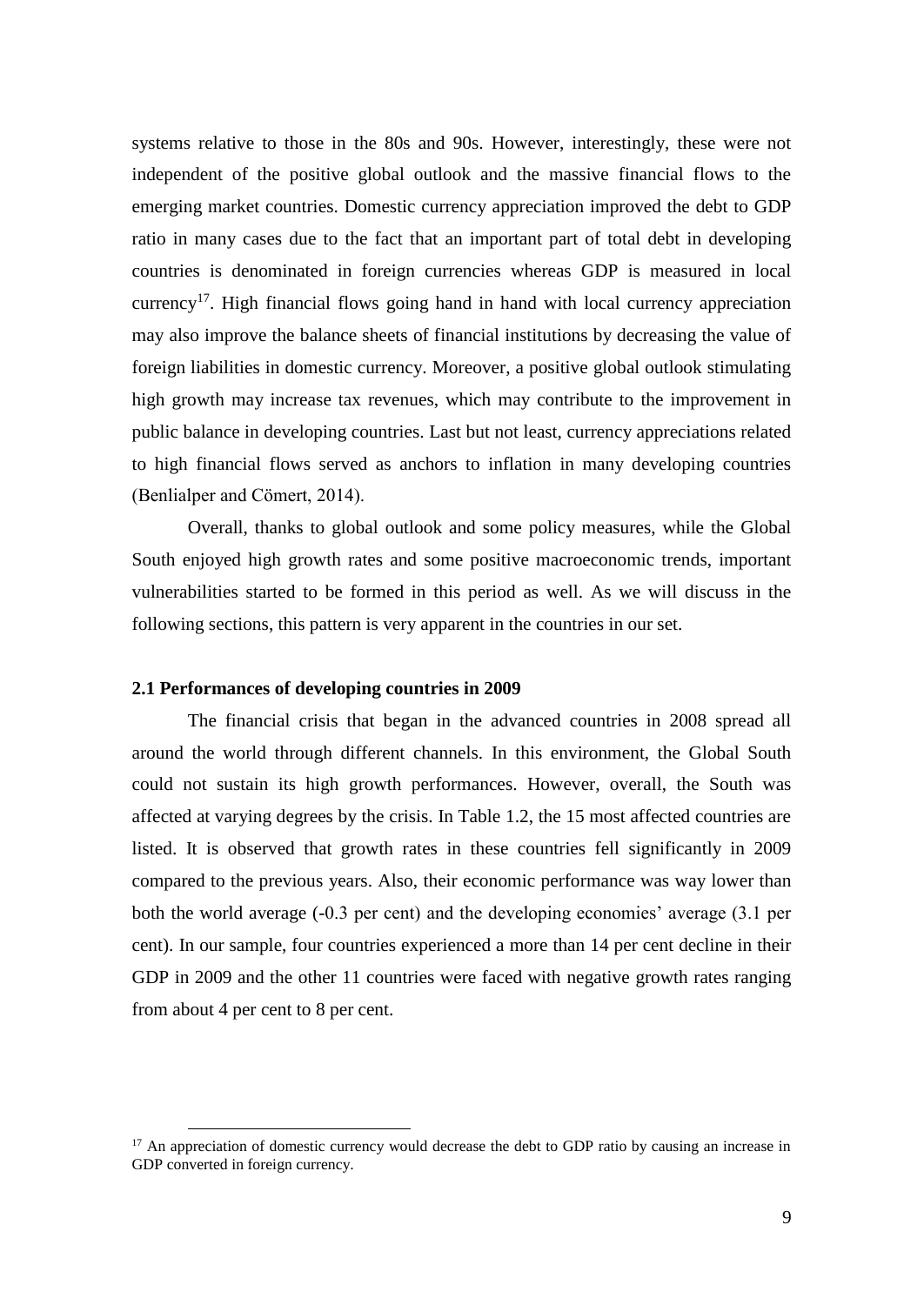|                             | 2002-06average | 2007  | 2008    | 2009     |
|-----------------------------|----------------|-------|---------|----------|
| Latvia                      | 8.99           | 9.6   | $-3.27$ | $-17.72$ |
| Lithuania                   | 8.01           | 9.79  | 2.91    | $-14.84$ |
| <b>Ukraine</b>              | 7.44           | 7.6   | 2.3     | $-14.8$  |
| <b>Armenia</b>              | 13.32          | 13.74 | 6.94    | $-14.15$ |
| <b>Botswana</b>             | 5.18           | 8.68  | 3.90    | $-7.84$  |
| <b>Russia</b>               | 7.03           | 8.53  | 5.24    | $-7.8$   |
| Kuwait                      | 9.74           | 5.99  | 2.48    | $-7.07$  |
| Croatia                     | 4.71           | 5.06  | 2.08    | $-6.94$  |
| <b>Hungary</b>              | 4.20           | 0.11  | 0.89    | $-6.76$  |
| Romania                     | 6.16           | 6.31  | 7.34    | $-6.57$  |
| Moldova                     | 6.80           | 2.99  | 7.8     | $-6$     |
| <b>Bulgaria</b>             | 5.95           | 6.44  | 6.19    | $-5.47$  |
| <b>Turkey</b>               | 7.21           | 4.66  | 0.65    | $-4.82$  |
| <b>Mexico</b>               | 2.76           | 3.13  | 1.21    | $-4.52$  |
| Paraguay                    | 3.83           | 5.422 | 6.35    | $-3.96$  |
| <b>Developing Countries</b> | 6.86           | 8.701 | 5.87    | 3.11     |
| World                       | 4.31           | 5.348 | 2.705   | $-0.381$ |

**Table 1.2:** Countries most severely affected by the global crisis

 *Source:* IMF, WEO, October 2013

Although all countries under investigation were hit very hard by the trade channel, the role of the financial channel varied in different countries (Table 1.3). Some countries experienced massive financial reversals; others experienced different degrees of financial sudden stops. Apart from Romania, which encountered about 15 per cent in export shock, all countries in our sample experienced more than 20 per cent in export shock. Although financial flows to all countries decreased, only four countries in our sample experienced unexpected financial reversals. In general, as expected, the most affected countries were the ones that experienced both a dramatic decline in their exports and financial reversals. However, our analysis in this section also supports the idea that, unlike the experiences in the 80s and 90s, even some of the worst affected countries in our sample did not experience financial reversals during the recent crisis.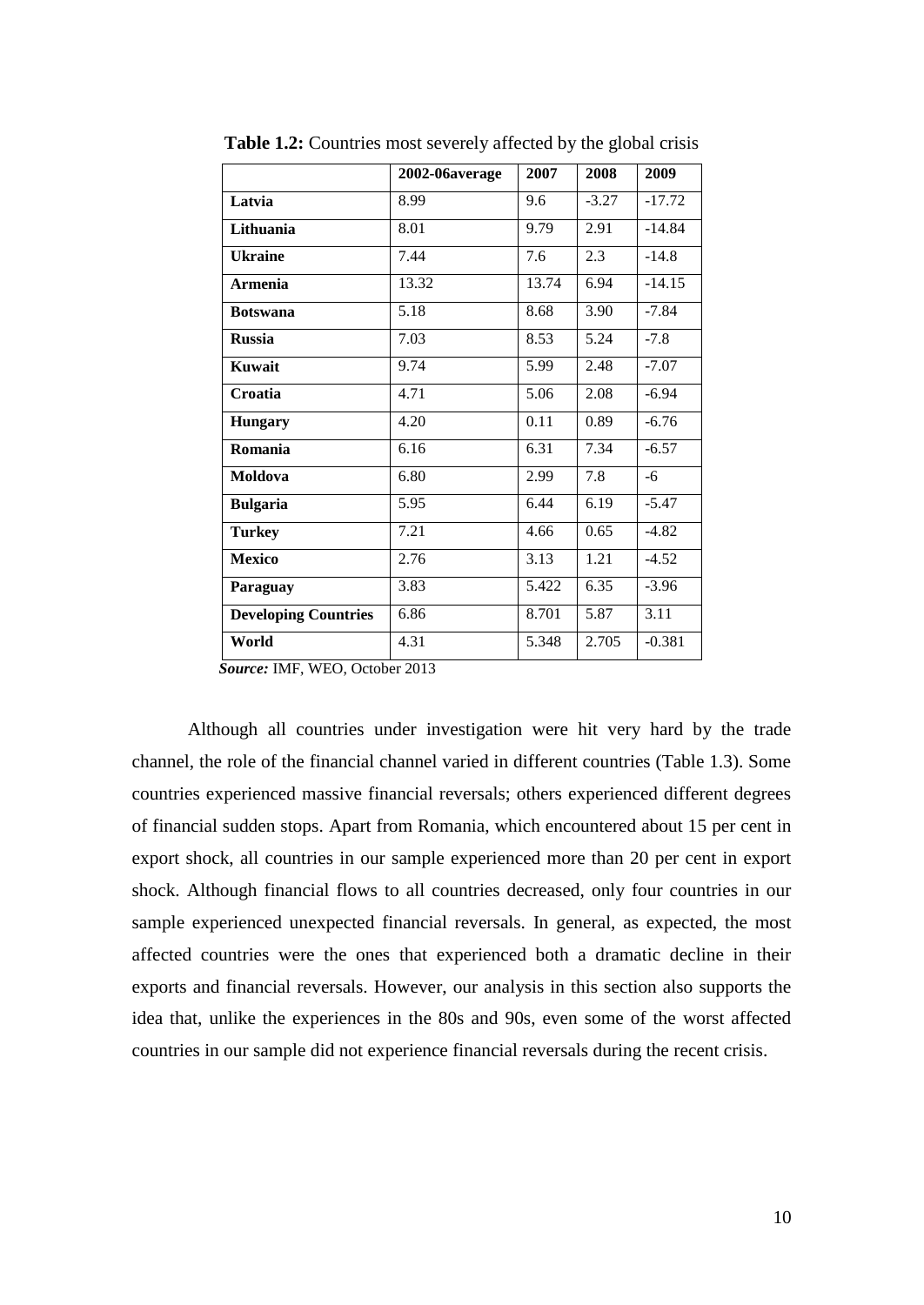|                             | <b>Trade Channel</b> |                  | <b>Financial Channel</b> |                  |                   |
|-----------------------------|----------------------|------------------|--------------------------|------------------|-------------------|
| <b>Countries</b>            | <b>Export of</b>     | <b>Export of</b> | <b>Financial</b>         | <b>Financial</b> | <b>Financial</b>  |
|                             | Goods (%             | Goods (%         | Account/G                | Account/G        | Account/G         |
|                             | Growth)              | Growth in        | DP                       | DP               | <b>DP</b> in 2009 |
|                             | (average             | 2009)            | (average                 | (average         |                   |
|                             | 2006-08)             |                  | $2002 - 08$              | 2005-08)         |                   |
| Latvia                      | 24.12                | $-22.58$         | 13,57                    | 20.28            | $-6.97$           |
| Lithuania                   | 27.65                | $-31.35$         | 7,97                     | 12.31            | $-7.09$           |
| <b>Ukraine</b>              | 25.63                | $-41.23$         |                          | 7.19             | $-9.31$           |
| <b>Armenia</b>              | 3.87                 | $-32.67$         |                          | 7.41             | 16.4818           |
| <b>Russia</b>               | 24.99                | $-36.27$         |                          | $-0.21$          | $-2.30$           |
| Kuwait                      | 24.80                | $-37.40$         |                          | $-38.61$         | $-25.17$          |
| Croatia                     | 17.06                | $-25.60$         | 9,20                     | 11.82            | 10.4419           |
| Hungary                     | 20.82                | $-24.56$         | 8,21                     | 10.44            | 2.75              |
| Romania                     | 41.62                | $-15.81$         | 8,53                     | 14.8             | 0.84              |
| Moldova                     | 11.39                | $-21.18$         |                          | 14.49            | 0.15              |
| <b>Mexico</b>               | 10.86                | $-21.21$         |                          | 1.94             | 1.74              |
| <b>Bulgaria</b>             | 24.20                | $-27.21$         | 16,92                    | 31.01            | 5.46              |
| <b>Turkey</b>               | 21.53                | $-22.12$         |                          | 7.31             | 1.66              |
| <b>Botswana</b>             | 2.96                 | $-28.47$         |                          | $\overline{4}$   | 1.12              |
| Paraguay                    | 26.04                | $-20.28$         |                          | 2.93             | 0.17              |
| MI                          | 21.18                | $-21.02$         |                          | $\overline{a}$   | $\mathbb{L}^+$    |
| <b>UMI</b>                  | 21.42                | $-21.26$         |                          | $\sim$           | $\mathbf{u}$      |
| <b>Developing Countries</b> |                      | $\frac{1}{2}$    |                          | 2.68             | 1.43              |

**Table 1.3:** The magnitude of trade and financial shock

 *Source:* IMF, WEO, October 2013 and WB, WDI

1

The fifteen countries can be grouped in different ways for different purposes. For example, these countries can be divided into two subgroups by focusing on commodity exporters and non commodity exporters. They can then be grouped according to the magnitude of their trade and financial shocks. Although we will refer to these distinctions in our discussions, since the Eastern Bloc (transition countries)

<sup>&</sup>lt;sup>18</sup> We think that the positive record of Armenia in its financial account is resulted from the IMF loan of \$540 million. The decline in net financial account starts after 2009. (Source: interview with the prime minister of Republic of Armenia, adopted from<http://www.gov.am/en/interviews/1/item/2883/> in 6/24/2014).

<sup>&</sup>lt;sup>19</sup> The decline in net financial flows in Croatia started after 2009. (Net fin. Acc./GDP ratio fell to 2.94% in 2010 from its ratio of 10.44% in 2009).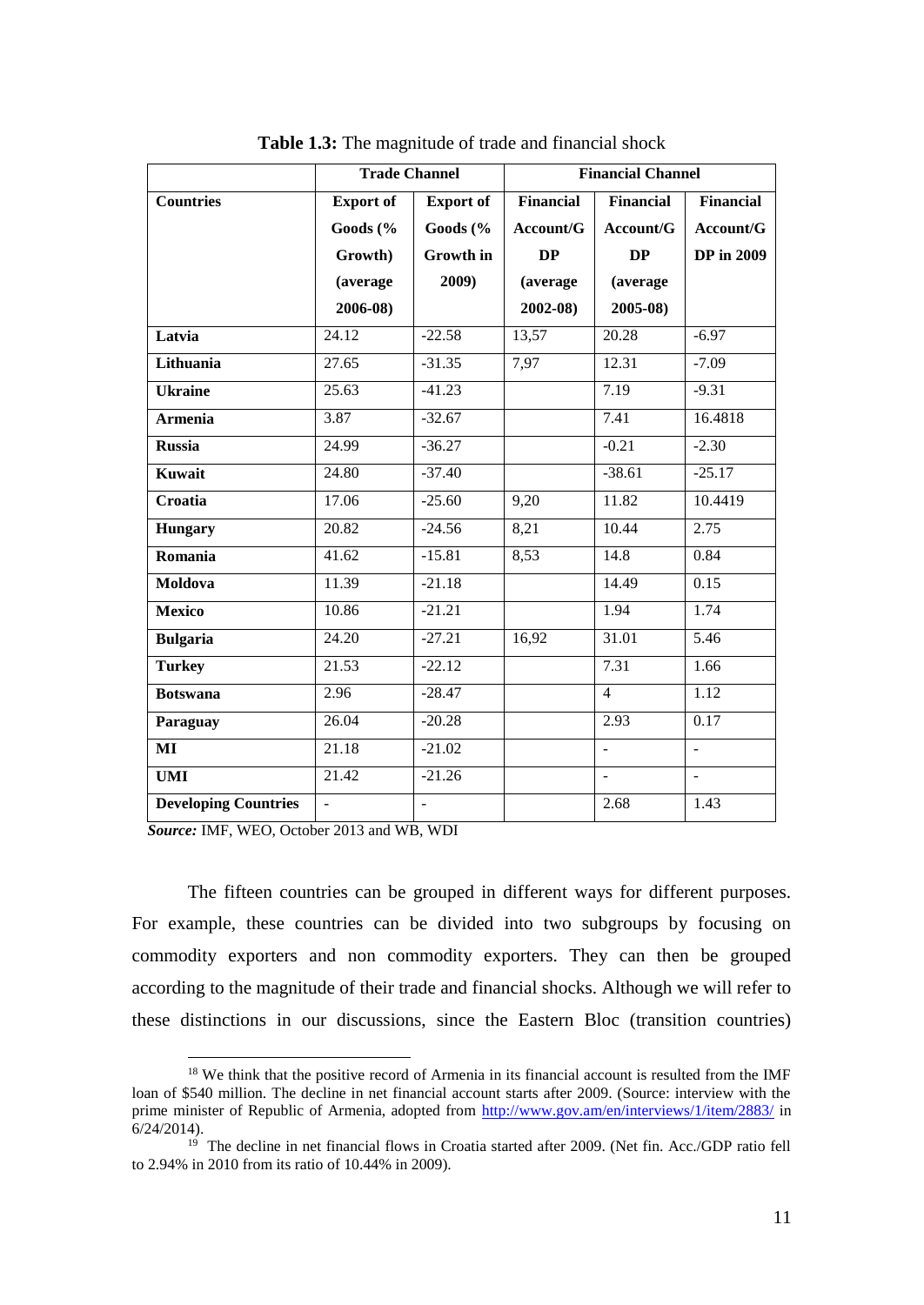dominate our sample, we will divide these countries into two groups, namely 'transition countries' and 'others'<sup>20</sup>. In this sense, Armenia, Bulgaria, Croatia, Hungary, Latvia Lithuania, Moldova, Ukraine, Russia and Romania are in the first group of countries. These economies have historical similarities. After sharing a similar economic system for decades, they hastily moved to a market based economic system at the beginning of the 1990s. For these countries, Russia and Europe have been very important as exports markets and sources of remittances. The second set of countries includes Kuwait, Turkey, Mexico Botswana and Paraguay. As can easily be seen, Mexico and Turkey are relatively big upper middle income countries that have had strong ties with the epicenters (US and Europe) of the crisis. Kuwait, Botswana and Paraguay are commodity exporter countries.

#### **3 Transition economies**

1

In the years preceding the crisis, the transition economies under consideration encountered unabated capital and output growth. Latvia, Lithuania, Armenia, Ukraine and grew by more than the average of developing countries. In particular, the Baltic States (Latvia and Lithuania) grew at very high rates (approximately 7.5 per cent between 2002 and 2008). Romania, Moldova and Bulgaria grew at an average phase with other CIS countries.

Apart from Russia, who has had current account surpluses, these economies, from the beginning of the decade to 2008, enjoyed strong financial inflows from the rest of the world (Table 1.3). Table 1.4 demonstrates that, as a general rule, the growth of domestic credit to the private sector was higher in the CIS countries than the world averages for upper middle income. Credit growth reached more than 200 per cent in Lithuania, Romania, Bulgaria and Ukraine. It was more than 100 per cent for Armenia, Latvia and Russia. Even the credit growth in Croatia and Bulgaria, which was less than 100 per cent, was way beyond the world and upper middle income averages. In connection with large financial inflows and rapid credit growth, there was a rapid rise in consumption. Investment and asset prices in some countries (especially in the Baltic States) also increased. For instance, in Latvia total investment as percentage of GDP

 $20$  A region based classification is possible as well. Transition economies and Turkey can be investigated in terms of their proximity to Europe. Mexico, Paraguay, Botswana and Kuwait can be put into the category 'others'.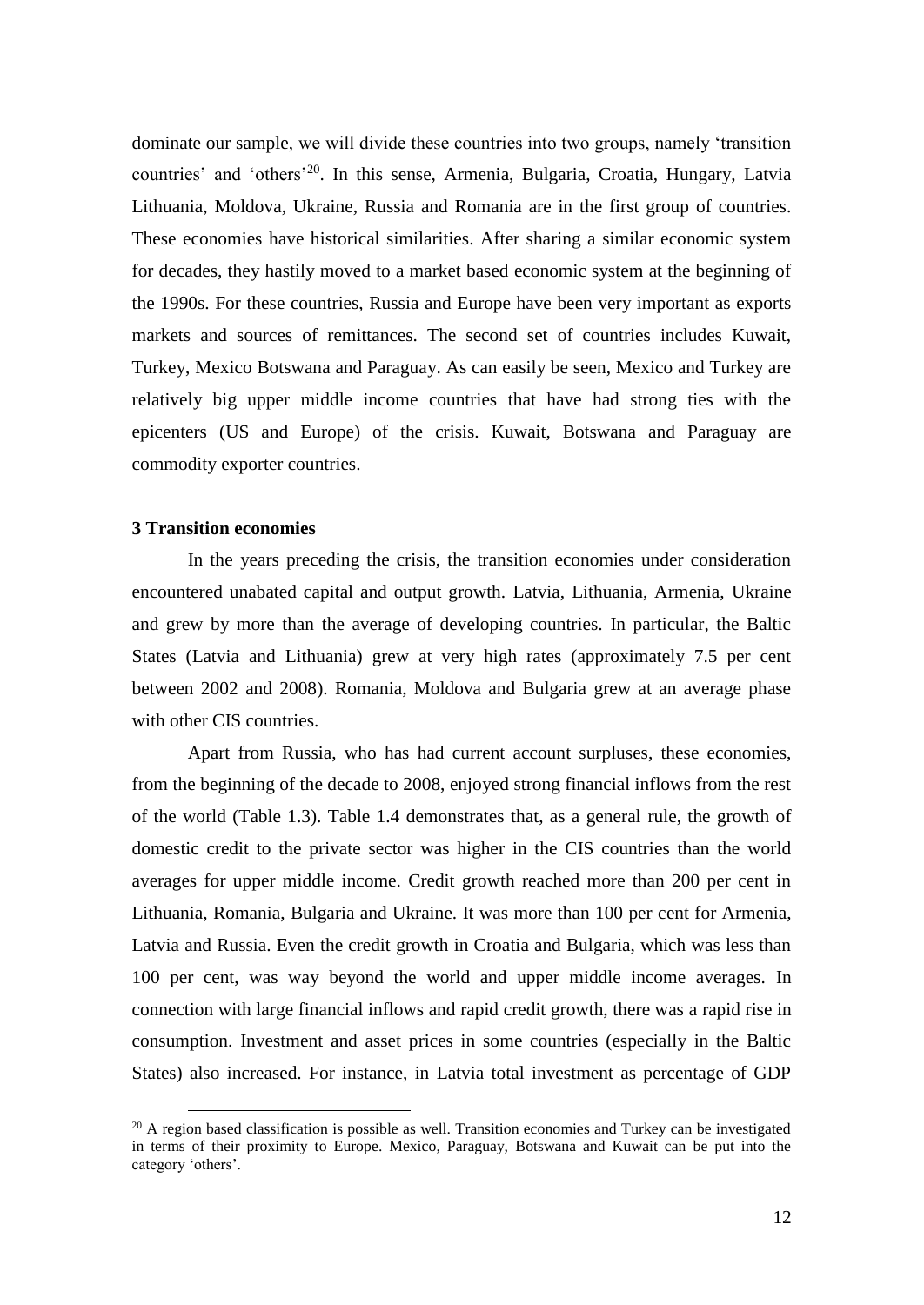increased to approximately 40 per cent of GDP from its level of 25 per cent in 2002. Similarly, in Lithuania the investment to GDP ratio increased from 20 per cent in 2002 to 31 per cent in 2007. The growth in consumption and investment expenditures were higher in these countries than the rest of the world averages (Table 1.4) $^{21}$ .

Furthermore, as described in a monthly bulletin of the ECB (July, 2010), wealth effects<sup>22</sup> arising from rising asset prices increased domestic demand. Combined with expansionary fiscal policies implemented by several countries such as Romania and the Baltic states, macroeconomic policy also contributed to high GDP growth rates in these countries.<sup>23</sup>

<u>.</u>

 $21$  Rapid credit expansion also caused real estate bubbles in some countries that are analyzed in this paper. For instance, housing bubbles in Baltic States are widely discussed in the literature. According to a study by Krusinskas (2012), three Baltic states (Latvia, Lithuania and Estonia), two of which are discussed in this paper (Latvia and Lithuania) experienced housing bubbles as housing prices rose out of proportion with the income of these countries' residents. For other countries that we investigated, there are some debates on whether they experienced a housing bubble or not. For most countries, house price data is unavailable or only became available for the years following the global crisis. Therefore, given the scope of this paper and ongoing debates in literature, we cannot firmly assert the existence of housing bubbles in the countries that we analyze. However, existing literature helps us to conclude that increases in house prices were observed prior to the crisis in many countries. For further discussion, we can suggest the following studies:

Manookian and Tolasa (2011), 'Armenia's Housing Boom Bust Cycle', retrieved from <https://www.imf.org/external/country/arm/rr/2011/112811.pdf> on 8/18/2014.

Abotalaf (2011), 'Kuwait Economic Report', retrieved from [http://www.capstandards.com/CSR\\_KuwaitEconomicReport\\_Feb2011.pdf](http://www.capstandards.com/CSR_KuwaitEconomicReport_Feb2011.pdf) on 8/18/2014.

Crowe, Dell'Ariccia, Igan and Rabanal (2012), 'Policies for Macrofinancial Stability: Managing Real Estate Booms and Boosts' retrieved from <https://www.imf.org/external/np/seminars/eng/2012/fincrises/pdf/ch12.pdf>

 $22$  Wealth effect refers to the change in consumption expenditures that accompanies a change in perceived wealth. For example, when asset prices rise, agents feel that the value of their portfolio rises and they feel more comfortable and secure about their wealth, leading them to consume more out of their wealth.

 $^{23}$  High GDP growth trend based on financial inflows and increased consumption is emphasized for these countries by many others. For example the ECB report in July 2010 argues that, in the years preceding the crisis, Eastern European countries grew rapidly at unsustainable rates. In this sense, Dudzińska (2011) associates high growth rates observed in Latvia between 2004 and 2007 mainly to substantial inflows of foreign capital, which stimulated domestic demand. Similarly, Stoicui (2012) maintains that the growth in Romania in the pre crisis period is mainly related to the boom in the domestic consumption of durable goods, which also induced a large current account deficit.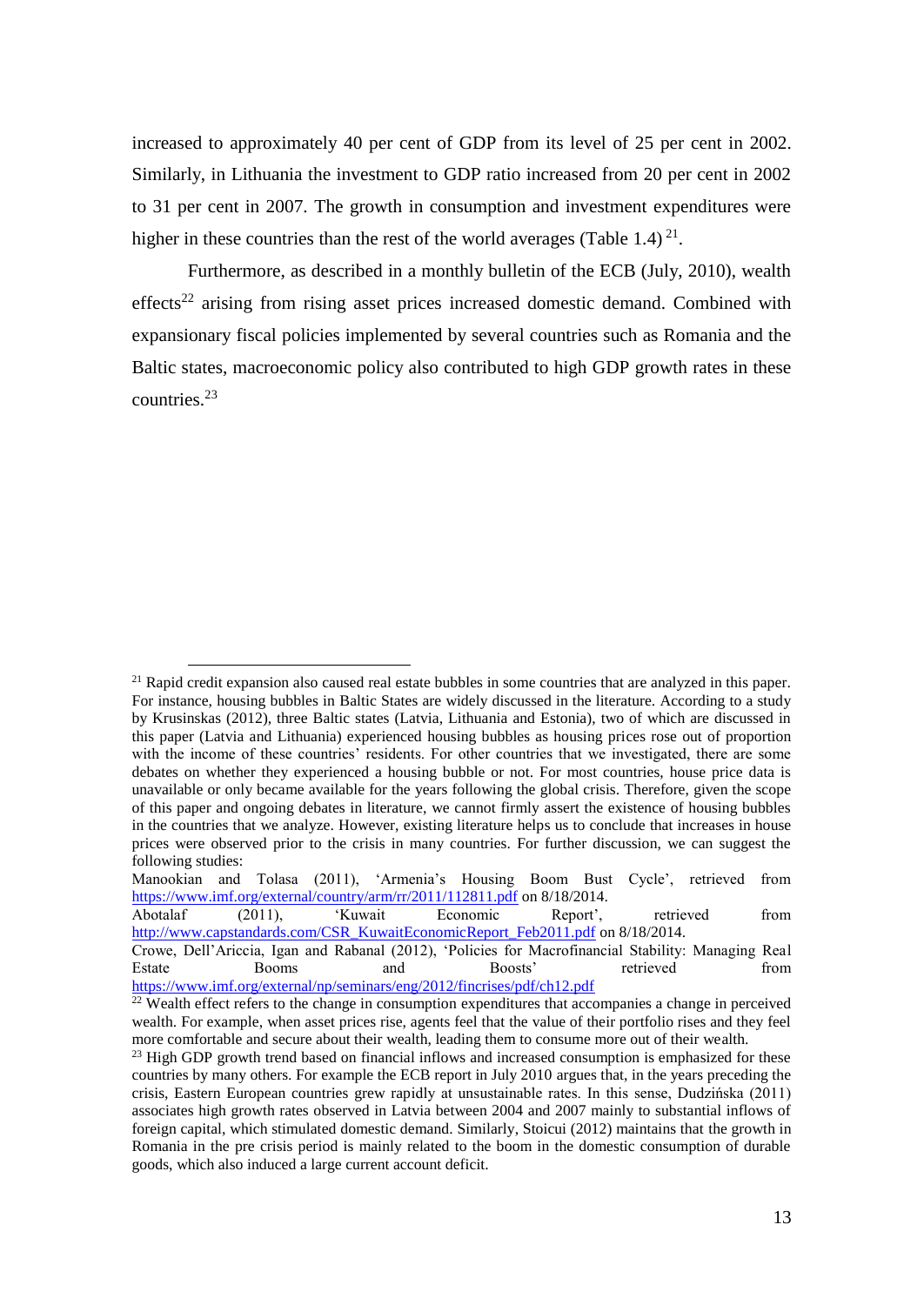|                             | The<br><b>Growth of</b><br><b>Domestic</b><br><b>Credit to</b><br>Private<br>Sector $\left(\%\right)$<br>of GDP)<br>from 2002<br>to 2007 |      | <b>Annual Percentage</b><br><b>Growth of Final</b><br>Consumption<br><b>Expenditure</b> | <b>Total Investment</b><br>$(\%$ of GDP) |        | <b>Growth of</b><br>hh annual<br>consumption<br>expenditure<br>in 2009 | <b>Growth of</b><br>total<br>investment<br>in 2009 |
|-----------------------------|------------------------------------------------------------------------------------------------------------------------------------------|------|-----------------------------------------------------------------------------------------|------------------------------------------|--------|------------------------------------------------------------------------|----------------------------------------------------|
|                             |                                                                                                                                          | 2002 | 2007                                                                                    | 2002                                     | 2007   |                                                                        |                                                    |
| Latvia                      | 172                                                                                                                                      | 6.1  | 12.8                                                                                    | 25.728                                   | 39.959 | $-24.08$                                                               | $-34$                                              |
| Lithuania                   | 271                                                                                                                                      | 4.6  | 10.3                                                                                    | 20.340                                   | 31.231 | $-17.82$                                                               | $-57$                                              |
| Hungary24                   | 78                                                                                                                                       | 6.8  | $-1.5$                                                                                  | 24.670                                   | 22.433 |                                                                        |                                                    |
| Romania                     | 244                                                                                                                                      | 3.7  | 9.6                                                                                     | 22.002                                   | 30.975 | $-6.55$                                                                | $-23$                                              |
| Croatia                     | 42                                                                                                                                       | 6.8  | 6.1                                                                                     | 26.072                                   | 34.093 | $-23.25$                                                               |                                                    |
| <b>Bulgaria</b>             | 225                                                                                                                                      | 3.2  | 7.1                                                                                     | 19.681                                   | 34.093 | $-7.68$                                                                | $-17$                                              |
| <b>Russia</b>               | 115                                                                                                                                      | 7.6  | 16.9                                                                                    | 20.035                                   | 25.360 |                                                                        |                                                    |
| <b>Ukraine</b>              | 229                                                                                                                                      | 4.7  | 13.4                                                                                    | 20.191                                   | 28.210 | $-16.03$                                                               | $-28$                                              |
| <b>Armenia</b>              | 100.36                                                                                                                                   | 7.92 | 16.50                                                                                   | 18.15                                    | 38.16  | $-19.88$                                                               | $-38$                                              |
| Moldova                     | 114                                                                                                                                      | 7.5  | $10.9*$                                                                                 | 21.661                                   | 38.106 | $-4.5$                                                                 | $-23$                                              |
| <b>UMI Countries</b>        | 8                                                                                                                                        | 2.0  | $\overline{7.1}$                                                                        |                                          |        |                                                                        |                                                    |
| <b>MI</b> Countries         | 11                                                                                                                                       | 2.3  | 7.6                                                                                     |                                          |        |                                                                        |                                                    |
| <b>Developing Countries</b> |                                                                                                                                          |      |                                                                                         | 24.921                                   | 29.496 |                                                                        |                                                    |
| World                       | $\overline{7}$                                                                                                                           | 2.4  | 3.4                                                                                     | 21.970                                   | 24.563 |                                                                        |                                                    |

**Table 1.4** Investments, consumption and credit growth

*Source:* IMF, WEO, October 2013 and WDI

*Note:* Domestic credit to private sector refers to financial resources made available to the private sector through loans, purchases of non equity securities, trade credits and other accounts receivable that establish a claim for repayment. Some cells are left blank because the data was not available for these aggregates. Hungary experienced negative growth in 2007. For this reason, consumption data for Hungary is negative in 2007.

**\*** 2006

<u>.</u>

However, as mentioned before, the high growth took place along with an increase in monetary/financial vulnerabilities. As foreign capital continued to flow in, real appreciation of exchange rates and credit growth accelerated. As a result, consumption expenditures, some of which fed imports, increased and current account

 $24$  Hungary, entered crisis in 2007. For this reason, consumption data is negative for 2007 on 8/18/2014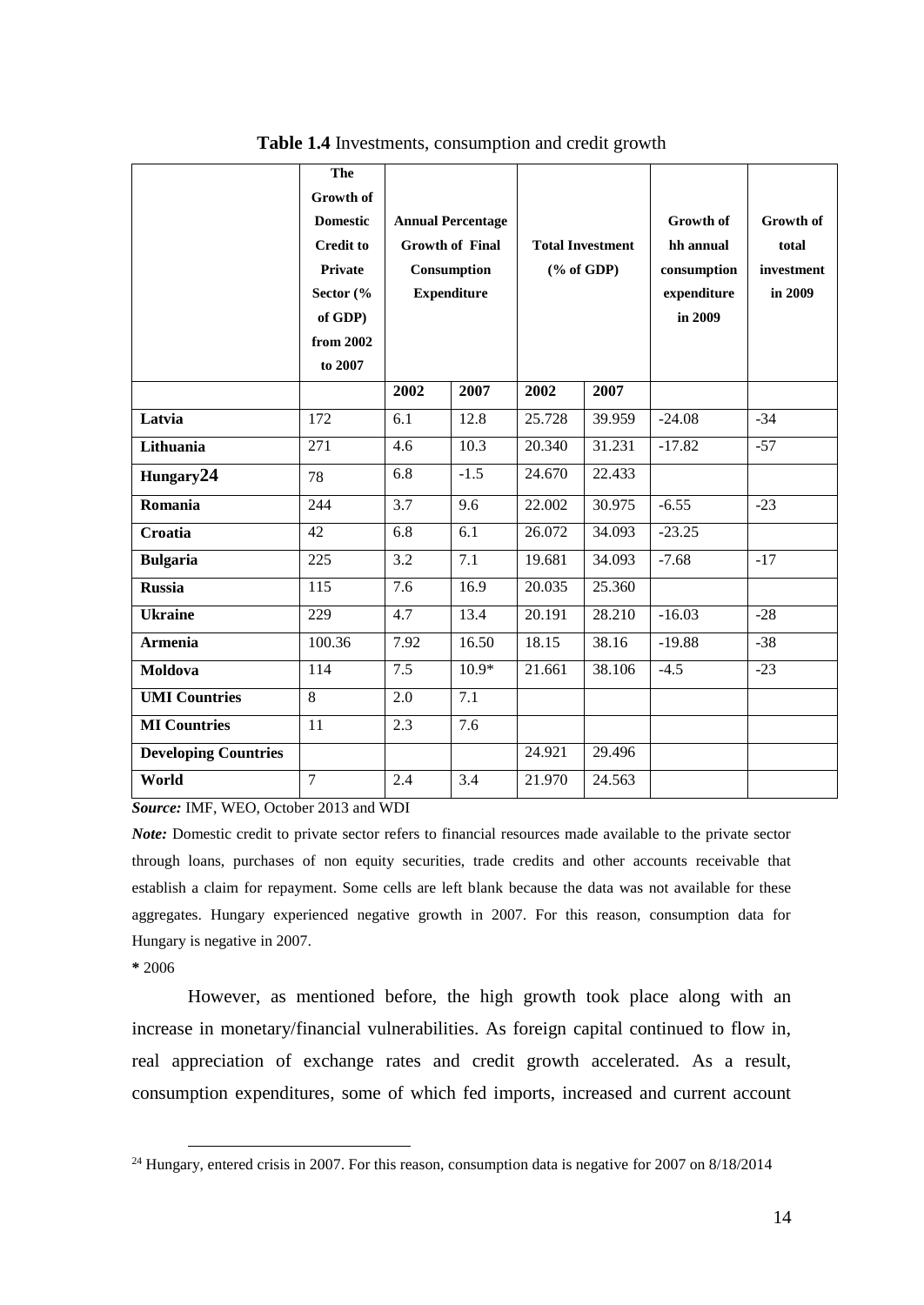deficits worsened. The current account deficit of Bulgaria, Latvia, Moldova, Lithuania, Romania, Croatia, Armenia and Ukraine reached enormous amounts: 25.2 per cent, 22.4 per cent, 15.2 per cent, 14.4 per cent, 13.42 per cent, 7.3 per cent, 6.4 per cent and 3.7 per cent respectively (Table 1.5). In other words, these countries accumulated liabilities to be paid to the rest of the world in the future, which made them highly dependent on financial flows.<sup>25</sup>

<sup>&</sup>lt;sup>25</sup> The effects of financial inflows in creating higher levels of external indebtedness can be summarized as follows. Accordingly, large financial inflows resulted in rapid credit growth, which fed consumption expenditures and put upward pressures on asset prices. As rises in asset prices created excess demand pressures, their effects were translated into high inflation and appreciated REERs. As a result, in the countries under investigation and in many other upper middle income countries, there was decreasing competitiveness in international markets and, relatedly, higher Current Account deficits.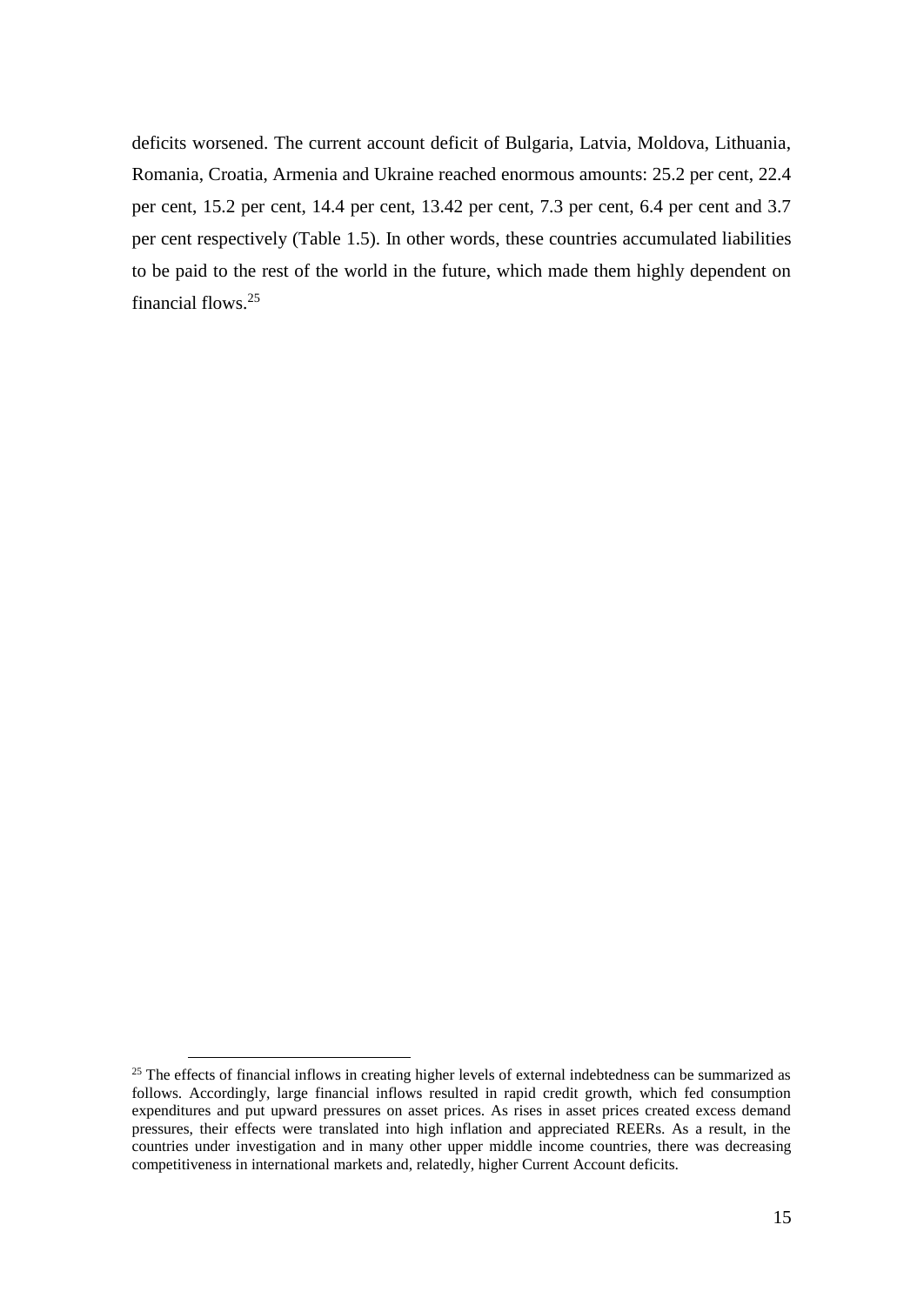|                         |       | <b>Inflation</b><br><b>REER / REER Index</b> |        |                  |          | CA Balance (% of GDP) |
|-------------------------|-------|----------------------------------------------|--------|------------------|----------|-----------------------|
|                         | 2002  | 2007                                         | 2002   | 2007             | 2002     | 2007                  |
| Latvia                  | 1.95  | 10.1                                         | $-2.9$ | 6.6              | $-6.66$  | $-22.44$              |
| Lithuania               | 0.34  | 5.82                                         | 2.8    | 3                | $-5.15$  | $-14.47$              |
| <b>Hungary</b>          | 5.26  | 7.93                                         | 84.5   | 100.2            | $-6.99$  | $-7.27$               |
| Romania                 | 22.5  | 4.83                                         | 82.3   | 111.6            | $-3.33$  | $-13.42$              |
| Croatia                 | 1.67  | 2.87                                         | 90.8   | 97               | $-7.2$   | $-7.26$               |
| <b>Bulgaria</b>         | 5.8   | 7.57                                         | 75.8   | 91.1             | $-2.37$  | $-25.2$               |
| <b>Russia</b>           | 15.78 | 9                                            | 65.1   | 91.8             | 8.43     | 5.48                  |
| <b>Ukraine</b>          | 0.75  | 12.8                                         | 102.3  | $\overline{115}$ | 7.48     | $-3.69$               |
| <b>Armenia</b>          | 1.071 | 4.55                                         | 94.18  | 124              | $-6.228$ | $-6.401$              |
| Moldova                 | 5.21  | 12.4                                         | 71     | 87.4             | $-1.19$  | $-15.24$              |
| Kuwait                  | 0.797 | 5.47                                         |        |                  | 11.18    | 36.79                 |
| <b>Mexico</b>           | 5.037 | 3.97                                         | 111.4  | 99.12            | $-1.883$ | $-1.368$              |
| <b>Turkey</b>           | 5.134 | 8.76                                         |        |                  | $-0.269$ | $-5.838$              |
| <b>Botswana</b>         | 8.026 | 7.08                                         |        |                  | 3.83     | 15.11                 |
| Paraguay                | 10.51 | 8.13                                         | 110    | 126.2            | 9.808    | 5.606                 |
| <b>Emerging Markets</b> | 7.11  | 7.81                                         |        |                  | $-1.12$  | $-3.73$               |

**Table 1.5<sup>26</sup>:** Inflation, real exchange rate and current account

 *Source:* IMF, WEO, October 2013 for Inflation, CA deficit, Eurostat REER and REER Index  *Note:* Since the REER index data was not available for Latvia and Lithuania, REER data from the Eurostat are given for these two countries. In the remaining countries, the REER index was used. Data was not available for cells that have been left blank.

The high current account deficits and dependency on financial flows were important factors, but these were not the only vulnerabilities. In many of the countries that we investigate here, total debt was denominated primarily in foreign currency (from euro to yen), making corporate and household borrowers, and hence creditor banks, vulnerable to a depreciation of the exchange rate (Berglöf et al, 2009). Another significant characteristic of the debt structure was related to the high levels of debt

1

sector.

<sup>&</sup>lt;sup>26</sup> Definition of the data: Private nonguaranteed external debt comprises long term external obligations of private debtors that are not guaranteed for repayment by a public entity. Data is in current U.S. dollars. Description of private debt/GDP: The private sector debt is the stock of liabilities held by the sectors' non-financial corporations and households and nonprofit institutions serving households. The instruments that are taken into account to compile private sector debt are securities other than shares, excluding financial derivatives and loans; that is, no other instruments are added to calculate the private sector debt. Data is presented in consolidated terms, i.e., data does not take into account transactions within the same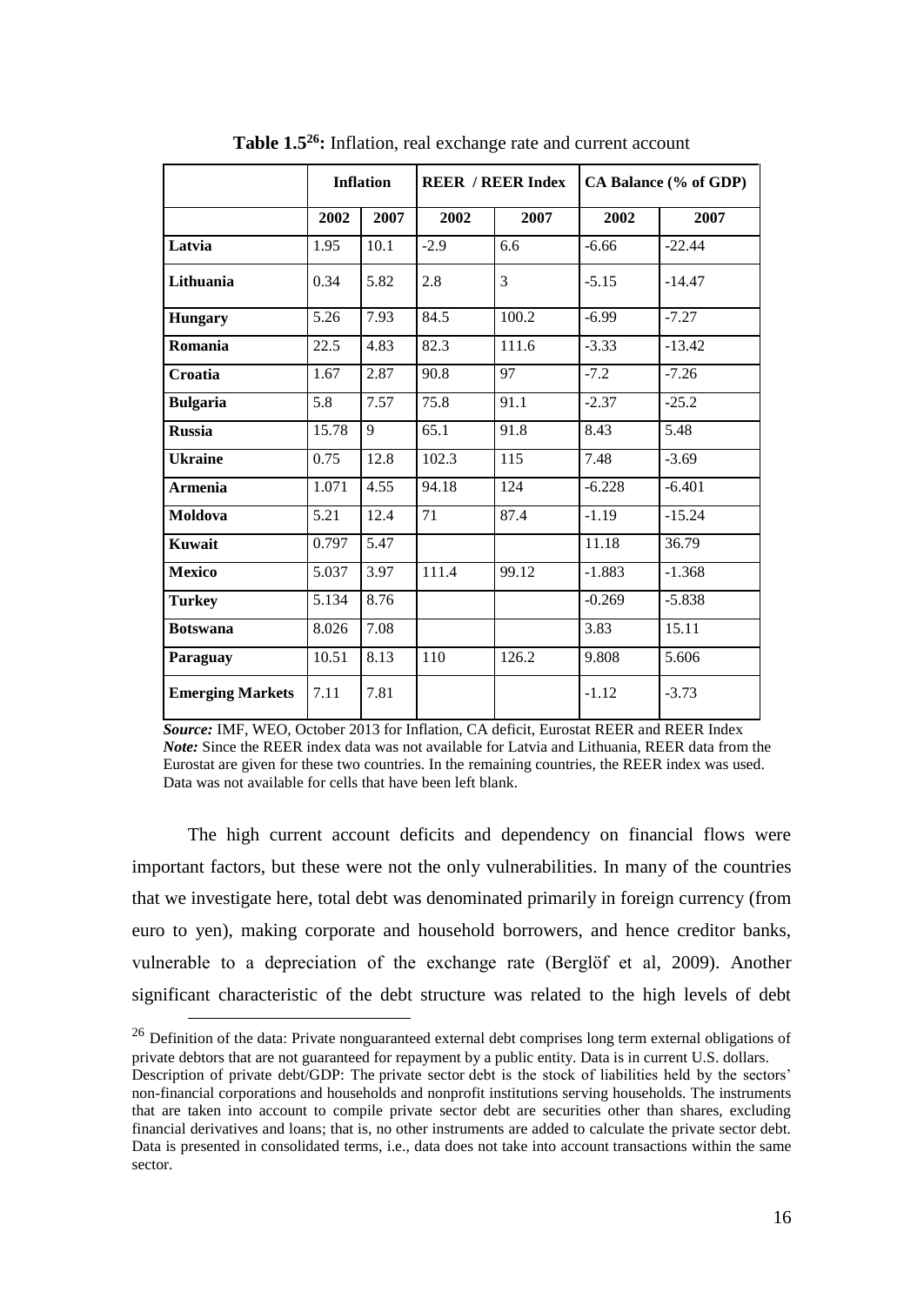accumulation by the private sector. Table 1.6 demonstrates that private debt/GDP ratio increased significantly in all countries, whereas, except for Hungary, government debt/GDP ratio decreased in countries for which data are available. In other words, although these countries enjoyed improvements in their public balances, they continued to accumulate debt in different forms.

In addition to the financial flows, high commodity prices were another driver of growth in Russia, Ukraine and Armenia<sup>27</sup>. These countries produced a relatively narrow spectrum of industrial products compared to other countries in this group. For example, Russia and Ukraine based their exports on mainly the oil and steel industries respectively. Armenia sells mainly metals and some precious minerals. Since commodity prices were rising prior to the crisis, these three countries benefited from rising prices and the concomitant rise in export revenues. As a result, Russia in particular was able to achieve current account surpluses. In fact, it was the only country with current account surplus in this group of countries.

The situation in Moldova was slightly different to other countries in the set. The country based its growth performance prior to the crisis mainly on its exports to Russia and on remittances of workers living in Russia. The main export commodities of Moldova were agricultural products. When Russia entered into a political and economic crisis because of the Russia-Georgia war and banned Moldovan wine exports, the country faced huge difficulties. Therefore, the economic environment in Moldova had already deteriorated prior to the crisis.

 $27$  In the Russian case financial flows did not reach the levels of other transition countries. However, since the Russian economy has been giving current account surpluses, positive financial flows put significant extra pressure on domestic currency and credit expansion in this country.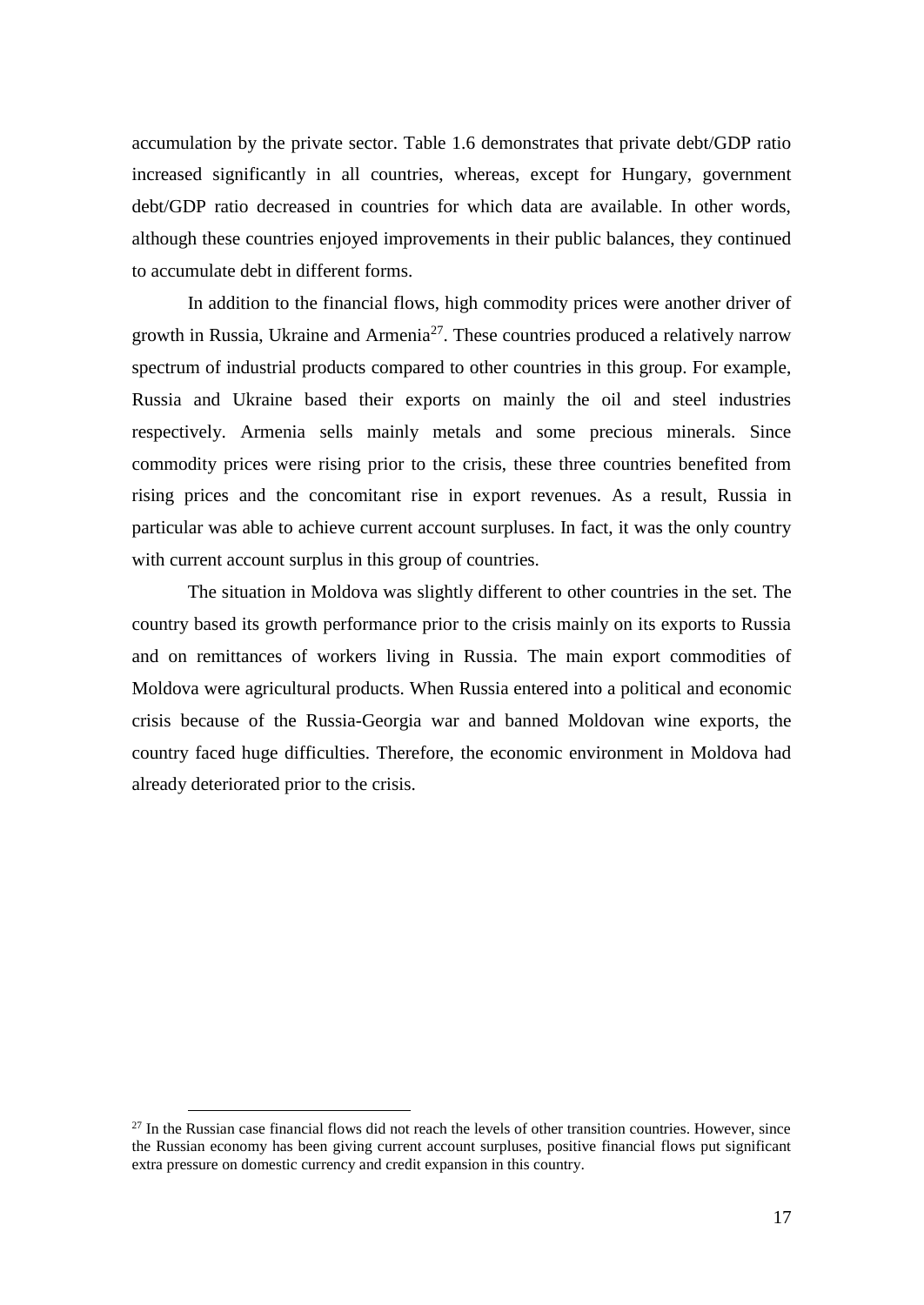|                   | <b>Private Debt</b>        |       | <b>General Gov.</b> |        | <b>External Debt</b> |       |
|-------------------|----------------------------|-------|---------------------|--------|----------------------|-------|
|                   | $(% \mathbf{A})$ (%of GDP) |       | <b>Gross Debt</b>   |        | <b>Stocks</b>        |       |
|                   |                            |       | $(\%$ of GDP)       |        | $(\%$ of GDP)        |       |
|                   | 2002                       | 2007  | 2002                | 2007   | 2002                 | 2007  |
| Latvia            | 51.2                       | 123   | 13.6                | 9.1    |                      |       |
| Lithuania         | 29.8                       | 77.9  | 22.2                | 16.8   |                      |       |
| <b>Hungary</b>    | 65.5                       | 139.8 | 55.9                | 67     | 23.70                | 65.44 |
| Romania           | 30.9                       | 66.8  | 24.9                | 12.8   | 12.91                | 23.41 |
| Croatia           | 64.2                       | 117.3 | 34.7                | 32.8   |                      |       |
| <b>Bulgaria</b>   | 32.8                       | 137.3 | 52.4                | 17.2   | 6.95                 | 32.50 |
| <b>Russia</b>     |                            |       | 40.30               | 8.511  |                      |       |
| <b>Ukraine</b>    |                            |       | 33.53               | 12.31  | 6.45                 | 27.60 |
| <b>Armenia</b>    |                            |       | 38.105              | 14.249 | 15.09                | 10.84 |
| Moldova           |                            |       | 66.19               | 25.15  | 20.35                | 26.29 |
| <b>Kuwait</b>     |                            |       | 32.333              | 11.832 |                      |       |
| <b>Botswana</b>   |                            |       | 42.951              | 37.562 | 4.53                 | 4.39  |
| <b>Turkey</b>     |                            |       | 74                  | 39.907 | 13.43                | 19.60 |
| <b>Botswana</b>   |                            |       | 8.31                | 8.212  |                      |       |
| Paraguay          |                            |       | 58.445              | 19.325 | 7.38                 | 4.13  |
| <b>Developing</b> |                            |       | 51.49               | 34.61  |                      |       |
| <b>Countries</b>  |                            |       |                     |        |                      |       |

**Table 1.6:** Debt structure

 *Source:* IMF, WEO, October 2013 General Gov. Gross Debt, Eurostat for private debt add WB for External Debt Stocks/GDP and REER Index  *Note:* External debt stocks/GDP data is obtained by dividing 'External debt stocks, private nonguaranteed' to GDP (current USD).

To sum up, it would not be misleading to state that, although these countries were experiencing their golden age in terms of growth performance from 2002 to 2007 and 2008, important vulnerabilities, which were mainly related to the structural problems in the integration of these countries into the world economy, emerged in the same period.

# **3.1 Trade channel**

As the recession deepened in advanced countries during the second half of 2008, the economies in our sample were seriously affected by the contraction in global trade due to their high dependence on advanced country markets for their exports.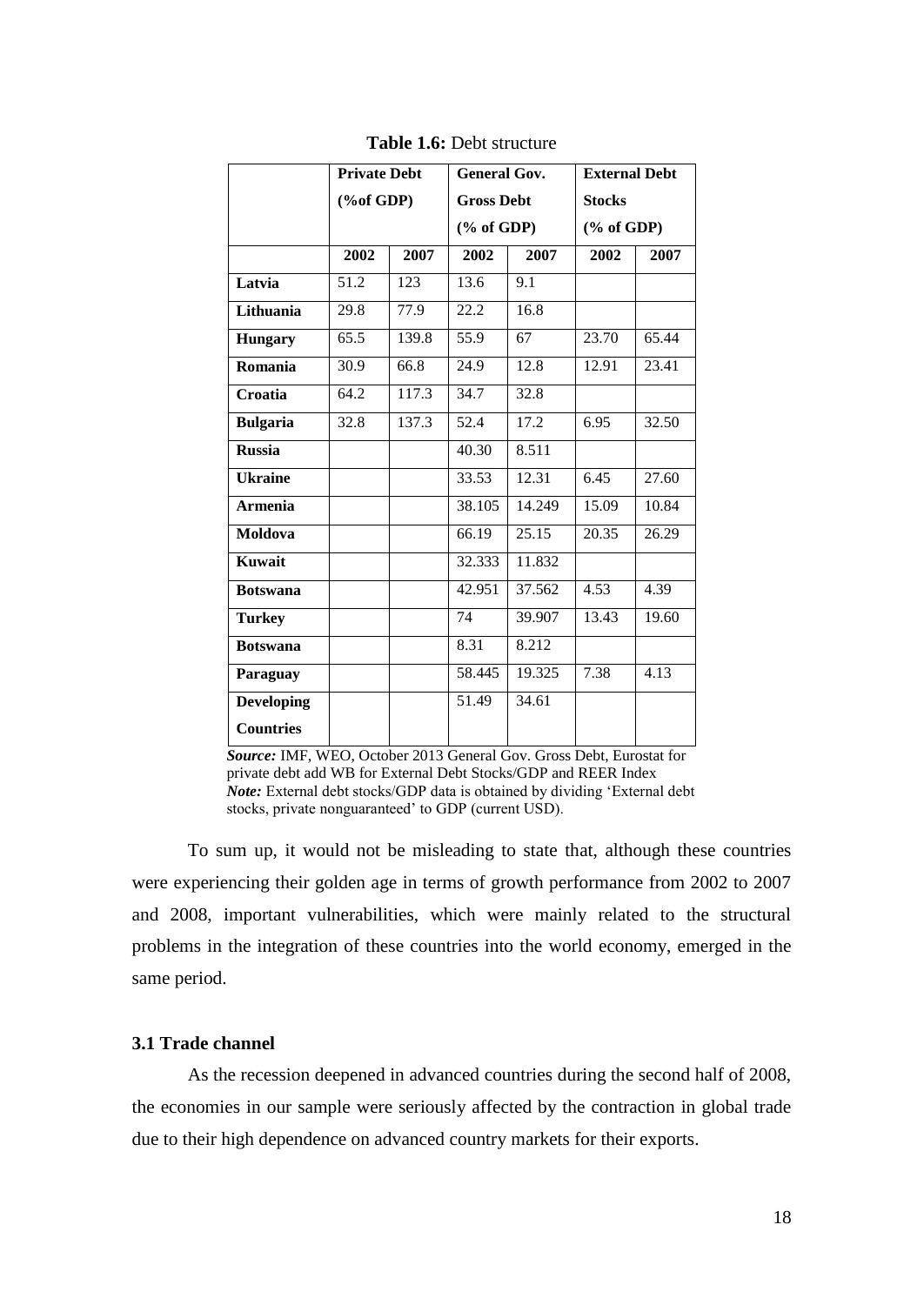The overwhelming majority of the countries have a very high trade to GDP ratio. In this sense, the trade to GDP ratios in 12 of the 15 countries were considerably higher than the middle income, upper middle income and world averages. Given the high degree of openness (Figure 1.1), the trade channel is crucial in explaining the impact of the crisis on the transition economies. In general, the trade channel played a role during the recent crisis upper middle income countries through two mechanisms. Firstly, the demand for goods and services plummeted in 2008. Immediately thereafter, the prices of commodities began to fall.





 *Source:* WB, WDI, 2008 data was used

<u>.</u>

As the global economy entered into a recessionary period, the decline in global demand was accompanied by a drop in commodity prices. For example, after reaching a peak of \$133 per barrel in July 2008, the price of oil fell by more than 70 per cent to an average of \$39 per barrel in February 2009. Similar declines were observed in the prices of metal products such as copper.<sup>28</sup>

The decline in global demand affected all the transition countries, whereas the decline in commodity prices mainly hit commodity exporting countries (Ukraine, Russia and Armenia). Overall, both effects implied that exporter countries sold their

<sup>&</sup>lt;sup>28</sup> The decline in commodity prices can also be seen from commodity price indexes. For example, the crude oil price index fell from 181.87 in 2008 to 115.787 in 2009. Similar declines were observed for the metals price index (169.03, 2008 to 136.53 in 2009) and the agricultural raw material price index (113.367, 2008 to 93.929 in 2009).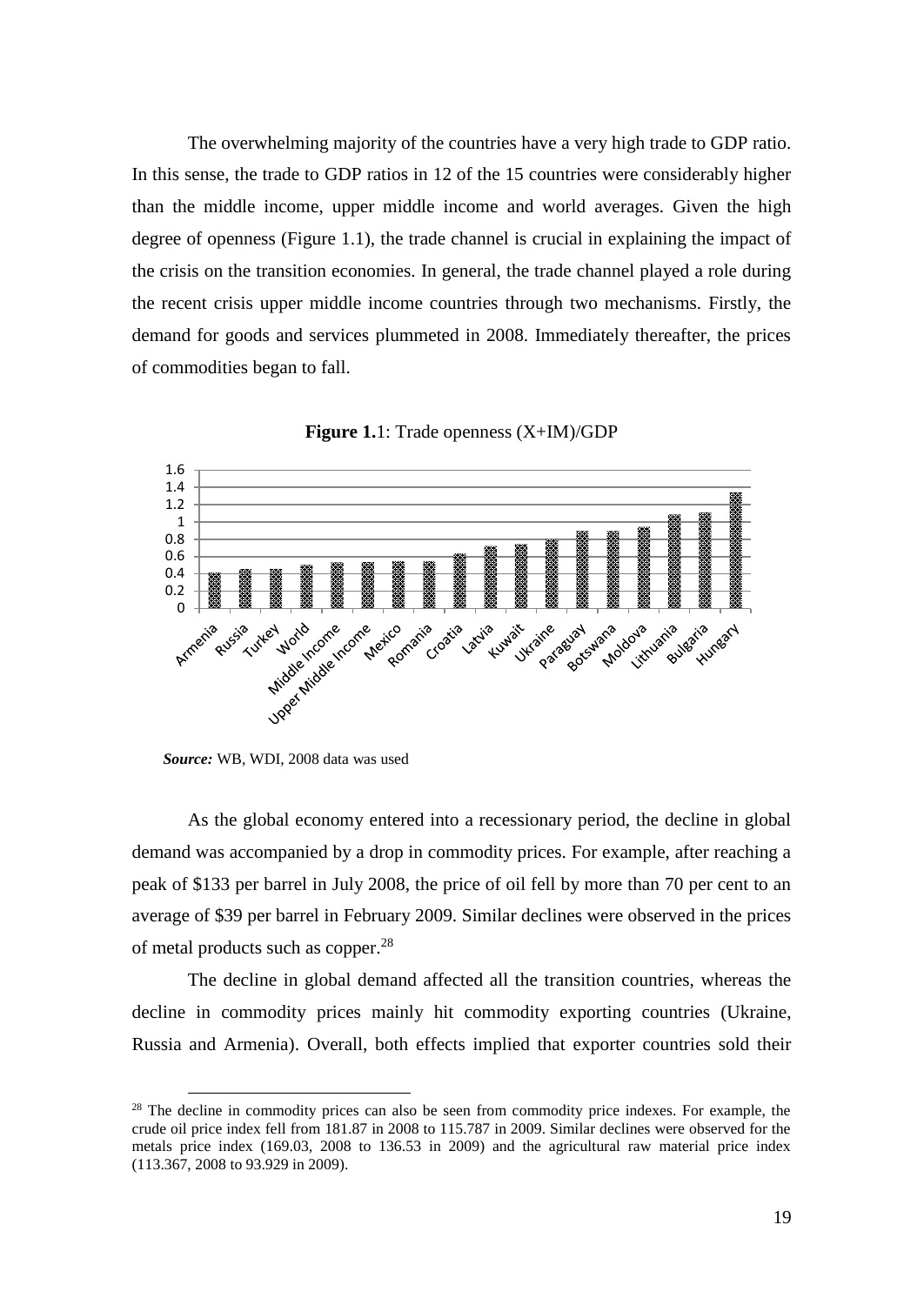goods and services at lower prices. As a result, as Table 1.3 demonstrates, all countries experienced a sharp decline in the growth of exports of goods in 2009 compared to the pre crisis period. The magnitude of the export shock the transition economies experienced varied from about 15 per cent to 40 per cent. As expected, commodity exporters Armenia, Russia and Ukraine were faced by a more than 30 per cent decline in their exports. In other words, the trade shock hitting the Russian, Ukraine and Armenian economies was considerably larger than of other upper middle income countries.

Although global turmoil affected all export activities regardless of the final destination of exports, geographical concentration played a significant role for all of the countries that we discuss. For example, the strong dependence of the transition countries on other European countries and the interdependence between these countries significantly contributed to the deterioration of export growth in these economies, especially as many of these economies have had strong ties with the Russian economy.

It is observed that EU countries constitute the majority share of export partners of the countries in this sample<sup>29</sup> (WTO). For instance, the share of EU countries in total exports reaches 70 per cent in Romania. In Ukraine and Moldova the share is below 50 per cent (25 per cent and 47 per cent respectively, but this ratio is still quite high). However, these countries have strong trade relations with Russia, which experienced a sharp decline in its GDP. Although it is difficult to reach a conclusive verdict, the contagion effect might have been weaker if these countries had diversified trading routes prior to the crisis.

In addition to the degree of openness and geographical concentration, the composition of export products was an important factor in the deterioration of export performances in these countries. As the analysis carried out by Berkmen et al (2009) demonstrates, the countries exporting manufactured goods to advanced countries were hit hard by the decline in demand compared to countries exporting food. Given the high income elasticity of the demand for manufactured goods, it is reasonable to conclude that the ten countries that are discussed in this section were severely affected by the

 $^{29}$  This is related, to a large extent, to geographical proximity and economic integration provided by the European Union.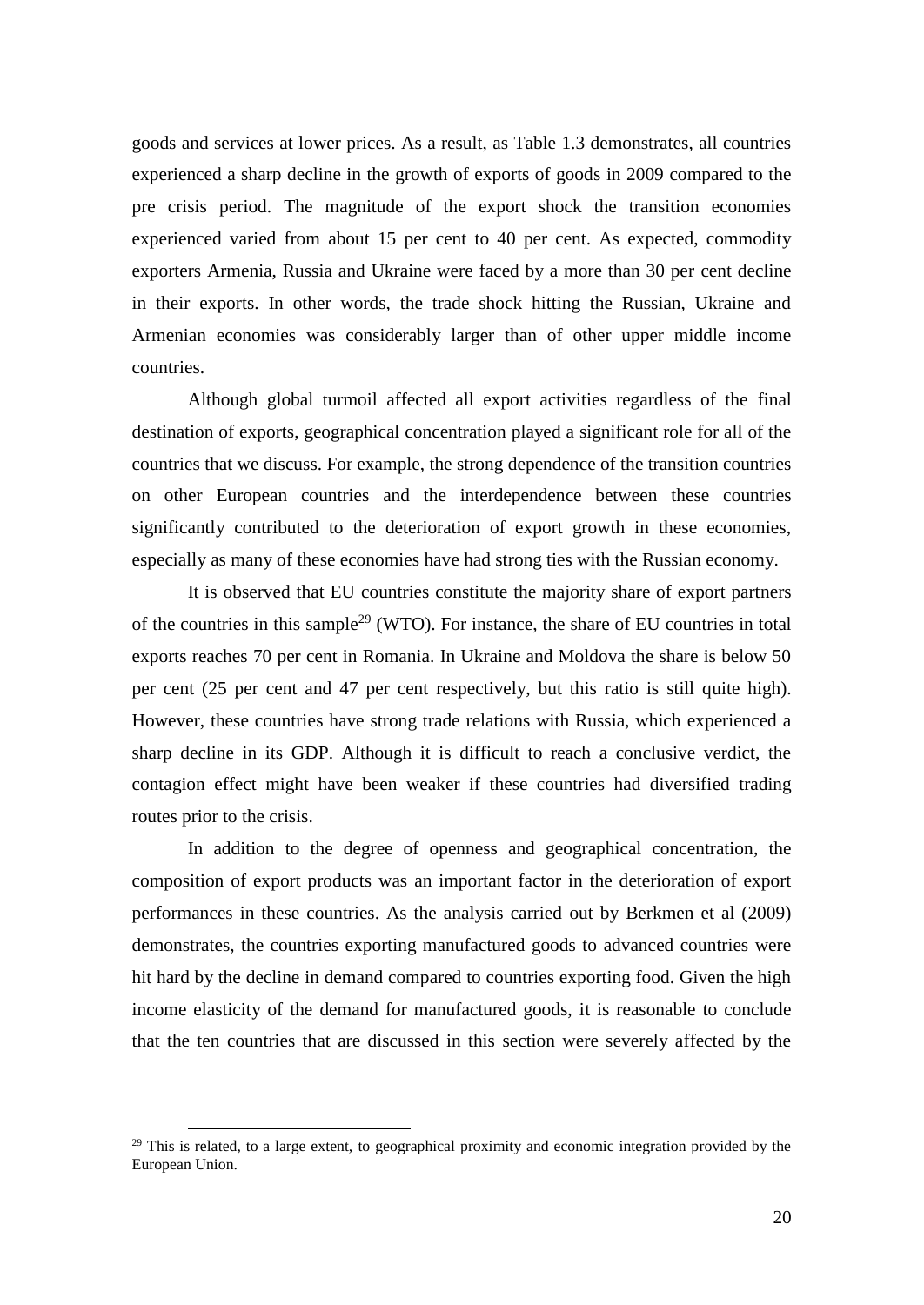crisis since industrial products constitute the majority of their exports (except for Armenia and Russia) (based on WTO data).<sup>30</sup>

To some extent, in some countries the degree of the importance of the trade channel was also influenced by the choice of exchange rate regimes. In general, countries may lose competitiveness in international markets if their trading partners devalue their currencies. Among the countries that we discuss in this section, Latvia and Lithuania were members of the European Union. Therefore, their currencies were pegged to the euro. Since membership of the European Union requires the adoption of the euro in due course, these countries were not allowed to devalue their currencies due to the Maastricht criteria (which define the preconditions for the adoption of the euro). Therefore, these countries faced a tradeoff between maintaining their peg and their commitment to the Union, and gaining competitiveness in international markets. In both countries national authorities decided to maintain their peg at the cost of reduced competitiveness. For example, policy makers in Latvia discredited devaluation because adherence to the euro peg was seen as the only reasonable long term strategy to secure access to international lending facilities and investment (Reinert et al, 2010). Similarly, Lithuania gave priority to a stable fixed exchange rate in order to be able to be a part of the euro zone. According to Purfield and Rosenberg (2013), the Baltic countries' real effective exchange rates appreciated against the euro while many trading partners' currencies depreciated, contributing to reduced competitiveness in international markets and further deterioration of export performances.

#### **3.2 Financial channel**

<u>.</u>

According to many economists, the majority of developing countries did not encounter a financial collapse during the recent crisis relative to the crises in the 1980s and 90s. However some of the transition economies were among exceptions thanks to very hasty liberalization, rapid deregulation and strong linkages between their financial markets and those of European countries. In the period from 2002 to 2007 these policy initiatives contributed to the buildup of vulnerabilities that lay just below the surface. As

 $30$  The shares of the manufacturing sector (which is an important subset of industrial products) in total exports are given as: Bulgaria (48.9 per cent), Croatia (61.3 per cent), Hungary (83.7 per cent), Latvia (57.3 per cent), Lithuania (54.2 per cent), Romania (77.7 per cent), Armenia (27.2 per cent), Moldova (54 per cent), Ukraine (57.4 per cent) and Russia (19.3 per cent) (Source: WTO).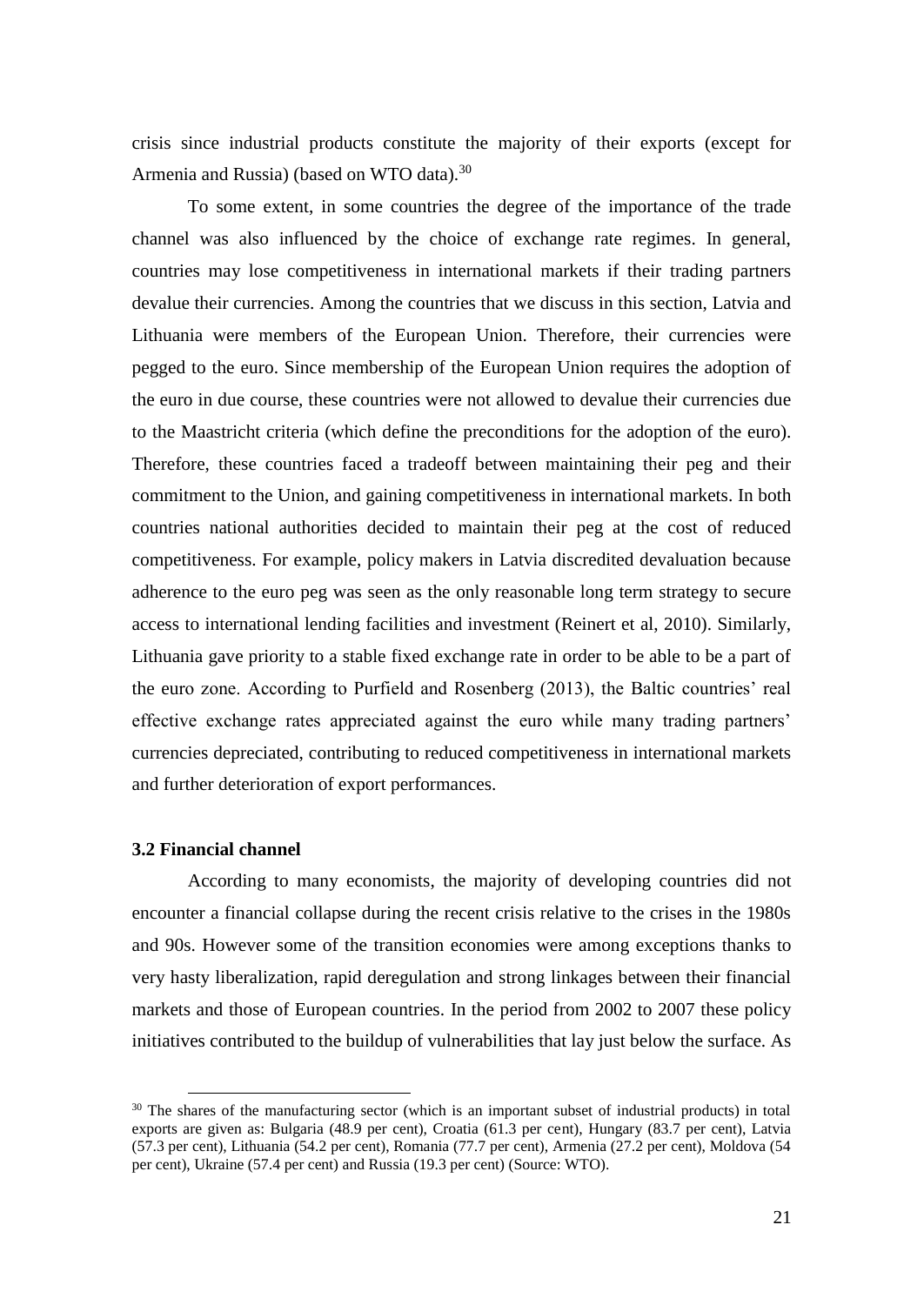we previously stated, the significant share of credits in these countries was denominated by foreign currencies, particularly in the CEE countries in our set. In the same vein, the loans taken in foreign currency were central to the transmission of the financial crisis into the Central and Eastern European (CEE) countries (Sprenger and Vincentz,  $2010$ <sup>31</sup>. Since these countries were in the process of integration into the euro zone, they ignored the risks related to exchange rate volatility. Additionally, many firms that borrowed in foreign exchange before the crisis had foreign currency incomes coming from exports. As a result, investors and households found foreign currency loans manageable. However, the boom in financial markets came to an end with the global crisis. With the emergence of a global turmoil, borrowing in foreign currency opportunities decreased as foreign banks reduced their net assets. As asset holdings were reduced, credit to these CIS countries also dried  $up<sup>32</sup>$ .

The ratio of financial account balance to GDP in the transition countries can be seen in Table 1.3<sup>33</sup>. Accordingly, in all countries the ratio decreased compared to the pre crisis period. However, the importance of the financial channel was more significant for Latvia, Lithuania, Ukraine and Russia. In these countries macroeconomic vulnerabilities such as high current account deficits (except for Russia) generated adverse expectations for foreign investors and high vulnerability of the domestic financial system (Griffith-Jones and Ocampo, 2009). As a result, rapid withdrawals of private financial flows occurred. For the Russian case, the Georgian-Russian war had already decreased the appetite of international investors for Russian assets. In the remaining countries, a

<u>.</u>

<sup>&</sup>lt;sup>31</sup> The main motive behind the high share of foreign currency credits was lower interest rates that paid for these credits relative to domestic currency denominated credits.

<sup>&</sup>lt;sup>32</sup> This has created significant stress in these countries since they ran up dangerously large current account deficits (except for Russia) and took on substantial international debt (Boorman, 2009). In other words, as our study demonstrated, the countries with large current account deficits were disproportionately hit by the crisis as foreign investors deleveraged and capital flows dried up.

<sup>&</sup>lt;sup>33</sup> Although the analysis of the financial channel is highly complex since there are various types of financial instruments and several ways in which financial intermediaries like international banks or global bond markets operate, the general picture of the financial channel can be seen by focusing on the developments in the financial account. There are different approaches about which indicator would best describe the impact of financial flows on economies. Borio and Disyatat (2011) argue that gross flows are much more important indicators for this purpose. However, as Comert and Duzcay (2014) argue, although gross flows would be a much more meaningful indicator for developed countries, net flows are still crucial to understanding the pressure on exchange rates, which are the most important factors for asset prices and reserves in developing countries. Moreover, the difference between net flows and gross flows are not very significant in many developing countries. Therefore, we will focus on net financial flows in our discussion on developing countries whereas gross flows will be emphasized more in our discussion on the advanced economies. The trends in gross and net private flows will be discussed in some cases for the purpose of highlighting different risk perceptions of private players in different periods.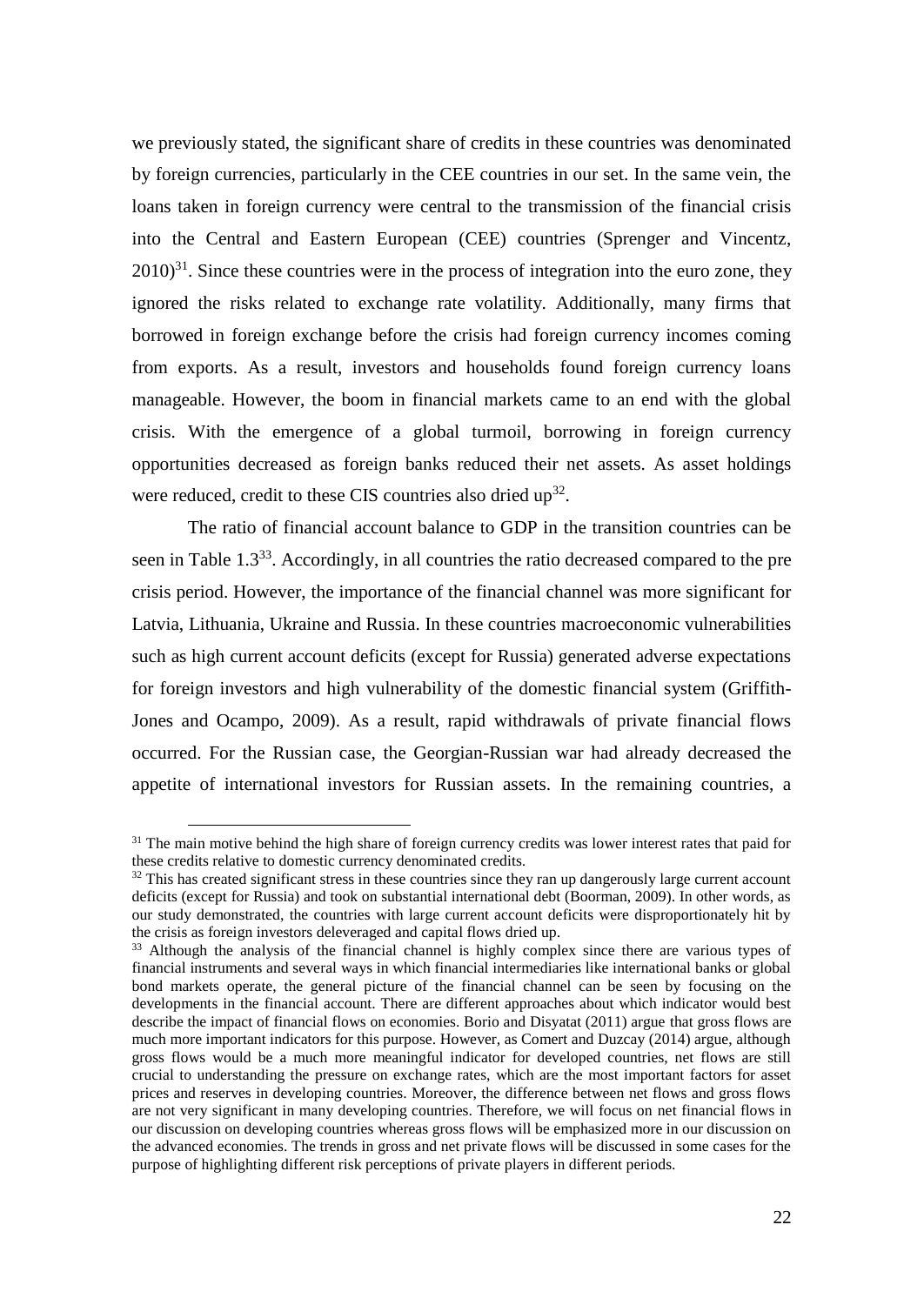reversal of financial flows did not occur but they faced a sudden stop and were left with no credit or liquidity<sup>34</sup>.

As explained before, in the transition economies financial flows also served to feed domestic demand by contributing to consumption and investment expenditures in the pre crisis period. Therefore, when international financing opportunities were limited and the cost of external financing increased, contractions in consumption and investment took place through a decline in credit to domestic players (Table 1.4). Total investment declined by 57 per cent, 41 per cent, 38 per cent, 34 per cent, 28 per cent, 23 per cent, 23 per cent and 17 per cent in Lithuania, Moldova, Ukraine, Latvia, Russia, Hungry, Armenia and Croatia respectively<sup>35</sup>. Additionally, a decline in consumption contributed to the sharp decline in domestic demand.

In countries such as Latvia, Ukraine and Russia the banking sector experienced particular stress due to a lack of liquidity. Increased foreign ownership of CIS banks, in some cases, turned out to be a source of fragility as these banks withdrew lending to their subsidiaries from developing and transition countries in order to strengthen their very weak positions in developed countries (Griffith-Jones and Ocampo,  $2009$ )<sup>36</sup>. As a result, the balance sheets of financial institutions contracted and governments had to support the banking system with liquidity injections. For example, in Latvia, Swedish banks, which had strong connections with the Latvian banking sector, reacted to the crisis early and severely by withdrawing money from their Latvian investments. This resulted in deterioration of the balance sheet of the one of the largest Latvian banks, Parex (Dudzińska, 2011). Similarly, Russia and Ukraine experienced stress in their banking sectors. In Ukraine, many banks were unable to refinance foreign loans and meet their obligations. As individual depositors tried to withdraw their money, a run on the banks developed and a banking crisis emerged (Shkura and Peitsch, 2011). In Russia the effects of the global crisis on the banking sector were much more severe, with 47 Russian banks failing after September 2008 (Fidrmuc and Süß, 2009).

<sup>&</sup>lt;sup>34</sup> The decline in financial flows into Croatia started after 2009. Although the magnitude of the decline seem low from the figure, a sharp decline of financial flows occurred in Croatia after 2009. The net financial account to GDP ratio fell to 2.94 per cent in 2010 from its ratio of 10.44 per cent in 2009. <sup>35</sup> An ECB bulletin (2010) also highlights similar points.

<sup>&</sup>lt;sup>36</sup> Financial institutions in advanced countries found themselves in a very bad situation when asset prices lost their values and the interbank lending market froze. Therefore, these institutions stopped lending (sudden stop). And some of them started to call back their lending or withdrew funds from their subsidiaries in developing countries to strengthen their balance sheets in their headquarters (financial reversal).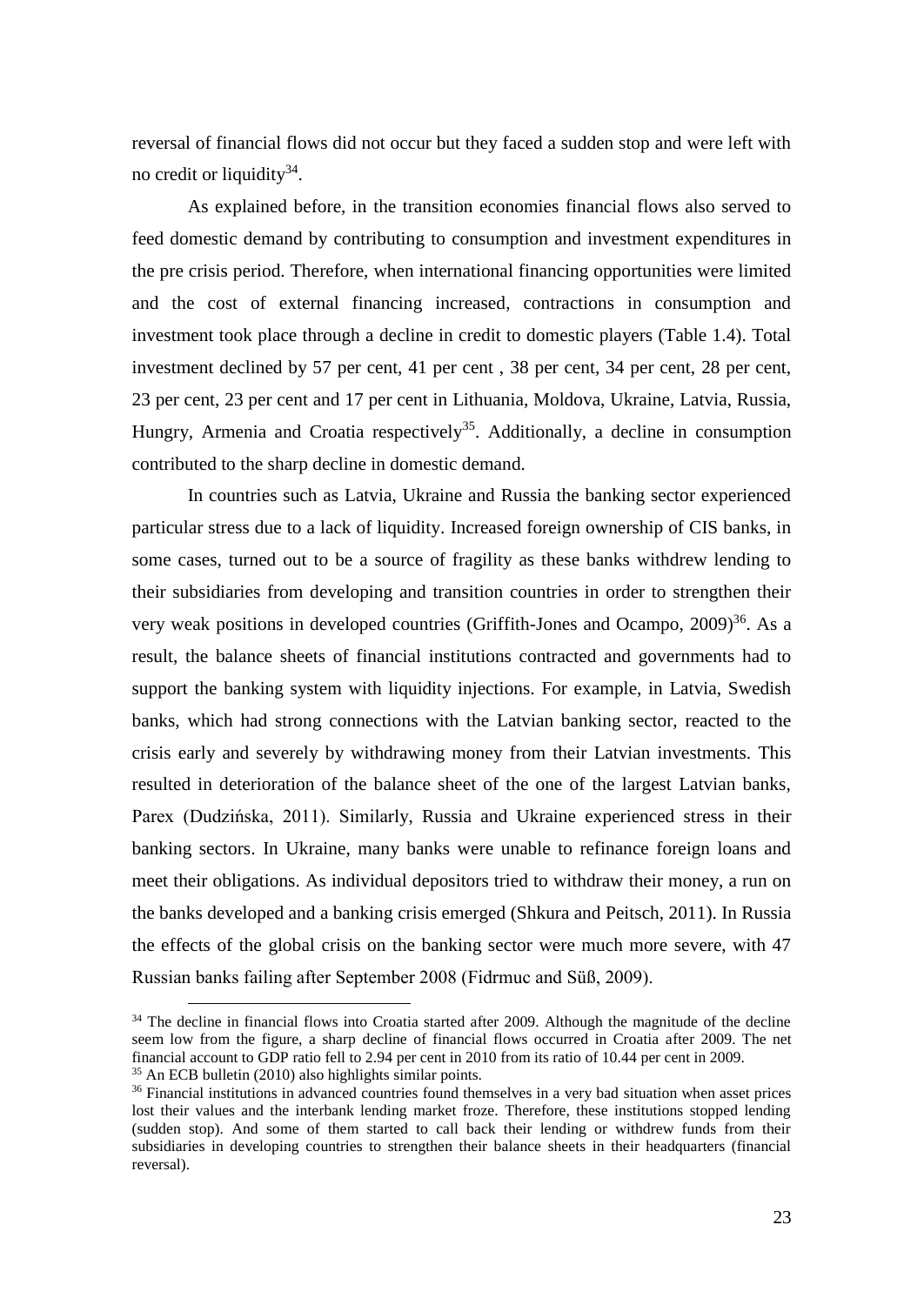In addition to export revenues and financial inflows, remittances provided another source of income from advanced economies to upper income CIS countries in the pre crisis period. However, as advanced economies became caught up in the crisis, remittances provided a channel for the transmission of the crisis to these countries. Among the countries that we have focused on, Moldova was particularly affected by this channel. With the slowdown in the Russian economy, incomes of Moldavian immigrants in Russia fell sharply and they could not send money back to their families at home in Moldova (Figure 1.2).



**Figure 1.2**: Personal remittances received in Moldova (% of GDP)

#### **3.1 Other countries**

As discussed above, the 15 most affected countries are dominated by the transition economies, which were affected by the trade channel and various degrees of financial flows shocks. The remaining five countries include Kuwait, Botswana, Paraguay, Mexico and Turkey. The first three countries can be considered as commodity exporters with current account surpluses. However, Mexico and Turkey are relatively big upper middle income countries with strong industrial bases with a relatively mild and high current account deficits respectively. Although the majority of the countries investigated in this section experienced considerable sudden stops, as elaborated in the following sections, the trade channel can be considered the main channel through which the crisis spreads into these countries. Pre crisis conditions in these countries were relatively better than in the first set of countries although the

*Source:* WB, WDI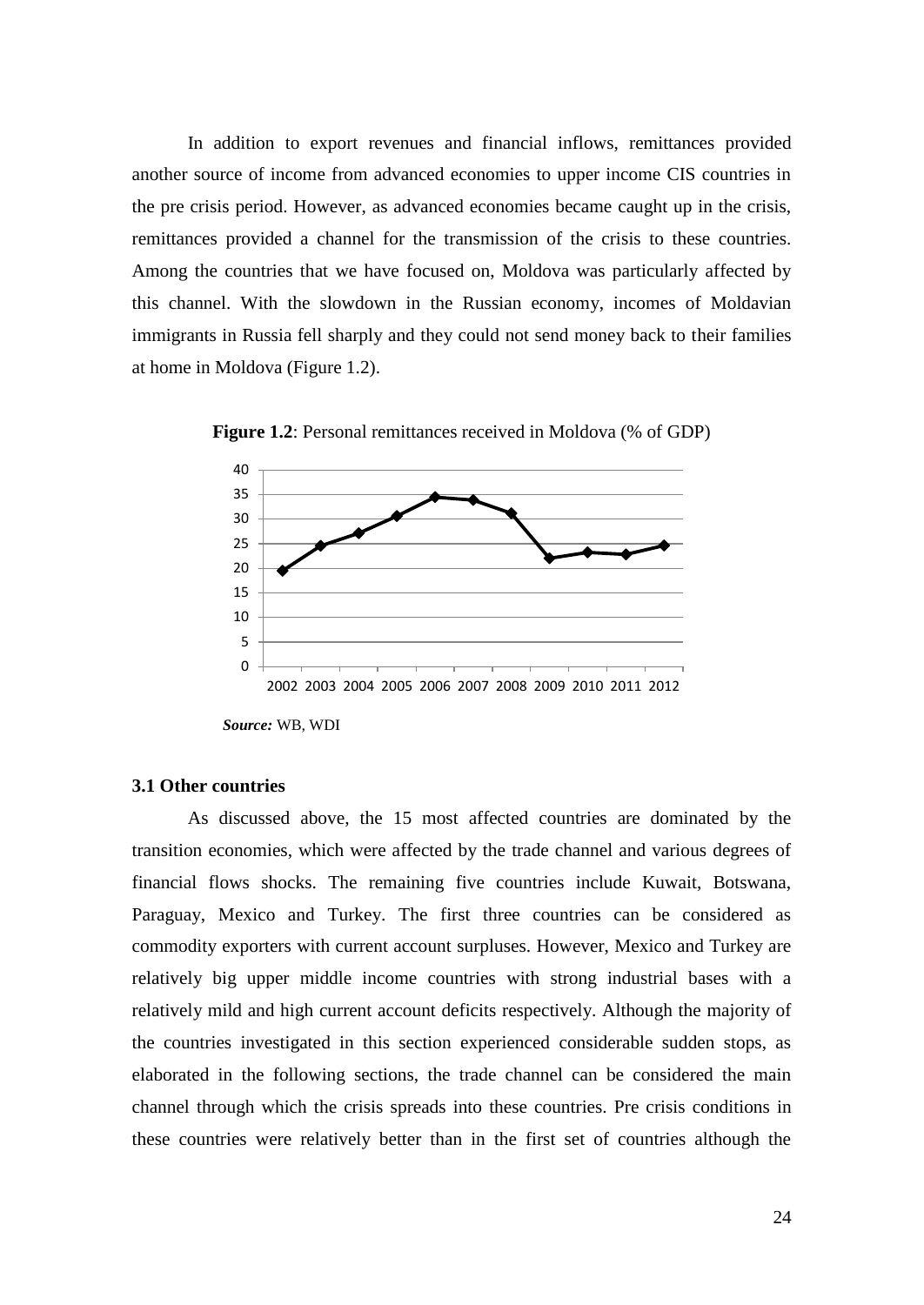Turkish case demonstrates some characteristics of the transition economies such as high current account deficits. After investigating pre crisis conditions in these countries, we will shift our focus to the transmission mechanisms.

Mexico and Turkey focused on fixing several traditional sources of fragilities in the pre crisis period. Mainly, they gave priority to reforming their macroeconomic policy framework. Accordingly, they shifted to a flexible exchange rate system and adopted an inflation targeting regime as a framework to conduct monetary policy. Inflation rates were reduced from 17.3 and 71.28 per cent (average between 1990 and 2002) to 4.32 and 12.46 percent (average between 2003 and 2008) in Mexico and Turkey respectively.

In Mexico the more stable macroeconomic environment was reflected in export performance and the availability of credit; exports of goods and services increased by approximately 10 per cent between 2002 and 2008. The current account was in a moderate deficit position with an average 1.25 per cent deficit between 2002 and 2008. In the pre crisis period financial resources from abroad became more available to the economy. In relation to this, domestic credit to the private sector (as percentage of GDP) grew by 40.98 per cent from 2002 to 2007 (Table 1.4). In line with increasing availability of credit, there were moderate increases in consumption and investment expenditures as well. Final consumption expenditures increased to 3.82 per cent in 2007 from its negative level of 0.05 per cent in 2002. As for investment expenditures, there was a slight increase in total investment to GDP ratio from 2002 to 2007. However, the level stayed at around 20 per cent, which cannot be considered high enough among emerging market countries, especially compared to the Asian countries. The Mexican economy did not experience a rapid credit boom accompanied by high investment and consumption increases before the crisis. Its vulnerability lay in the fact that the Mexican economy was limited in its diversity and was highly dependent on export revenues and financial flows coming from the US. Indeed, trade with the US made up 78 per cent of Mexico's total trade.

After the crisis of 2001, Turkey entered into a new economic era. As a response to the crisis of 2001, a new program under the auspices of the IMF, which included many structural reforms, was put in practice (Cömert and Çolak, 2014). For instance, new regulations for the banking system were introduced, privatization attempts were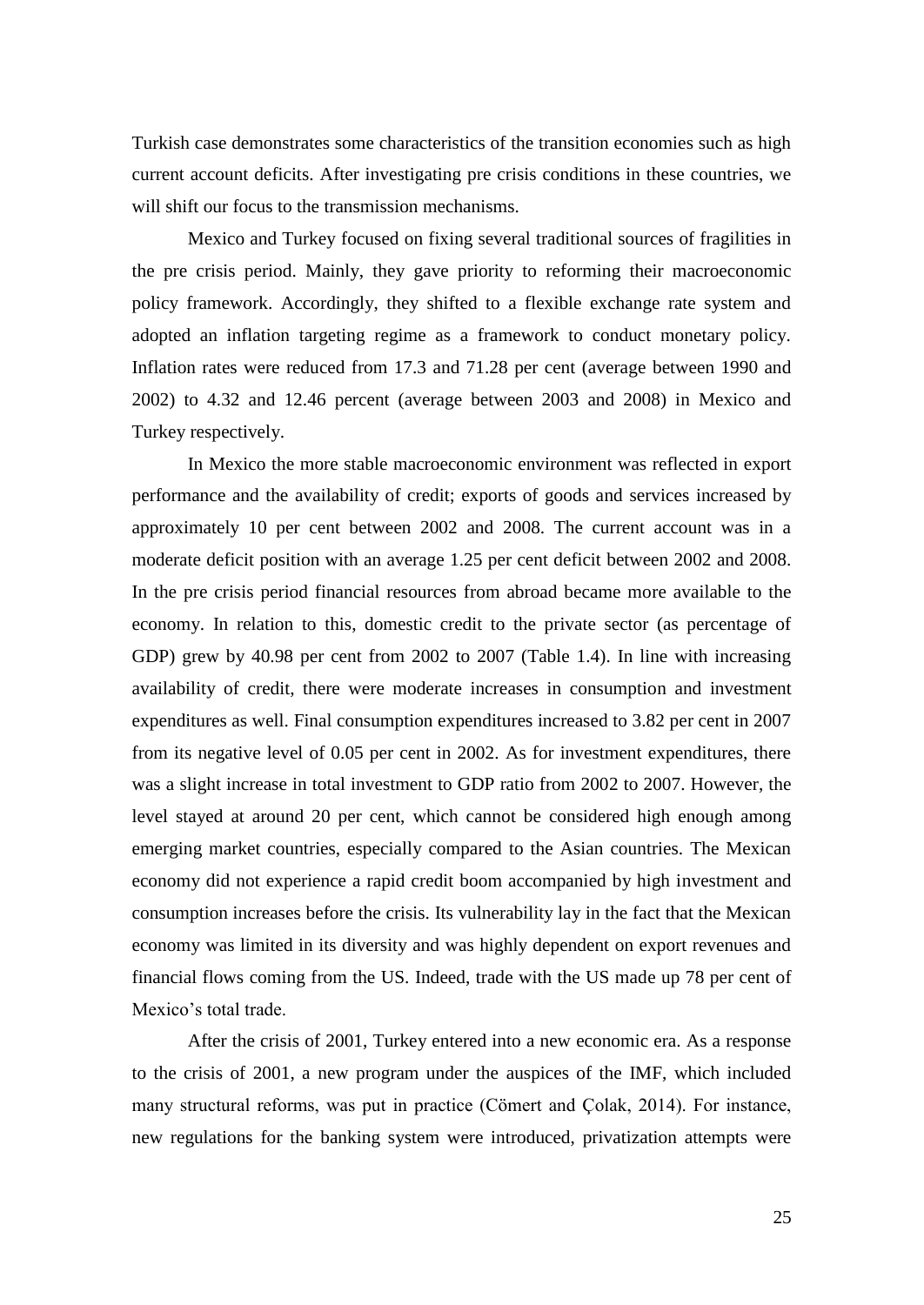accelerated, and the Central Bank was turned into an independent body and started to implement inflation targeting policies. As a result of these reforms, Turkey managed to decrease the high inflation rates that were prevalent in 1990s, and there was an important decline in the public debt to GDP levels after 2002.

Similar to other countries in our set, Turkey also benefitted from the abundance of global liquidity in the pre crisis period. For instance, partially thanks to high financial inflows, domestic credit to the private sector (as percentage of GDP) grew by 103.12 per cent between 2002 and 2007 (Table 1.4). The bonanza of financial flows caused a considerable appreciation in the Turkish lira that worked as an implicit exchange rate peg curbing inflation and improving the balance sheets of economic agents (Benlialper and Cömert, 2014).

Although a group of academics and politicians interpreted the period after 2002 in Turkey as a prosperous period (Karagöl, 2012), several structural macroeconomic problems continued to persist. For instance, investment rates continued to stagnate at around 20 per cent<sup>37</sup>. Although exports rapidly increased prior to the crisis, because of structural problems (such as high dependence on imports to produce export products) and the appreciation of TL, the current account deficit widened significantly. The current account deficit to GDP ratio increased from 0.26 per cent in 2002 to 5.53 per cent in 2008 and was 4.02 per cent on average during this period. In relation to this, as will be elaborated on in next sections, Turkey had relatively low diversification in its exports markets. Additionally, although the inflation rate was reduced after 2001, it was still relatively high given the global disinflation environment<sup>38</sup>. Last but not least, the unemployment rate remained at a high level, with an average rate between 2002 and 2008 of 9.25 per cent despite the apparent economic growth. For this reason, a substantial number of economists, such as Telli, Voyvoda and Yeldan (2006), Yeldan and Ercan (2011), and Sonat and Herr (2013), concluded that the growth that the Turkish economy experienced after 2002 has been 'jobless growth'.

<sup>&</sup>lt;sup>37</sup> This shows that the Turkish economy did not devote enough resources to investment in machinery or technology, which play important roles in terms of productivity, capacity utilization and sustainable growth paths in developing countries.

 $\frac{38}{38}$  For instance, a study by Benlialper et al (2015) demonstrates that Turkey had the second highest average inflation rate between 2002 and 2007 compared to 25 developing countries with similar GDP size and economic structure.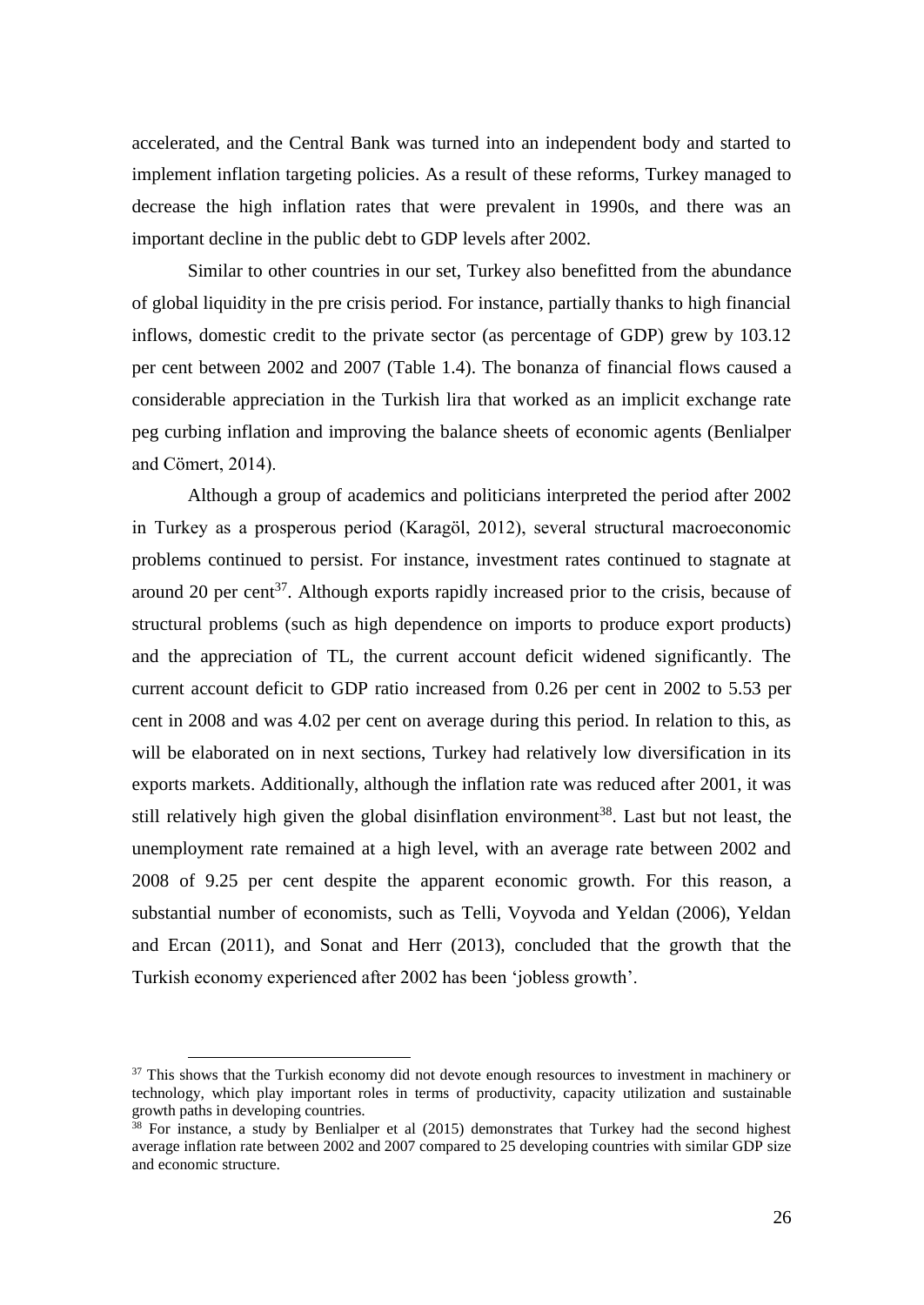Kuwait, Botswana and Paraguay based their growth performances on high export revenues from high commodity prices. For instance, the exports of fuels and mining products constituted 94.7 per cent of total exports for Kuwait. As for Botswana, the mining sector has the biggest share in  $GDP<sup>39</sup>$ . In Paraguay, the export sectors were divided into three main sectors, namely agricultural products (58.5 per cent), fuels and mining products (31.1 per cent), and manufactures (8.8 per cent) (WTO).

From Table 1.4, we see that the increases in the domestic credit, consumption and investment expenditures in the countries under investigation in this section were much more moderate compared to the first group of countries that were severely affected by both the trade and financial channels.<sup>40</sup> As in the case of other countries, public debt had been decreasing. Although deteriorations were observed in some variables, such as current account balances in some countries, the magnitude of deterioration was smaller compared to the transition economies. Apart from Turkey, none of these countries suffered from significant current account deficits<sup>41</sup>. Rather, as mentioned before, it was generally the limited number of export partners and high dependency on commodity prices that exacerbated the effects of external shocks in these countries. In the Turkish case a large sudden stop<sup>42</sup> also put significant pressure on important macroeconomic variables.

### **3.2 Trade channel**

<u>.</u>

As in the case of the transition economies, the countries that we consider in this section were affected by the trade channel through two main mechanisms: 1) the demand for their goods from advanced countries plummeted and 2) commodity prices declined.

As Table 1.3 demonstrates, it is evident that the export of goods declined significantly in 2009 compared to the pre crisis period in five countries under

<sup>&</sup>lt;sup>39</sup> The mining sector accounted for 34.7 per cent of GDP in 2011. Source: http://www.afdb.org/fileadmin/uploads/afdb/Documents/Publications/Bostwana%20Full%20PDF%20Co untry%20Note.pdf retrieved in 20.06.2015.

<sup>&</sup>lt;sup>40</sup> Even though the credit growth in Turkey can be considered moderate relative to that in countries such as Latvia, Lithuania, Romania, Bulgaria and Ukraine, on average, the credit growth in this country was higher than that in other upper middle income countries.

<sup>&</sup>lt;sup>41</sup> Botswana, Kuwait and Praguay had large current account surpluses whereas Mexico's balance was slightly negative.

<sup>&</sup>lt;sup>42</sup> Sudden stop means a slowdown in financial inflows to a country rather than a reversal of financial flows.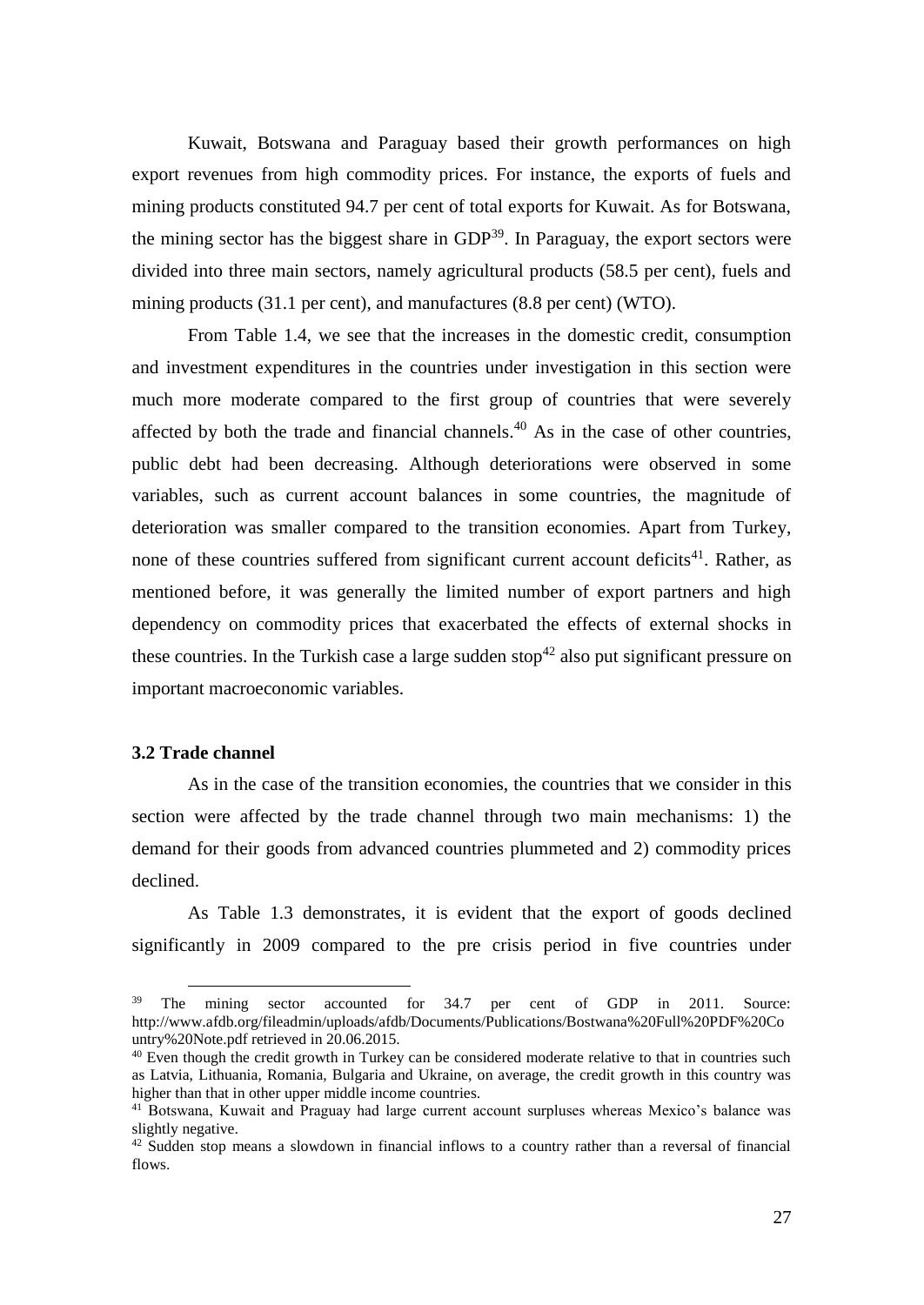investigation. It seems that the magnitude of the trade shock more or less determined the size of GDP growth reduction among these countries. Export growth declined in Kuwait, Botswana, Turkey, Mexico and Paraguay by 37.4 per cent, 28.5 per cent, 22.1 per cent, 21.2 per cent and 20.3 per cent respectively. The magnitude of GDP declines was more or less in the same order: 7.8 per cent (Botswana), 7.0 per cent (Kuwait), 4.8 per cent (Turkey), 4.5 per cent (Mexico) and 3.9 per cent (Paraguay).

When we look at the trade partners of these countries, it is observed that European countries and the US have the biggest share in total exports from Turkey and Mexico respectively. The share of exports to the European countries from Turkey is 63 per cent<sup>43</sup> and the share of exports to the US is from Mexico is 78 per cent (WTO). Since diversification of export partners is highly concentrated and these partners were hit hard by the crisis, a sharp contraction in exports can be easily understood.

If we look at the composition of export products from these countries, it is observed that manufactured goods constitute the majority, making up of 70.8 per cent and 72.7 per cent of exports for Turkey and Mexico respectively. Since the elasticity of demand for manufactured products is high, it follows that demand for manufactured goods declined when the income levels in advanced countries deteriorated. For instance, the car industry, which is a very sizeable export industry in Turkey, was greatly affected by the global crisis (Sturgeon et al, 2009). Therefore, the lower external demand contributed negatively to export performance and GDP growth in the country. The lower export prices amplified the direct impact of a lower global demand and spread the global crisis specifically into commodity exporter countries.

Risks regarding high dependency on commodity prices were pronounced for commodity producer countries in many studies. For instance, Meyn and Kennan (2009) argue that Botswana was among the high risk countries since 80 per cent of exports were derived from mining, and writers suggest the direct transition of declining demand and prices into decreased investment and unemployment show up as reality later on. In the same study, Kuwait was among the most dependent country exporters in terms of share of oil in total exports. Paraguay was also partially vulnerable to the changes in commodity prices. Eventually, when the commodity boom came to a halt, varying degrees of reductions in export revenues and GDP growth rates occurred in these

<sup>&</sup>lt;sup>43</sup> When we consider the European Union instead of Europe, the exports from Turkey to the European Union was 39 per cent.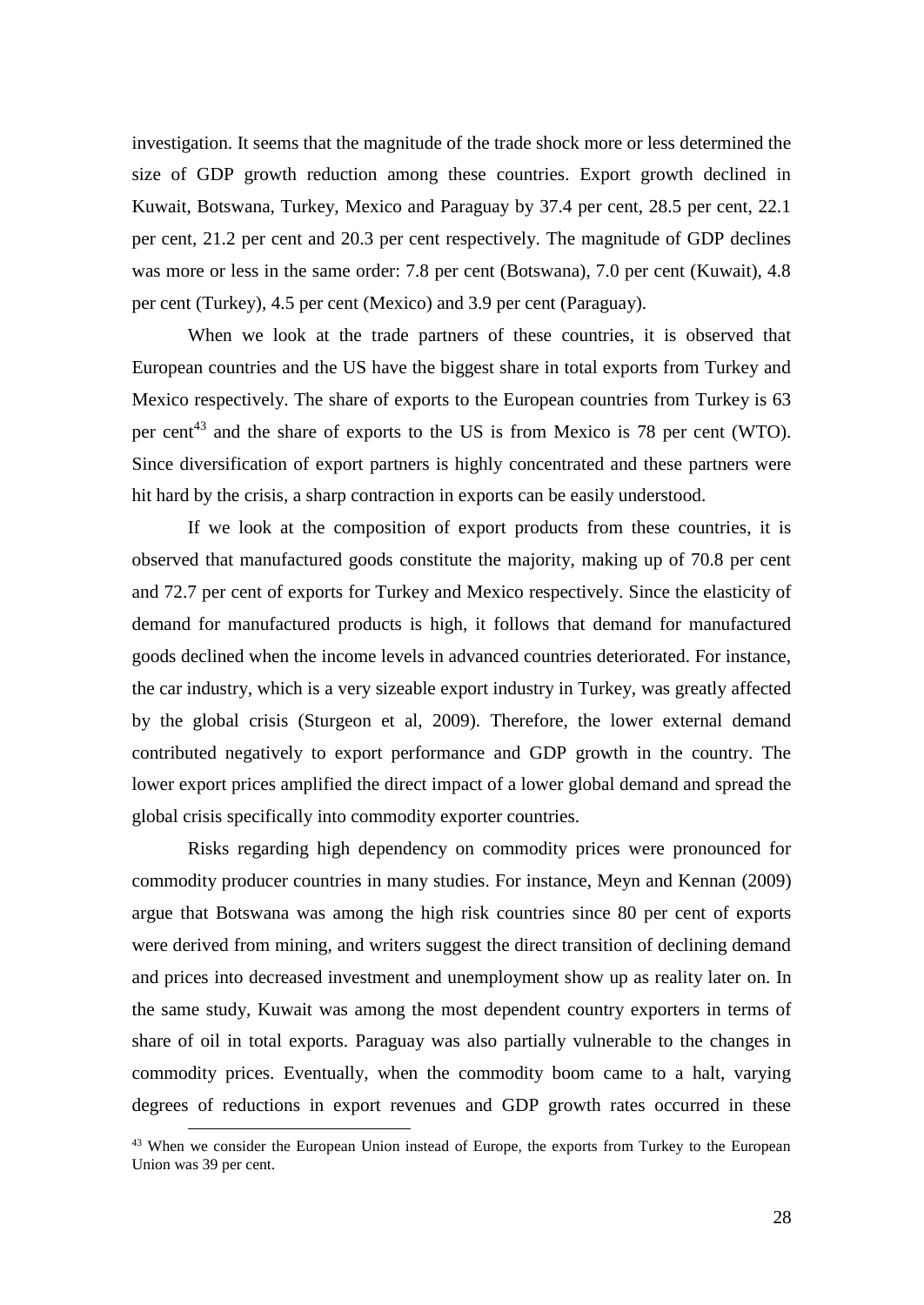countries depending on the degree of the importance of commodity exports and other factors including policy responses. However, as in the case of other commodity producers, these countries benefited from a fast recovery of commodity prices as well<sup>44</sup>.

#### **3.3 Financial channel**

1

The transition economies experienced a significant decline in net financial flows. Moreover, in Latvia, Lithuania, Ukraine and Russia a reversal of financial flows occurred in 2009. Not surprisingly, these four countries were most affected by the crisis.

As for the countries that are discussed in this section (Turkey, Mexico, Kuwait, Botswana and Paraguay), they also experienced a decline in net financial flows. However, compared to the shock that advanced economies and the countries in the first group faced, the magnitude of the decline in financial flows was relatively small in these 5 countries.

Figure 1.3 demonstrates financial flows relative to GDP for Turkey, Mexico, Paraguay, Botswana and Kuwait. For Turkey net financial flows reached 7.2 per cent of GDP in 2007 then declined to 1.65 per cent in 2009. Although this was a significant slowdown leading to a depreciation pressure on the lira and a decline in domestic credits, Turkey did not experience a reversal of financial flows. Overall, financial capital continued to flow into Turkey but in smaller amounts. If we compare this situation with the 1994 and 2001 crises, it is obvious that the magnitude and duration of the past financial shocks were much higher in Turkey. Both in 1994 and 2001 the reversal of net financial flows occurred with magnitudes 3.26 and 7.43 percent of GDP respectively (Cömert and Çolak, 2013). When we compare the financial shock that Mexico faced in 2009 with its past crisis experiences, it is obvious that the magnitude of the decline is much smaller compared to the shocks in 1983 and 1995. Similarly, from the figures below, it is observed that Paraguay and Botswana did not face a financial flow shock in 2009. Kuwait has traditionally been a capital exporter due to it historically massive current account surpluses; this did not change much in the recent crisis.

In relation to developments in financial accounts, in general, the financial systems of the countries in this group were not under severe pressure. In the literature

<sup>&</sup>lt;sup>44</sup> The recent downturns in commodity prices after 2012 have adversely affected many commodity exporters.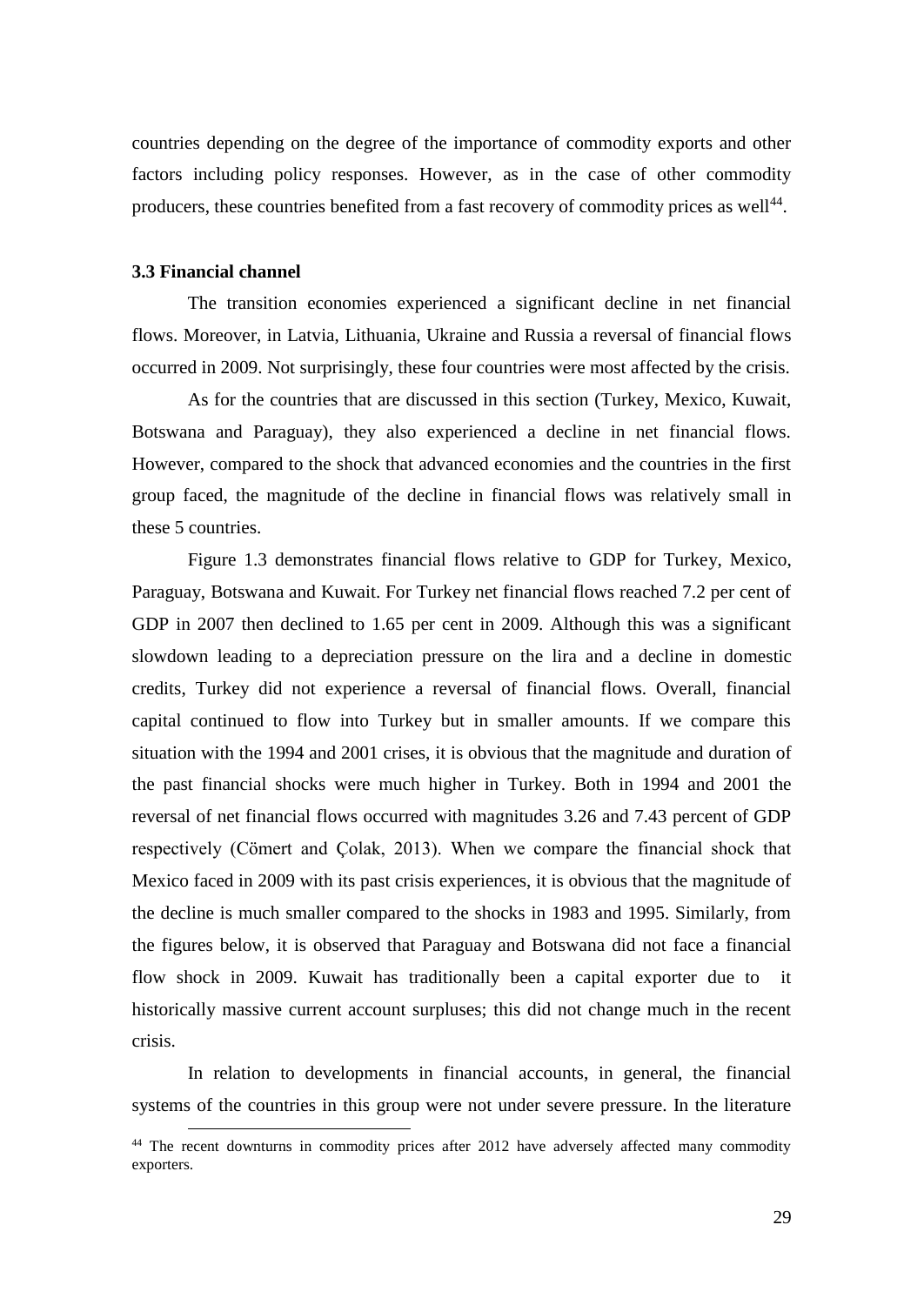the resilience of the financial sectors observed in the majority of the developing countries is mainly attributed to high reserve policies (Jeanne, 2007), adoption of the flexible exchange rate regime (Berkmen, Gelos, Rennhack and Walsh, 2011) and to the strong balance sheet indicators in the banking sectors. However, although all these factors might have played a role, they do not completely explain the resilience of the financial sectors. As our study shows, only a handful of countries with very poor pre crisis macroeconomic indicators experienced financial reversals. In this sense, we believe that the financial sectors of the majority of countries in the Global South were not overtly hurt by the crisis because the amount of net financial flows to these countries did not decline significantly. Furthermore, unlike many previous crises, sudden stops or reversals did not last long after the recent crisis. As a result, as even our sample consisting of the worst performing countries during the recent crisis demonstrates, the duration and the magnitude of the financial shocks hitting these countries were relatively mild. This partially explains why financial collapse did not take place in the majority of the countries in our sample.





*Source:* Central Bank of Republic of Turkey for Turkey and IMF, BOP Statistics and BPM5 for others *Note:* Data for Kuwait before 1991 was not available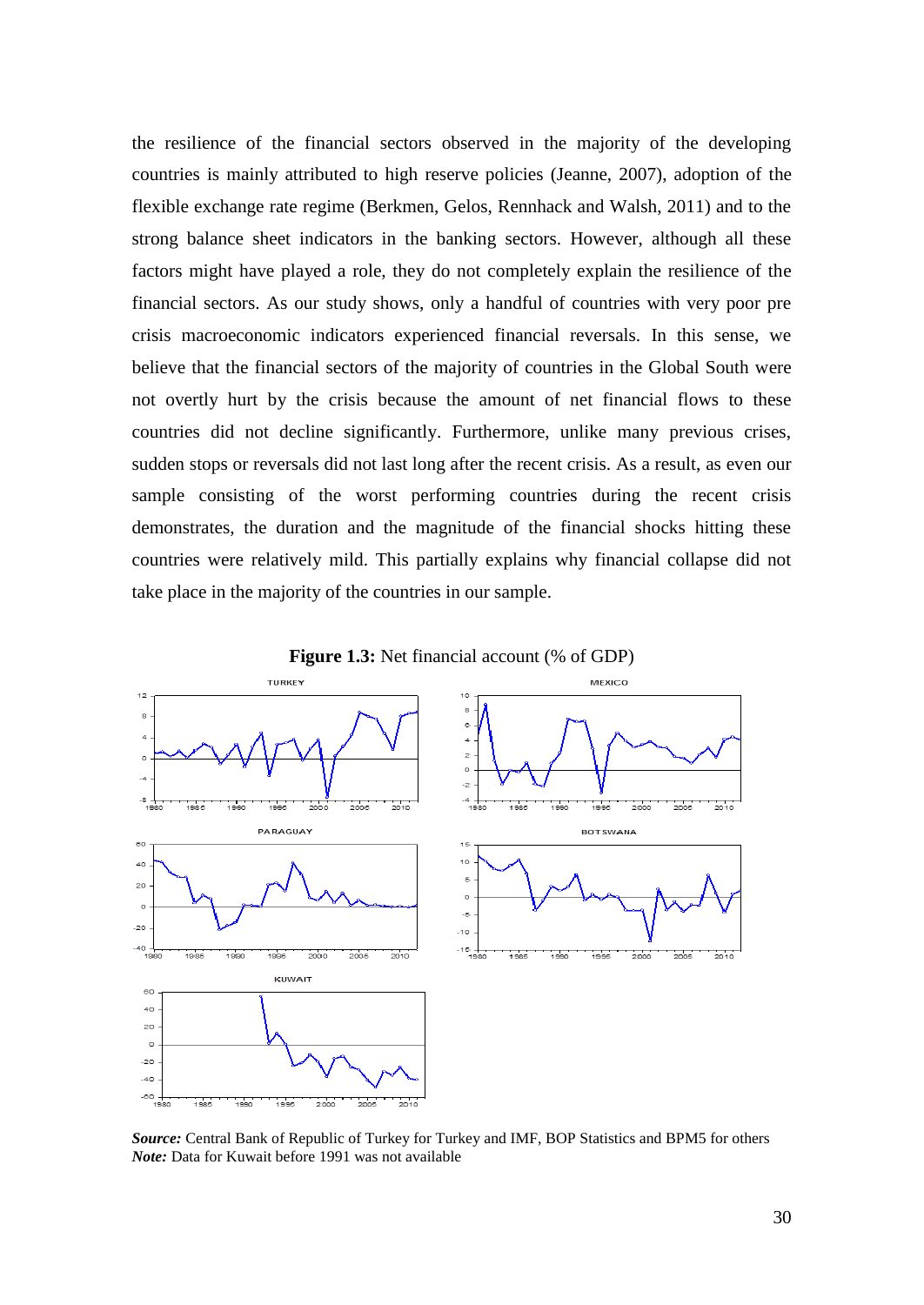#### **4 Policy responses**

Developing countries attempted to weather the crisis by using several policies. In terms of monetary policy responses, contrary to past crisis experiences, developing countries in general were able to conduct countercyclical policies by slashing policy interest rates and pumping liquidity to the financial markets. In past crises, governments in the Global South were forced to respond pro cyclically by increasing the interest rates in order to prevent capital flight, international reserve losses and currency runs. During the recent global crisis there were still risks associated with confidence and currencies. However, the slowdown in growth and widening interest rate differentials in favor of emerging market economies suggest that these economies had the incentive and leeway to cut interest rates (Moreno, 2010). Besides this, as explained above, since the financial markets in advanced countries were in total disarray, there were not many safe haven assets or financial markets, which enabled emerging market and other countries in the Global South to have some extra room for the conduct of expansionary monetary policy.<sup>45</sup>

Countries in the South as a group improved their fiscal positions prior to the crisis. Improved fiscal stances across the South allowed them to acquire enough fiscal space to design and implement packages to counteract the contraction in the world economy (Ceballos et al, 2013).

However, the majority of the countries we analyze in this paper could not utilize fiscal policy and/or monetary policy relative to many other developing countries. On the one hand, the majority of the countries that we consider were limited in their fiscal responses either by limited fiscal space or by the Euro zone entry requirements. On the other hand, the monetary policy responses of these countries were either ineffective and/or insufficient. In this sense, the lack of fiscal policy room and/or the will to boost economic growth and ineffective/insufficient monetary policy responses are among the reasons behind the very poor performance of the countries in our sample. As a result, these countries were not able to boost domestic consumption and investment to counter the impact of the crisis.

<u>.</u>

<sup>45</sup> For the details of this discussion see Cömert and Çolak (2014).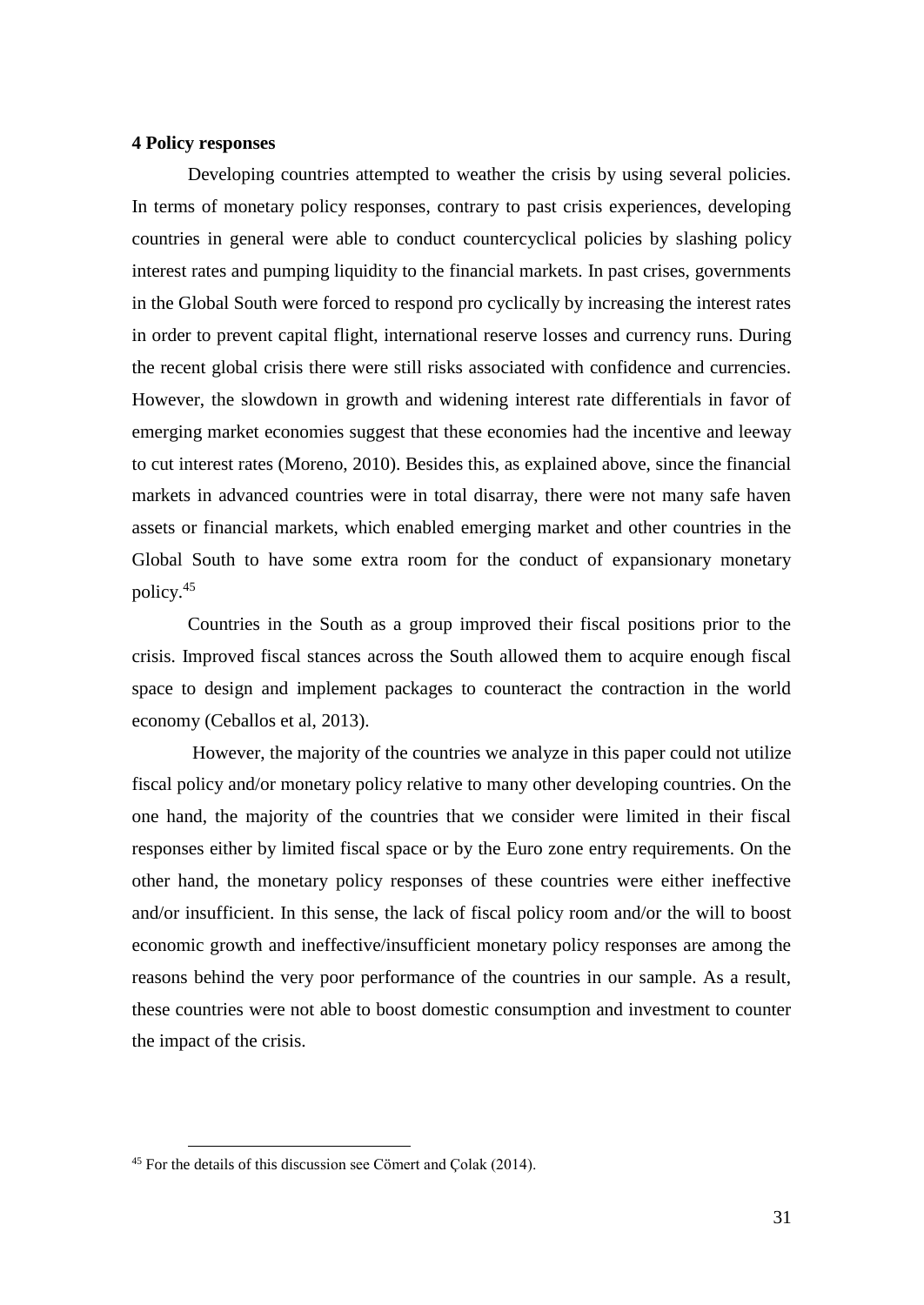#### **4.1 Monetary policy responses**

<u>.</u>

Analyzing policy responses in all these countries is an extensive subject that exceeds the scope of this paper. Therefore, in this section our primary aim is to understand whether there was an early reaction to the crisis in the form of a significant cut in policy rates. There existed heterogeneity in the ability of developing countries to undergo significant reductions in their policy rates. In Table 1.7 policy interest rates are given for certain time periods. Since the aim of the paper is to explain the contractions in the GDP growth rates in 2009, we only considered the reductions from 2008 to the first quarter of 2009.

An early and significant reduction in policy rates did not take place in any of the countries that we consider. In Moldova and Turkey policy rates were cut by more than 10 per cent; however, the reductions started when these economies were already in deep recession.

There are some attempts to explain the differences in the ability of countries to cut interest rates. In general, the exchange rate regime, inflationary outlook, fiscal situation and BOP constraints are seen as the main factors that created divergences in policy responses.<sup>46</sup> Akyüz (2009) points out that the Balance Of Payments (BOP) constraint is an important factor in preventing significant reductions in interest rates in some developing countries. In other words, the BOP repercussions to lower interest rates might prevent some countries from implementing expansionary monetary policies due to fear of financial reversals. Furthermore, one of the obstacles to implementing an effective monetary policy would be concerns about international reserves. Many studies stress that the vulnerabilities of developing countries to rapid deterioration in capital flows diminished since many of these countries had far higher levels of foreign exchange reserves in relation to previous crises financing needs.<sup>47</sup>

<sup>46</sup> For instance, the ECB report (July 2010) links the limited ability of CEE countries to reduce interest rates to inflationary pressures, risks about financial stability associated with exchange rate depreciations, the share of outstanding foreign currency loans to the private sector and to high government debt ratios. <sup>47</sup> See, for example: How Did Emerging Markets Cope in the Crisis? (Moghadam, 2010)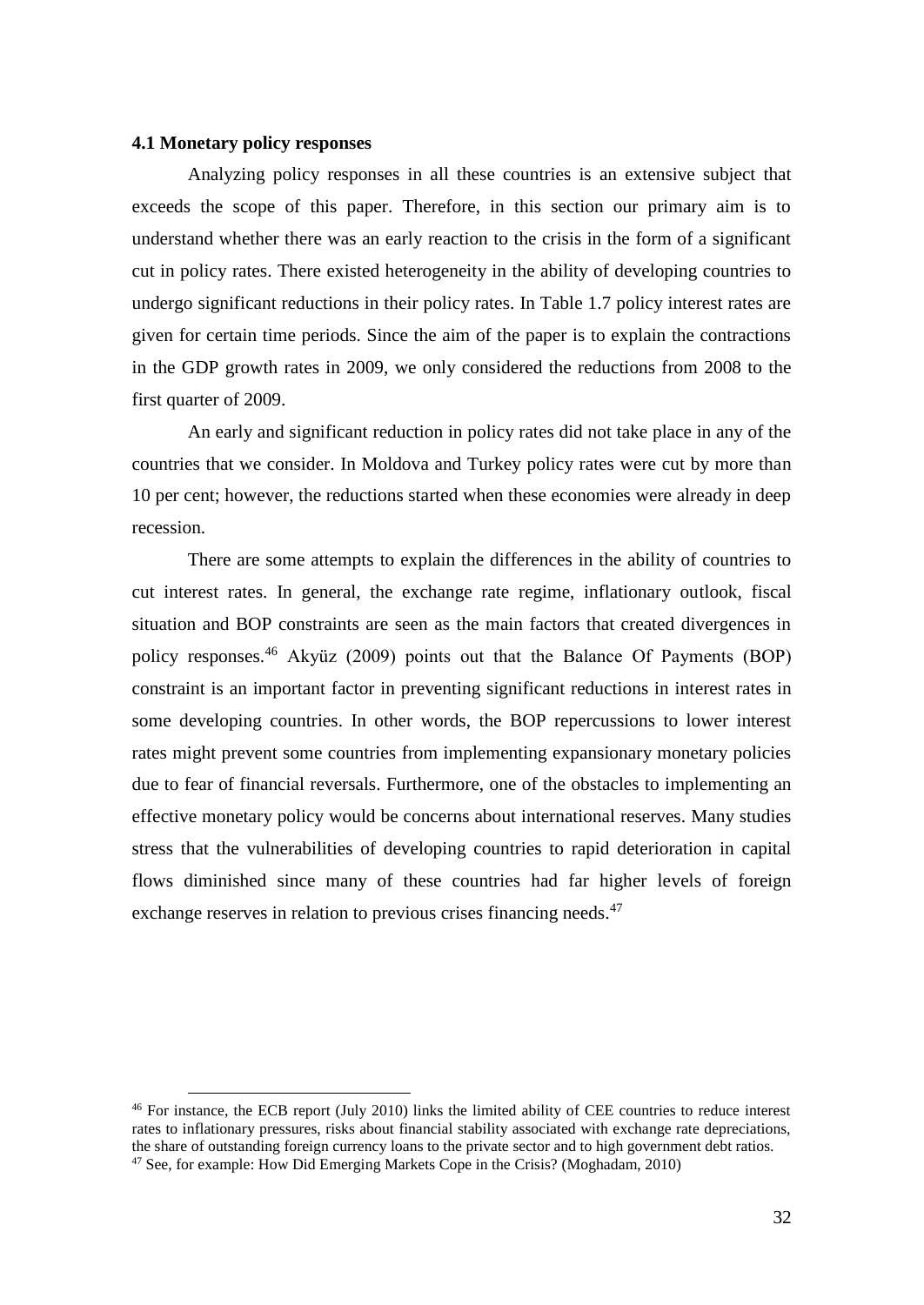

**Figure 1.4:** Total reserves (% of GDP)<sup>48</sup>

In Figure 1.4 the level of reserves in relation to GDP is given for countries in our set. Comparing the existing data with that of the developing countries' average<sup>49</sup>, it is observed that the level of reserve accumulation was lower for the majority of countries in our set, except for Bulgaria and Botswana<sup>50</sup>. We can conclude that the countries in our sample may not have had enough space in terms of reserve accumulation with which to cushion the impact of the crisis. Under this condition, the authorities may have been avoided slashing policy rates significantly because of a fear of financial reversals.

*Source:* WB, WDI and authors' calculations *Note:* Total reserves minus gold (current US\$) data was divided by GDP (current US\$), then the average between 2002 and 2008 was taken

<sup>48</sup> Developing countries' average was calculated by taking the average of the data between 2002 and 2008 for developing countries that are among the top 50 countries in terms of GDP size. These countries are: China, Nigeria, Kazakhstan, India, Malaysia, Pakistan, Thailand, Argentina, Philippines, Indonesia, Venezuela, Colombia, Republic of Korea, Algeria, Egypt, South Africa, Chile, Poland and Brazil

<sup>&</sup>lt;sup>49</sup> Detailed information about calculating this average is given in the note under the figure.

<sup>&</sup>lt;sup>50</sup> The high level of reserves in Botswana is a result of high mining revenues registered under reserves.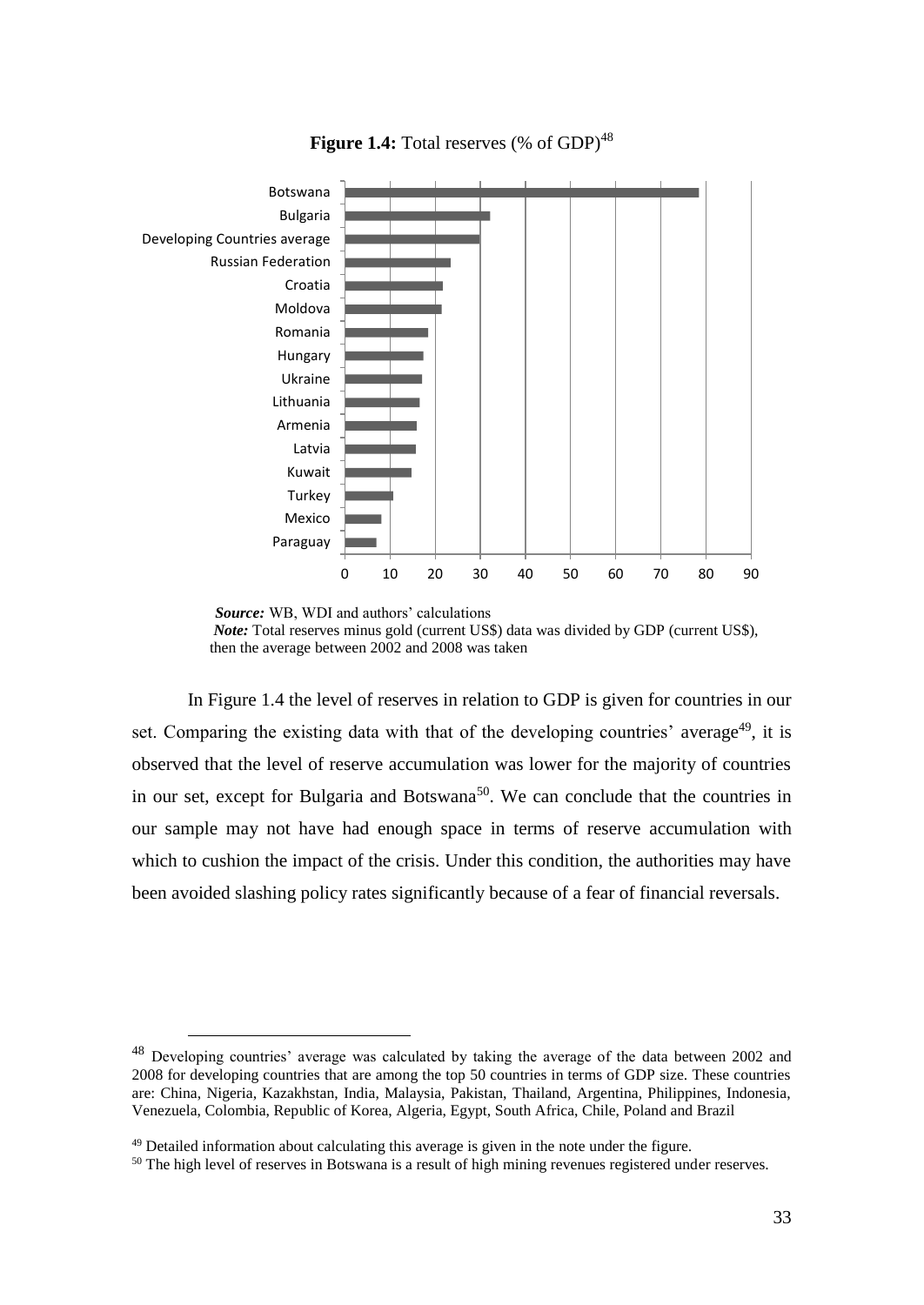|                      | <b>Policy Rate</b>              |        |        |      |                     |      |        |
|----------------------|---------------------------------|--------|--------|------|---------------------|------|--------|
| Latvia               | <b>Overnight Interbank Rate</b> | 2008Q3 | 2008Q4 |      | $200\overline{901}$ |      |        |
|                      |                                 | 4.3    | 2.5    |      | 1.1                 |      |        |
| Lithuania            | <b>Overnight Interbank Rate</b> | 2008Q3 | 2008Q4 |      | 2009Q1              |      |        |
|                      |                                 | 4.6    | 3.6    |      | 1.0                 |      |        |
| <b>Ukraine</b>       | <b>Discount Rate</b>            | 2008   |        |      | 2009                |      |        |
|                      |                                 | 12.0   |        |      | 11.0                |      | 12.0   |
| <b>Armenia</b>       | <b>REPO</b> Rate                | 2008   |        | 2009 |                     |      |        |
|                      |                                 | 7.75   |        | 7.25 |                     | 7.75 |        |
| <b>Russia</b>        | <b>Refinancing Rate</b>         | 2008Q3 | 2008Q4 |      | 2009Q1              |      | 2009Q2 |
|                      |                                 | 11     | 13     |      | 13                  |      | 11.5   |
| Kuwait               | <b>Discount Rate</b>            | 2008Q3 | 2008Q4 |      | 2009Q1              |      | 2009Q2 |
|                      |                                 | 5.750  | 3.750  |      | 3.750               |      | 3.000  |
| Croatia              | <b>Lombard Rate</b>             |        |        |      |                     |      |        |
| <b>Hungary</b>       | <b>Base Rate</b>                | 2008   |        | 2009 |                     |      |        |
|                      |                                 | 10     |        |      | 9.50                |      | 6.25   |
| Romania              | <b>Policy Rate</b>              | 2008   |        | 2009 |                     |      |        |
|                      |                                 | 10.25  |        |      | 9.5                 |      | 8      |
| Moldova              | <b>Key Monetary Rate</b>        | 2008   |        |      | 2009                |      |        |
|                      |                                 | 16.0   |        |      | 14.0                |      | 5.0    |
| <b>Mexico</b>        | <b>Overnight Interbank Rate</b> | 2008   |        |      | 2009                |      |        |
|                      |                                 | 8.25   |        |      | 4.50                |      |        |
| <b>Bulgaria</b>      | <b>Base</b>                     | 2008   |        |      | 2009                |      |        |
|                      | <b>Interest Rate</b>            | 5.77   |        |      | 5.17                |      | 0.55   |
| <b>Turkey</b>        | Overnight rate until 2010,      | 2008   |        |      | 2009                |      |        |
|                      | 1 Week REPO rate after 2010     | 19.50  |        |      | 15.50               |      | 9.0    |
| <b>Botswana</b>      | <b>Bank Rate</b>                | 2008   |        |      | 2009                |      |        |
|                      |                                 | 15.0   |        |      | 15.0                |      | 15.0   |
| Paraguay             | 14 day Interest Rate            |        |        |      |                     |      |        |
| Euro Area            | The interest rate on            | 2008   |        | 2009 |                     |      |        |
|                      | main refinancing operations     | 2.50   |        |      | $1.0\,$             |      |        |
|                      |                                 |        |        |      |                     |      |        |
| <b>United States</b> | <b>Federal Funds Rate</b>       | 2007   |        | 2008 |                     | 2009 |        |
|                      |                                 | 4.33   |        | 0.54 |                     | 0.13 |        |

**Table 1.7:** Policy rates

*Sources:* Passport database (for overnight interbank rates, Latvia and Lithuania); IMF, IFS (refinancing rate of Russia, discount rate of Kuwait); Central Bank of Armenia [\(www.cba.am\)](http://www.cba.am/); National Bank of Ukraine [\(www.bank.gov.ua\)](http://www.bank.gov.ua/); The Central Bank of Hungary [\(www.mnb.hu\)](http://www.mnb.hu/); Banca Nationala a Romaniei [\(www.bnro.ro\)](http://www.bnro.ro/); Bulgarian National Bank [\(www.bnb.hg\)](http://www.bnb.hg/); Central Bank of Republic of Turkey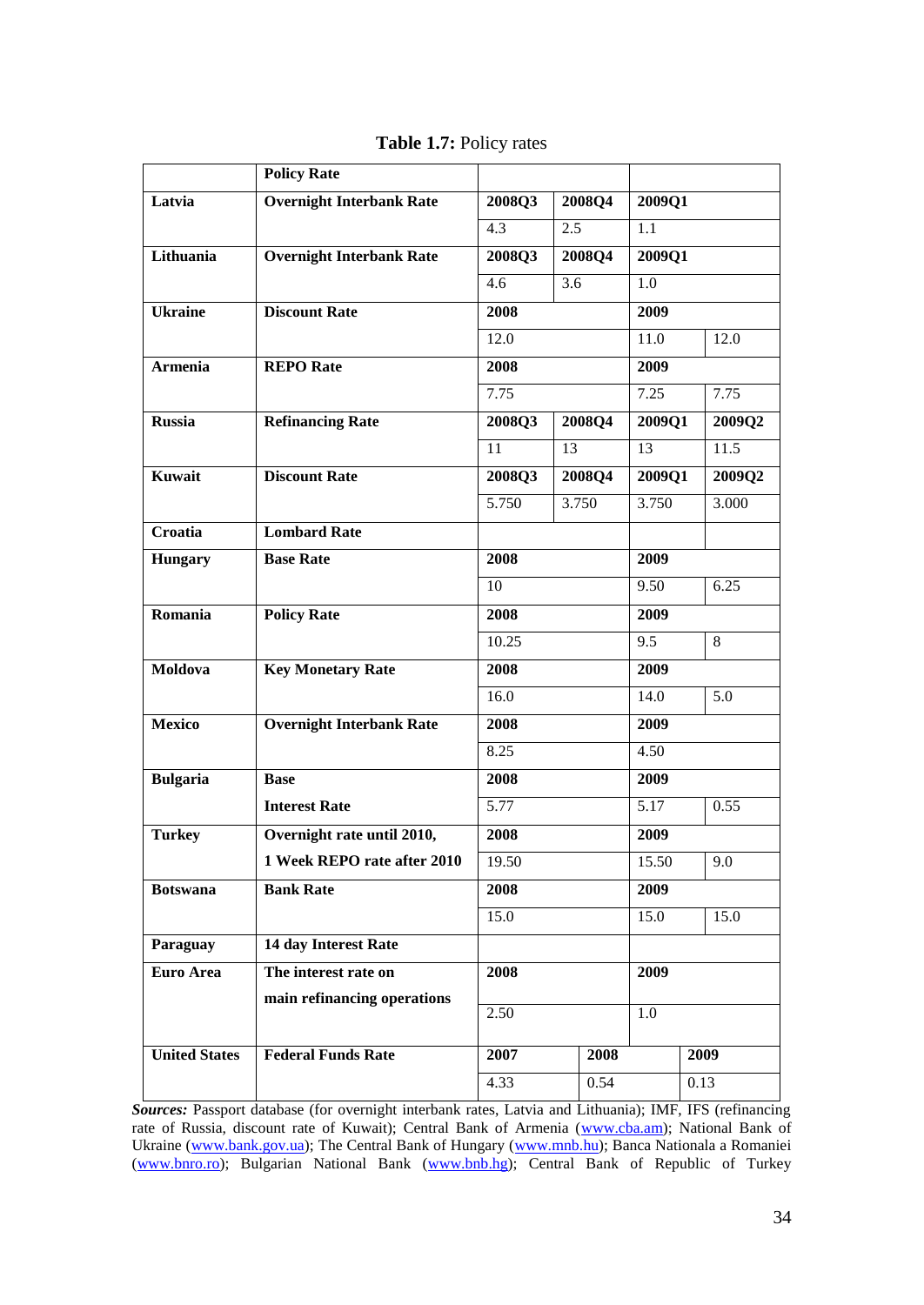[\(www.tcmb.gov.tr\)](http://www.tcmb.gov.tr/); Bank of Botswana [\(www.bankofbotswana.bw\)](http://www.bankofbotswana.bw/); IMF, International Financial Statistics (for Moldova, Mexico, Euro Area and United States)

*Note:* Since countries use different interest rates as policy variables, there is no unity of data sources. Therefore, we have searched for policy interest rates of all countries individually. For some countries, data was available quarterly. We tried to determine the data period in a way that give us as much necessary information as possible. For some countries, only yearly data was available. For these countries, data is given for 2008 (at the end of the year), 2009 and 2010 (at the beginning and end of the year). Data was not available for the cells that have been left blank

The timeliness and the magnitude of the reduction in policy rates is an important indicator that shows the approaches of various countries to the crisis. However, policy measures can be translated into recovery in economic activity if reductions in policy rates can be reflected to market interest rates and, in relation to this, to real interest rates. In Table 1.8 real interest rates between 2008 and 2011 are given. When the rates in Table 1.7 and 1.8 are compared, it is observed that, although policy rates were cut from 2008 to 2009 in all countries, real interest rates increased significantly in this period. This might be caused by two factors. First, market interest rates might be unresponsive to the policy rates. This phenomenon would be a sign of the fact that policy interest rate cuts were not translated into other market interest rates such as lending rates. Given the fact that the countries in our sample countries face a lot of challenges in terms of the interest rate channel, these results are not surprising. Second, some economies under investigation such as Latvia and Lithuania were overheating before the crisis. Therefore, sharp declines in inflation rates resulting from global contraction in demand caused real interest rates to increase. For example, inflation decreased from 14.25 per cent to 3.26 per cent, from 11 per cent to 4 per cent, from 12 per cent to 0 per cent and from 11.9 per cent to 2.5 per cent in Latvia, Lithuania, Moldavia, Bulgaria and Paraguay respectively. As a result consumption and the investment inducing effects of interest rate cuts did not work properly in these countries.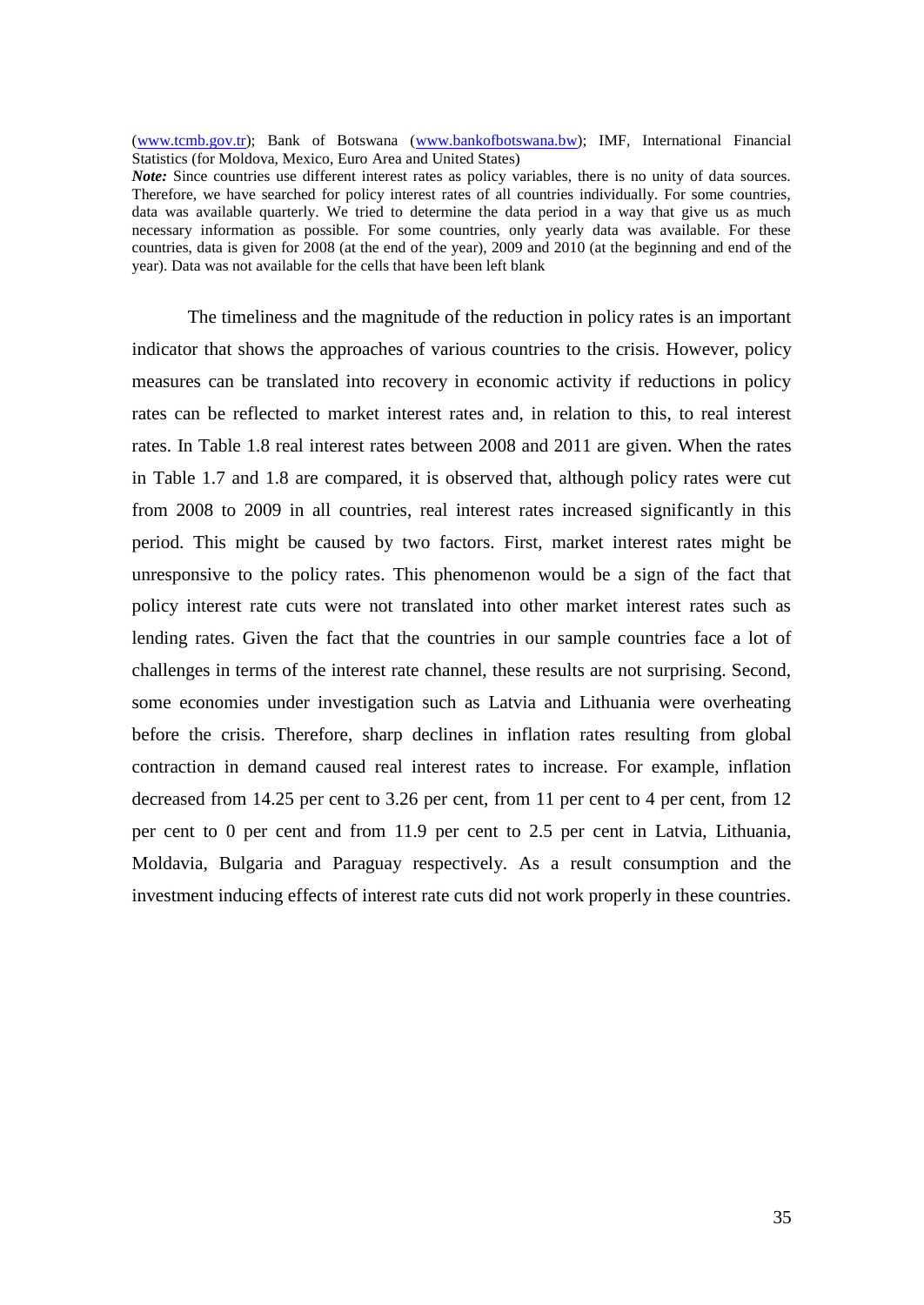|                 |         | Real Interest Rate (%) | <b>Inflation</b> |         |       |       |
|-----------------|---------|------------------------|------------------|---------|-------|-------|
|                 | 2008    | 2009                   | 2010             | 2011    | 2008  | 2009  |
| Latvia          | $-2.21$ | 17.99                  | 12.15            | $-0.05$ | 15.25 | 3.26  |
| Lithuania       | $-1.24$ | 12.56                  | 3.88             |         | 11.08 | 4.16  |
| <b>Ukraine</b>  | $-8.62$ | 6.88                   | 1.86             | 1.41    | 25.20 | 15.90 |
| <b>Armenia</b>  | 42.03   | 15.80                  | 10.60            | 12.91   | 9.01  | 3.54  |
| <b>Russia</b>   | $-4.86$ | 13.05                  | $-2.95$          | $-6.12$ | 14.10 | 11.65 |
| Kuwait          | $-7.10$ | 30.89                  | $-9.17$          | $-13.4$ | 6.30  | 4.61  |
| Croatia         | 4.14    | 8.45                   | 10.46            | 6.57    | 6.06  | 2.37  |
| <b>Hungary</b>  | 4.65    | 7.21                   | 5.28             | 5.58    | 6.06  | 4.21  |
| Romania         | $-0.47$ | 12.52                  | 7.59             | 4.36    | 7.84  | 5.58  |
| Moldova         | 10.78   | 17.99                  | 4.75             | 6.305   | 12.70 | 0.006 |
| <b>Mexico</b>   | 2.55    | 3.41                   | 1.13             | 0.05    | 5.12  | 5.29  |
| <b>Bulgaria</b> | 2.25    | 6.71                   | 8.12             | 5.44    | 11.95 | 2.47  |
| <b>Botswana</b> | 7.2     | 10.0                   | $-6.3$           | 5.2     | 12.62 | 8.10  |
| Paraguay        | 15.1    | 25.7                   | 18.8             | 6.9     | 10.15 | 2.59  |
| <b>Turkey</b>   |         |                        |                  |         | 10.44 | 6.25  |

**Table 1.8:** Real interest rates and inflation

 *Source:* WDI & IMF, WEO 2014

 *Note:* Real interest rate is the lending interest rate adjusted for inflation as measured by the GDP deflator. Inflation refers to percentage change in consumer prices index

#### **4.2 Fiscal policy responses**

<u>.</u>

One of the main weaknesses of the countries under the investigation was the lack of proper fiscal response to the crisis due to limited fiscal space, among other considerations. In Figure 1.5 fiscal positions of these countries are shown by a very simple index. A negative value indicates that the country had fiscal deficit prior to the crisis. Therefore, the smaller the index, i.e., small positive or negative numbers, the smaller the fiscal space that a country can use to respond to the crisis. From the figure it is observed that the fiscal space was highly constrained in the majority of countries<sup>51</sup>. In countries where the majority of the government revenue was constituted by high commodity prices (Kuwait, Russia, Botswana and Paraguay), the situation was different. They seemed to have enough fiscal space.

<sup>&</sup>lt;sup>51</sup> It was also lower than the developing countries' average.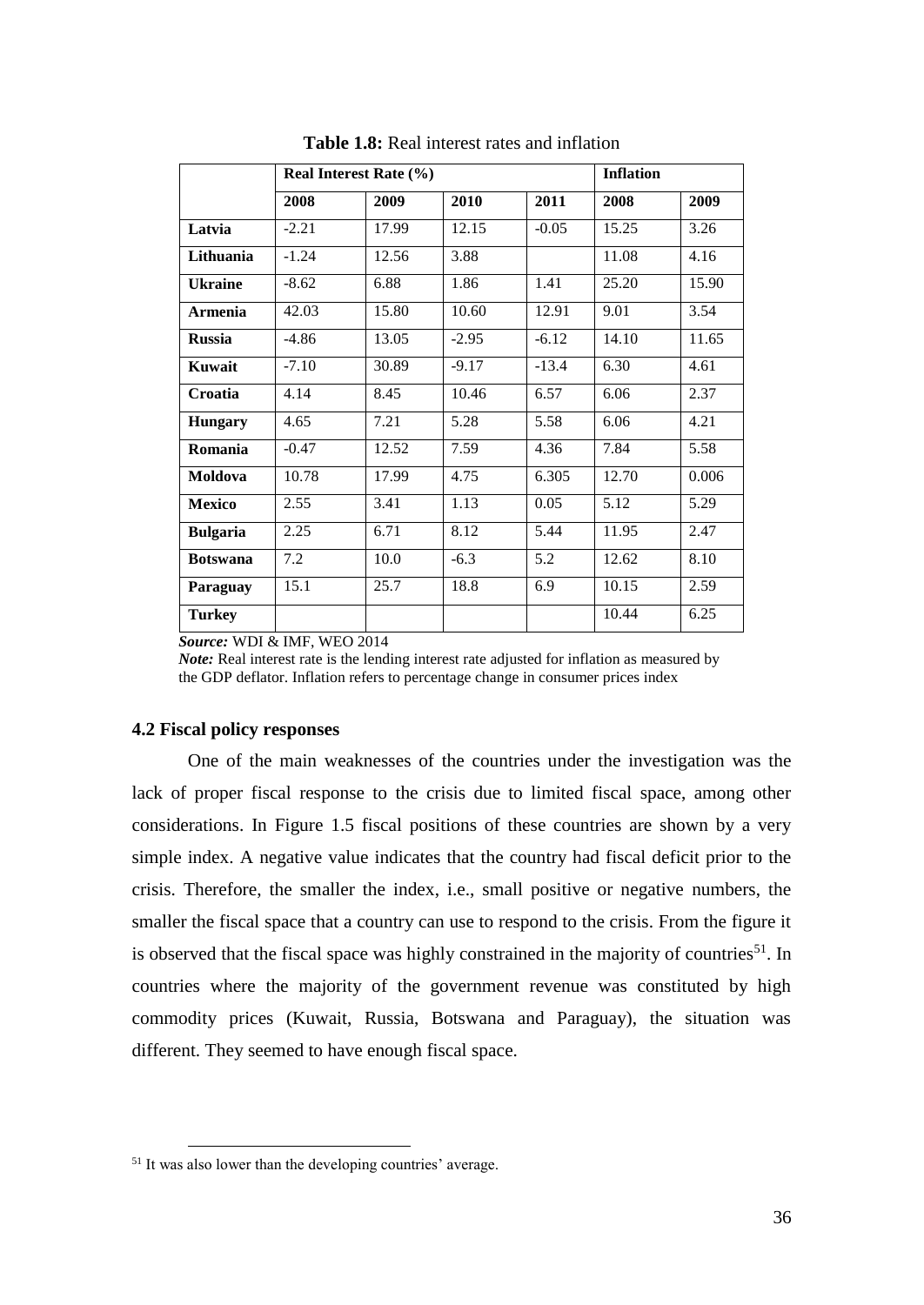

**Figure 1.5:** Fiscal positions before the crisis

*Note:* Fiscal positions of the countries before the crisis are calculated as follows: (2005-08 average fiscal deficit/gdp)÷(2005-08 average government. revenue/gdp)

However, overall, the majority of the countries were not prepared for the crisis in terms of fiscal space. In Table 1.9 fiscal developments after the crisis are demonstrated. It is observed that, in the majority of countries, the growth of total government expenditure was lower than the developing countries' average. Interestingly, only Paraguay, who had more fiscal space relative to others, seemed to utilize considerable expansionary fiscal policies. This may explain a mild GDP decline in Paraguay relative to other countries in our set. Beside this, Romania and Turkey also were engaged in some expansionary policies though Turkish fiscal expansion was initiated relatively late (Cömert and Çolak, 2015).

*Source:* IMF, WEO, October 2013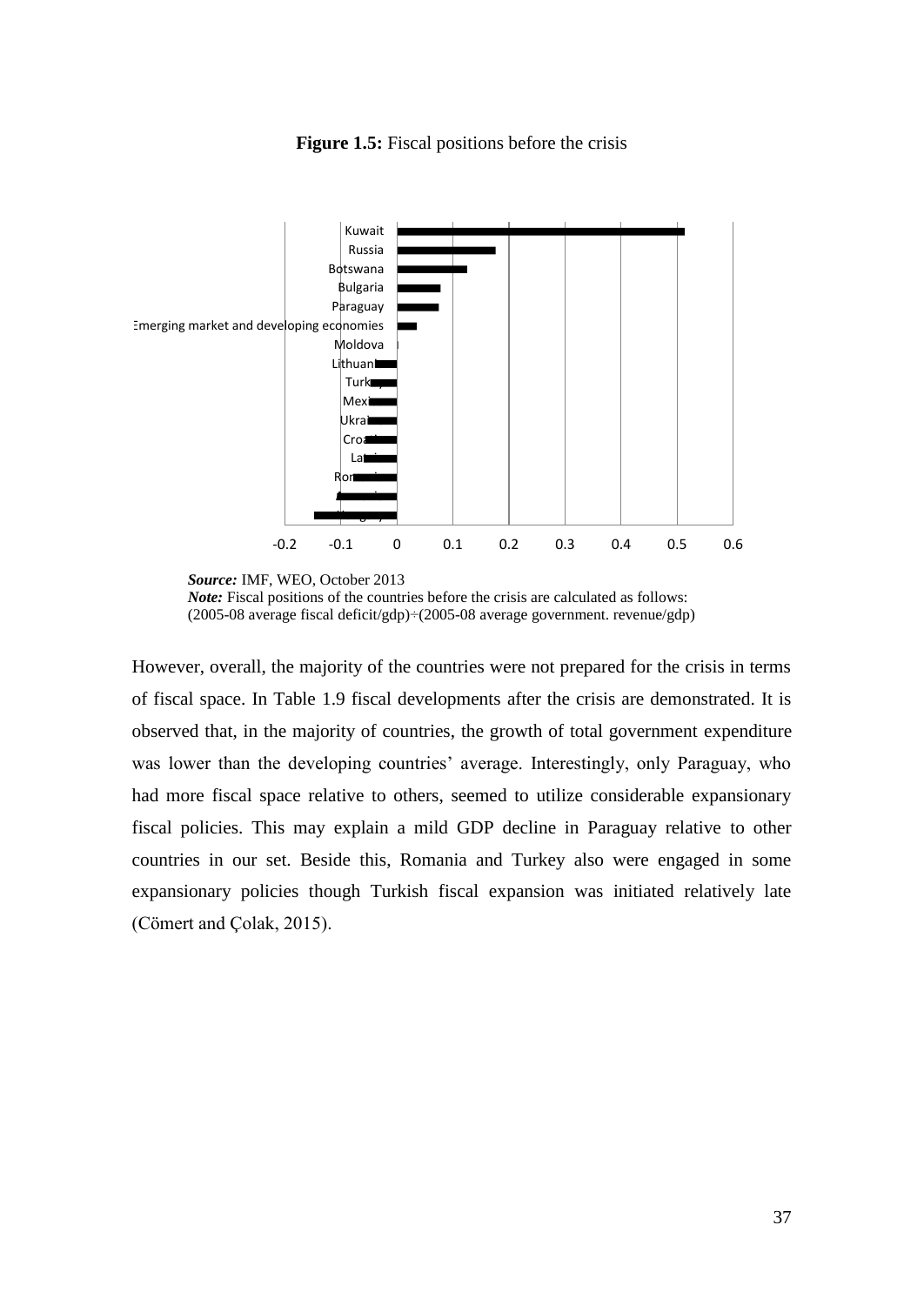|                  | of<br>Growth                     | General      | <b>General Government Final</b> |                                |  |  |
|------------------|----------------------------------|--------------|---------------------------------|--------------------------------|--|--|
|                  | Government                       | <b>Total</b> |                                 | <b>Consumption Expenditure</b> |  |  |
|                  | <b>Expenditure (as % of GDP)</b> |              | (annual % growth)               |                                |  |  |
|                  | 2008                             | 2009         | 2008                            | 2009                           |  |  |
| Latvia           | 20.86                            | 2.14         | 1.53                            | $-9.15$                        |  |  |
| Lithuania        | 7.32                             | 18.06        | 7.34                            | $-1.88$                        |  |  |
| <b>Ukraine</b>   | 8.23                             | 2.36         | 1.1                             | $-2.4$                         |  |  |
| <b>Armenia</b>   | $-0.82$                          | 28.40        | $-1.85$                         | $-1.22$                        |  |  |
| <b>Russia</b>    | 3.61                             | 20.57        | $\overline{3.4}$                | $-0.6$                         |  |  |
| <b>Kuwait</b>    | 34.20                            | 4.42         |                                 |                                |  |  |
| Croatia          | $-3.30$                          | 6.36         | $-0.24$                         | 0.44                           |  |  |
| <b>Hungary</b>   | $-2.76$                          | 4.47         | $\overline{1.07}$               | $-0.63$                        |  |  |
| Romania          | 4.59                             | 3.98         | 6.84                            | 9.49                           |  |  |
| <b>Moldova</b>   | $-2.35$                          | 8.90         | 11.64                           | $-2.86$                        |  |  |
| <b>Mexico</b>    | 12.29                            | 6.12         | 3.03                            | 2.24                           |  |  |
| <b>Bulgaria</b>  | 0.66                             | 2.86         | $-0.98$                         | $-6.48$                        |  |  |
| <b>Turkey</b>    | 2.71                             | 11.84        | 1.74                            | 7.77                           |  |  |
| <b>Botswana</b>  | 30.94                            | 8.57         | 4.98                            | 2.96                           |  |  |
| Paraguay         | $-6.91$                          | 27.03        | $\overline{3.5}$                | 13.67                          |  |  |
| <b>Emerging</b>  |                                  |              |                                 |                                |  |  |
| <b>Markets</b>   | 5.28                             | 5.17         |                                 |                                |  |  |
| <b>UMI</b>       |                                  |              | $\overline{5.67}$               | 6.81                           |  |  |
| MI               |                                  |              | 6.59                            | 7.55                           |  |  |
| <b>Advanced</b>  |                                  |              |                                 |                                |  |  |
| <b>Economies</b> | 4.79                             | 10.14        |                                 |                                |  |  |
| <b>Euro Area</b> | 2.55                             | 8.63         | 2.323302                        | 2.583143                       |  |  |

**Table 1.9:** Government expenditures

 *Source:* WB, WDI & IMF, WEO

1

*Note:* General government final consumption expenditure (general government consumption) includes all government current expenditures for purchases of goods and services (including compensation of employees). It also includes most expenditure on national defense and security, but excludes government military expenditures that are part of government capital formation.

Five of six CEE countries (Bulgaria, Hungary, Latvia, Lithuania and Romania) in our set were already members of the European Union prior to the crisis and also candidate countries for the euro zone<sup>52</sup>. According to the Maastricht criteria, which

<sup>52</sup> Latvia, Lithuania and Hungary joined the European Union in 2004. Romania and Bulgaria became members in 2007.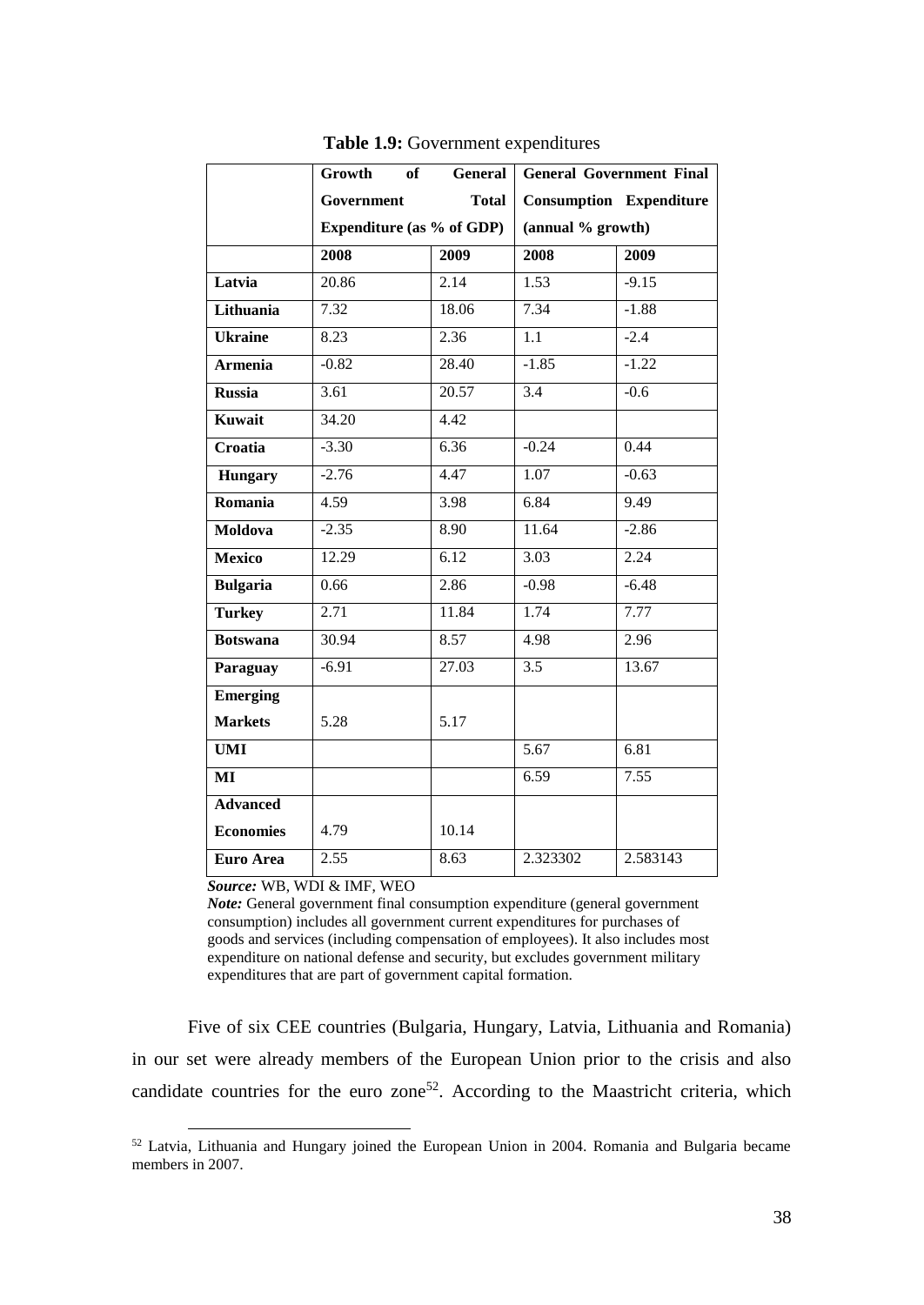define euro zone entry criteria, the public deficits were not expected to exceed 3 per cent. Therefore, these countries faced a tradeoff between their commitment to the euro and taking countercyclical measures. As a result, these countries had to adopt fiscal consolidation and applied pro cyclical fiscal policies during and after the crisis. Moreover, the IMF and EU financial support programs, coming with several conditions, prevented some from implementing expansionary fiscal policies. For example, in Latvia, Hungary and Romania the requirements of the IMF and EU financial support programs imposed strict financial consolidation through wide ranging revenue and expenditure measures from 2009 onward (ECB report, July 2010). Similarly, Bulgaria and Lithuania also adopted comprehensive fiscal measures in order to prevent rapid budget deterioration. As a result these countries could not use fiscal policy to tackle the impact of the crisis and experienced large GDP declines.

## **5 Conclusion**

The 2008 global crisis that originated in the US had a pronounced affect throughout the world. The global economy contracted by 2.15 per cent in 2009. Although developing countries as a group weathered the crisis relatively well, some countries experienced significant contraction in their GDP growth rates. In this chapter we have analyzed the impact of the crisis on the 15 countries that recorded the lowest GDP growth rates in 2009.

Understanding the dynamic process of the crisis is not an easy task due to the heterogeneous nature of pre crisis conditions and the importance of different channels during the crisis in different countries. However, it is still possible to discern general patterns. The overall evidence shows that the trade channel was the most important mechanism in the transmission of the crisis from advanced economies to the countries in our sample. Fluctuations in commodity prices and a limited number of export markets, together with high income elasticity of exports goods, played important roles in this channel. This implies that export led growth strategies have their own limitations and are very sensitive to cycles in western countries.

The role of the financial channel varied in different countries. Some countries encountered massive financial reversals while others experienced different degrees of financial stops. In general, as expected, the most affected countries in our set are the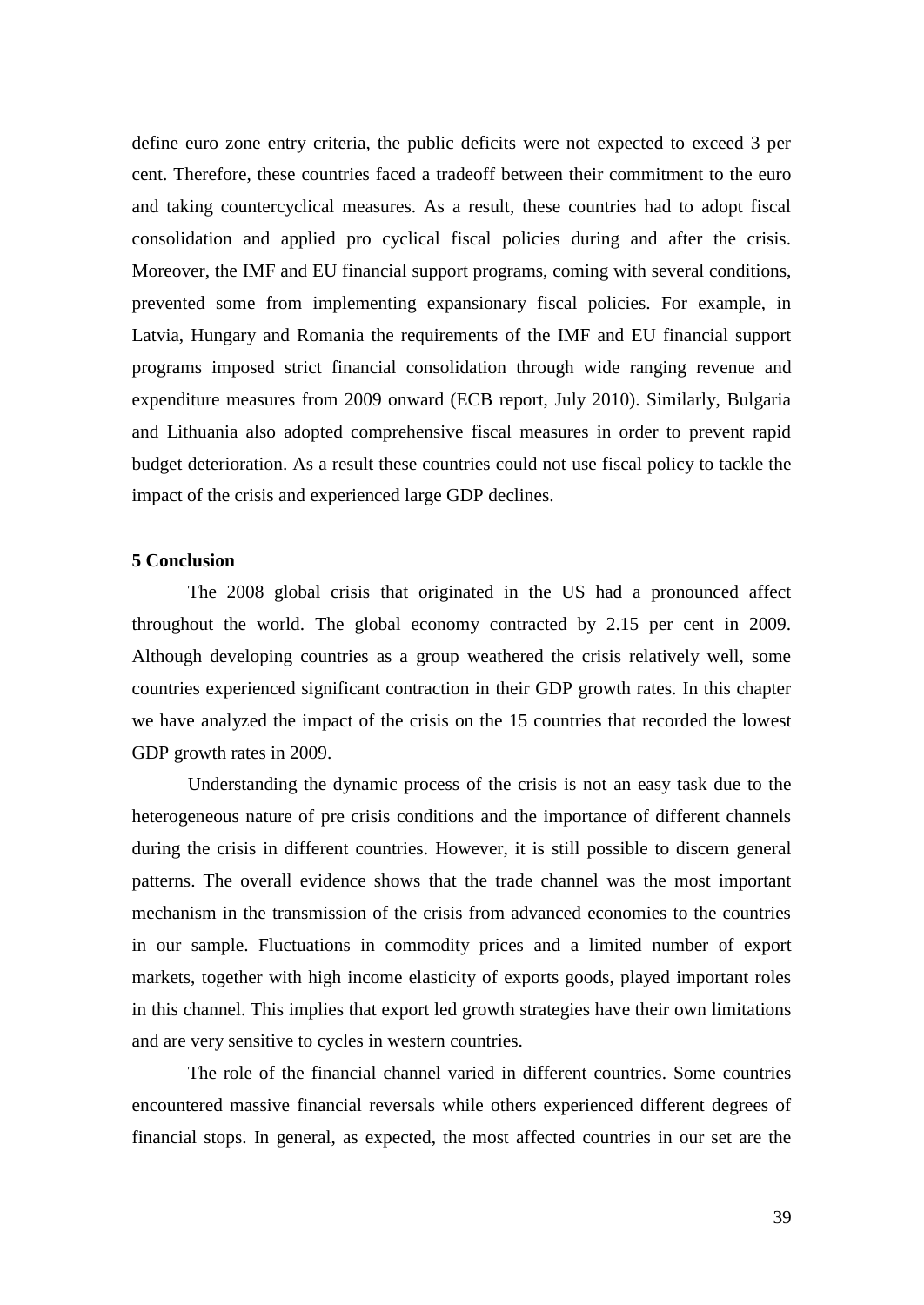ones that experienced both a dramatic decline in their exports and financial reversals. Although almost all these countries experienced spectacular growth performances from 2002 to 2008, they also accumulated significant vulnerabilities, which were mainly related to the structural problems in the integration of these countries to the world economy, during the same time period. In this sense, massive financial flows prior to the crises were responsible for the accumulation of considerable vulnerabilities among the countries in our set. As the increasing recent emphasis on macro prudential policies and the adverse effects of portfolio and other flows to developing countries implies, developing countries should take necessary steps against volatile flows, which are the sources of increasing vulnerabilities in developing countries. Furthermore, those countries that were unwilling or unable to conduct considerable countercyclical fiscal and monetary policies were among the most affected ones. Our study suggests that all countries should work on timely and proper fiscal and monetary responses instead of being relatively inactive in the face of global shocks.

Overall, our analysis demonstrates that how an economy is integrated to the world economy is a crucial factor to understanding why some countries were affected more than others by the crisis. Economies that experienced very hasty trade and financial flows integration without much institutional capacity accumulated especially huge vulnerabilities during the 'great moderation'. Furthermore, those countries with more reliance on certain export markets and commodity exports are very vulnerable to the cycles in advanced countries. Therefore, our analysis implies that developing countries would be less exposed to external shocks by choosing a strategic integration to the world economy rather than embracing a fully fledged neoliberal agenda.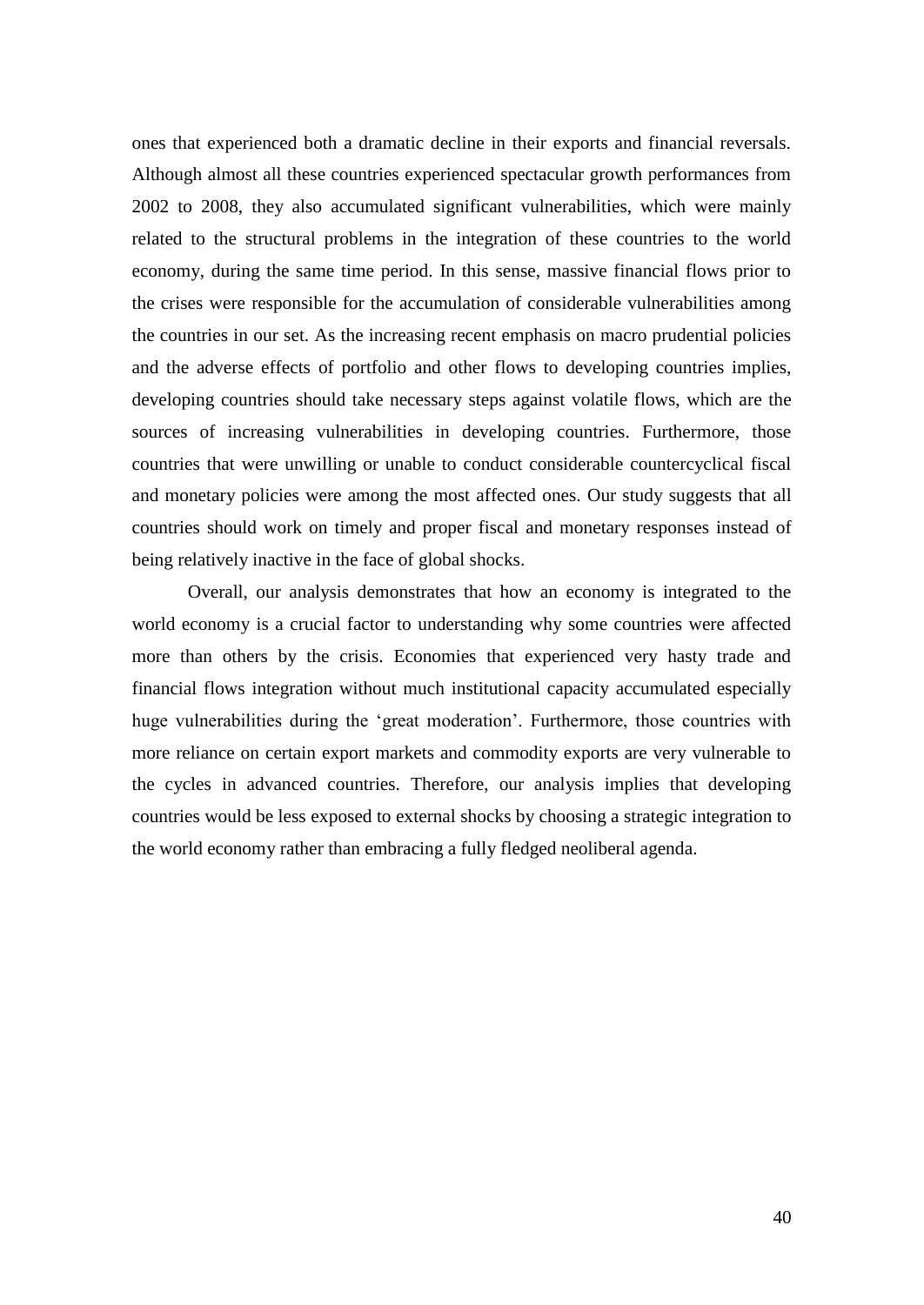# **References**

Abotalaf, A. (2011), 'Kuwait Economic Report', *Capital Standards,* retrieved from [http://www.capstandards.com/CSR\\_KuwaitEconomicReport\\_Feb2011.pdf](http://www.capstandards.com/CSR_KuwaitEconomicReport_Feb2011.pdf) on 8/18/2014.

Aizenmann, J. and M. M. Hutchison (2011), 'Exchange market pressure and absorption by international reserves: Emerging markets and fear of reserve loss during the 2008-09 crisis', *Journal of International Money and Finance* , **31** (5), 1076-1091.

Akyuz, Y. (2009), 'Policy Response to the Global Financial Crisis: Key Issues for Developing Countries', Research Paper, No. 24, South Centre.

Akyuz, Y. (2012), 'The Staggering Rise of the South?', Background Paper, No. 1, South Centre.

Aslund, A. (2011), 'Lessons from the East European Financial Crisis, 2008-2010', *Peterson Institute for International Economics,* Washington DC.

Bartlett, W. and I. Prica (2012), 'The Variable Impact of the Global Economic Crisis in South East Europe', LSEE Research on South Eastern Europe.

Benlialper, A. and H. Cömert (2014), 'Implicit Asymmetric Exchange Rate Peg under Inflation Targeting Regimes: The Case of Turkey', PERI, Political Economy Research Center.

Benlialper, A., H. Cömert and G. Düzçay (2015), '2002 Sonrası Türkiye Ekonomisinin Performansı: Karşılaştırmalı Bir Analiz', ERC Working Papers in Economics.

Berglöf, E., Y. Korniyenko, A. Plekhanov and J. Zettelmeyer (2009), 'Understanding the Crisis in Emerging Europe', Working Paper, No. 49, European Bank for Reconstruction and Development.

Berkmen, P., G. Gelos, R. Rennhack and J.P. Walsh (2009), 'The Global Financial Crisis: Explaining Cross Country Differences in the Output Impact', IMF Working Paper.

Bibow, J. (2010), 'Global Imbalances, the U.S Dollar, and How the Crisis at the Core of Global Finance Spread to 'Self-insuring' Emerging Market Economies', Working Paper, No. 591, The Levy Economics Institute.

Boorman, J. (2009), 'The Impact of the Financial Crisis on Emerging Market Economies: The Transmission Mechanism, Policy Response and the Lessons', Global Meeting of the Emerging Markets Forum 2009, Mumbai.

Ceballos, F., T. Didier, C. Hevia and S. Schmukler (2013), 'Policy Responses to the Global Financial Crisis: What Did Emerging Economies Do Differently?', Working Paper, No: 2013-002, The Central Reserve Bank of Peru.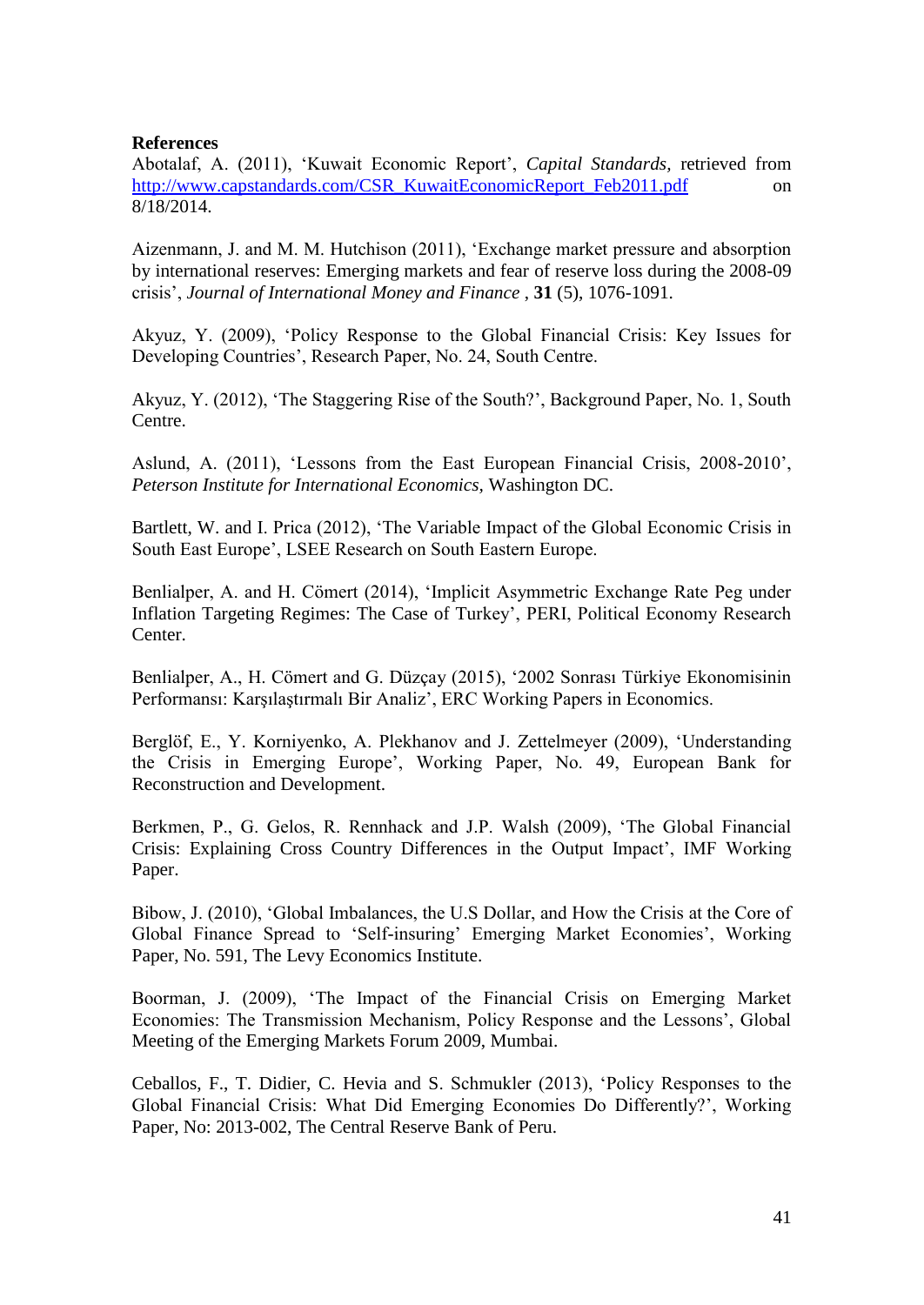Crowe, C., G. Dell'Ariccia, D. Igan and P. Rabanal (2012), 'Policies for Macrofinancial Stability: Managing Real Estate Booms and Boosts, International Monetary Fund.

Cömert, H. (2013), 'Central Banks and Financial Markets: The Declining Power of US Monetary Policy', Cheltenham, UK and Northampton, MA, USA: Edward Elgar Publishing.

Cömert, H. and S. Çolak (2013), 'Gelişmekte Olan Ülkelerdeki Kriz Sırası ve Sonrasındaki Trendleri Açıklamakta "Güvenli Liman Faktörü" ve Finansal Şokların Boyutunun Önemi: Türkiye Örneği', ERC Working Papers in Economics.

Cömert, H. and S. Çolak (2014), 'The Impacts of the Global Crisis on the Turkish Economy and Policy Responses', ERC Working Papers in Economics.

Didier, T., C. Hevia and S. L. Schmukler (2011), 'How Resilient Were Emerging Economies to the Global Crisis?', Policy Research Working Paper, No:5637, The World Bank.

Dudzinska, K. (2011), 'Latvia: The Economic Crisis and (Im)possible Changes?', Lithuanian Foreign Policy Review, No:26.

Eichengree, B. (2010), 'Lessons of the Crisis for Emerging Markets', International Economics and Economic Policy, 49-62.

European Central Bank Monthly Bulletin, July 2010, Frankfurt: European Central Bank.

Fidrmuc, J. and P. J. Süß (2009), 'The Outbreak of the Russian Financial Crisis', Ludwig-Maximilians-Universität München.

Griffith-Jones, S. and J. A. Ocampo (2009), 'The Financial Crisis and its Impacts on Developing Countries', Working Paper, International Policy Centre for Inclusive Growth, No. 53.

Herr, H. and Z. M. Sonar (2013), 'Neoliberal unshared growth regime of Turkey in the post-2001 period', Global Labour University Working Paper, No: 19.

Jeanne, O. (2007), 'International Reserves in Emerging Market Countries: Too Much of a Good Thing?', Brookings papers on Economic activity, 1-55.

Harrison, A. and C. Sepulveda (2011), 'Learning from Developing Country Experience Growth and Economic Thought Before and After the 2008-09 Crisis', Policy Research Working Paper, World Bank.

Karagöl, E. T. (2013), 'The Turkish Economy during the Justice and Development Party Decade', Insight Turkey, 15 (4), 115-129.

Katte, R. (2010), 'Financial and Economic Crisis in Eastern Europe', prepared for the conference on finance in Muttukadu, India.